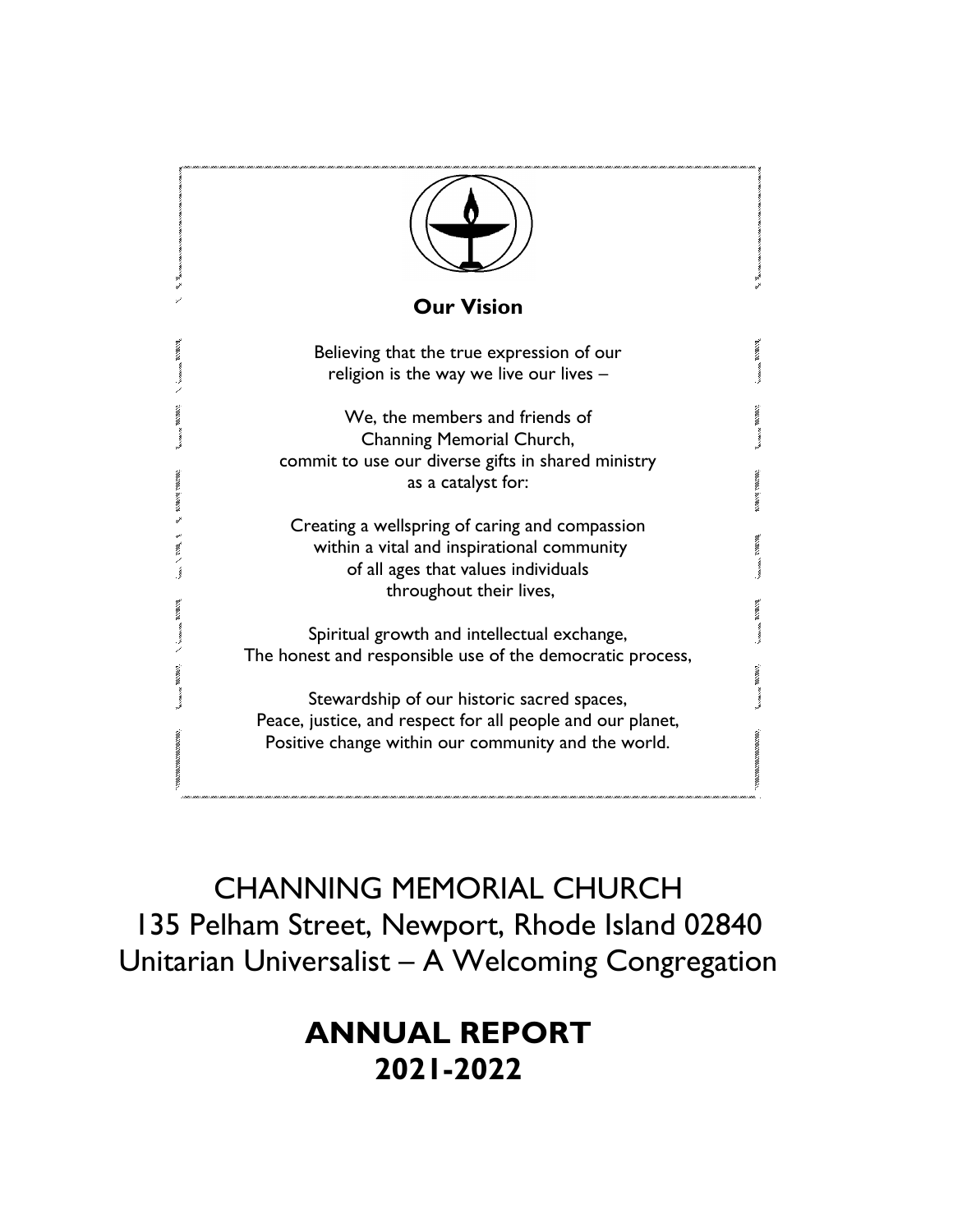**Contents:**

- **Agenda**
- **Minutes from 2021 Annual Meeting**
- **Wheel of Life**
- **Minister's Report**
- **President's Report**
- **Administrator's Report**
- **Committee Reports:** 
	- ➢ **Caregiving Congregation**
	- ➢ **Chalice Circles**
	- ➢ **Family Ministry (Channing Chalice Children)**
	- ➢ **The Learning Center**
	- ➢ **Margit Baum Fund Committee**
	- ➢ **Membership Committee**
	- ➢ **Music Program/ Choir**
	- ➢ **Property Committee**
	- ➢ **Social Action Committee**
	- ➢ **Worship Committee**
- **Finance Reports**
	- **1. Financial Secretary**
	- **2. Stewardship Committee**
	- **3. Vision 2025 Capital Campaign**
	- **4. Endowment Committee**
	- **5. Finance Committee**
	- **6. Treasurer's report**
	- **7. Proposed 2022-23 Budget**
	- **8. 2021-22 Balance Sheet**
- **2022-2023 Slate of Officers**
- **Unsung UU Award Recipients**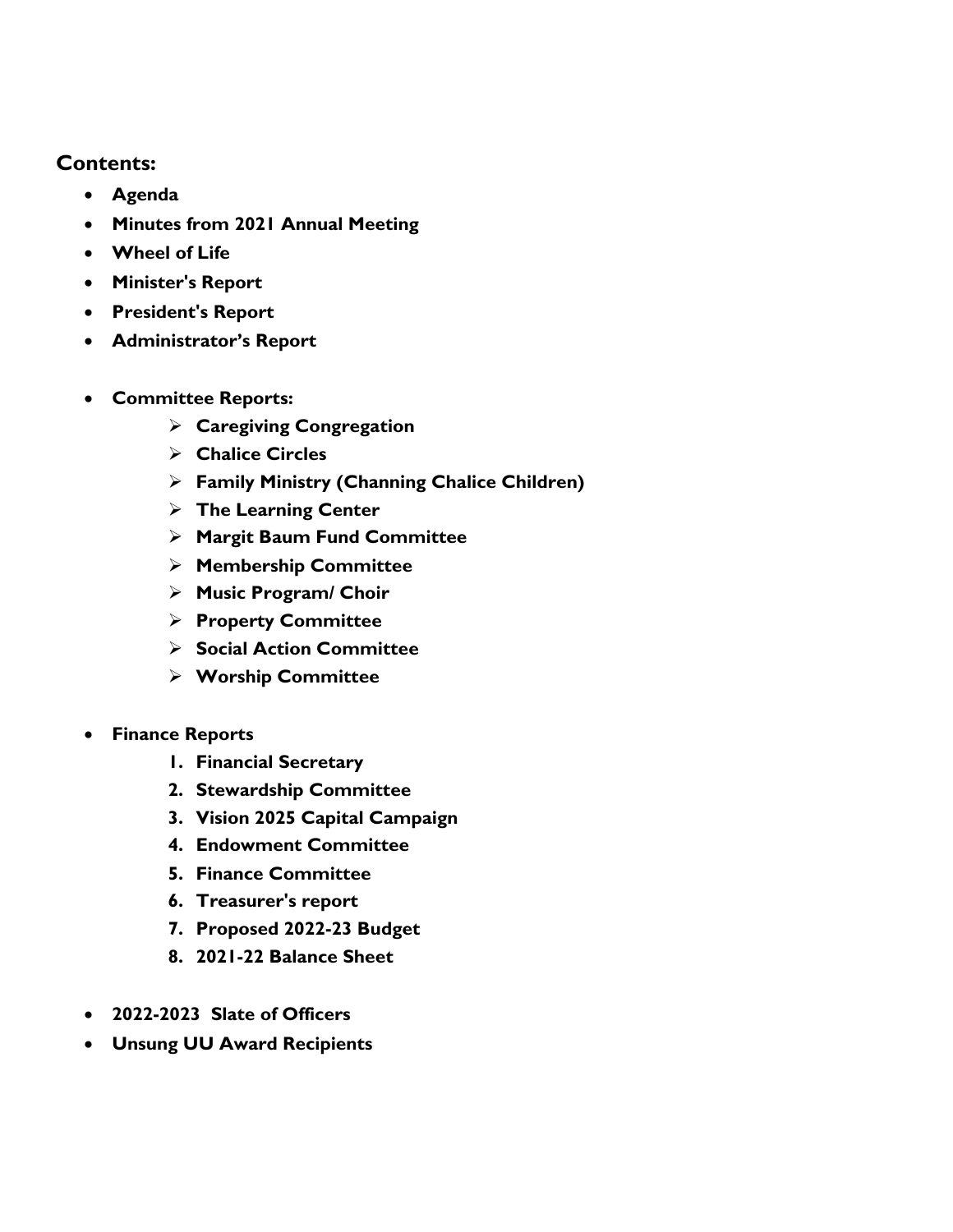# **Annual Meeting Agenda May 25, 2022 Via Zoom**

| I.        | Welcome and Call to Order                           | <b>Ginny Spaulding</b>          |
|-----------|-----------------------------------------------------|---------------------------------|
| II.       | <b>Verify Quorum</b>                                |                                 |
| Ш.        | Approval of Minutes for the Annual Meeting 2021     |                                 |
|           | IV. Wheel of Life                                   | JoAnn Rosemont, Sally Hanchett  |
| V.        | Minister's Report                                   | Rev. William Zelazny            |
|           | VI. Presidents' Report                              | <b>Ginny Spaulding</b>          |
|           | VII. Vision 2025 Update                             | Chris Laudon                    |
|           | • Capital Campaign Report                           | Julie Herrick, Mary Alice Smith |
|           | VIII. Program Council and Committee Reports         | Marian Royer                    |
| IX.       | Recognition of Board Members & Special Recognitions | <b>Ginny Spaulding</b>          |
| X.        | Presentation of the Unsung UU Award                 | <b>Ginny Spaulding</b>          |
| XI.       | <b>Pledge Drive 2022-2023</b>                       | <b>Christine Stevenson</b>      |
| XII.      | <b>Finance Report</b>                               | Chris Laudon                    |
|           | XIII. Voting Items & Voting Instructions            |                                 |
| $\bullet$ | <b>Revised By-Laws Presentation</b>                 | Margaret Polski                 |
| $\bullet$ | Budget 2022-2023                                    | <b>Terry Gavan</b>              |
| $\bullet$ | Slate of Officers & Floor Nominations               | Milly Jessen                    |
|           | XIV. Adjournment                                    |                                 |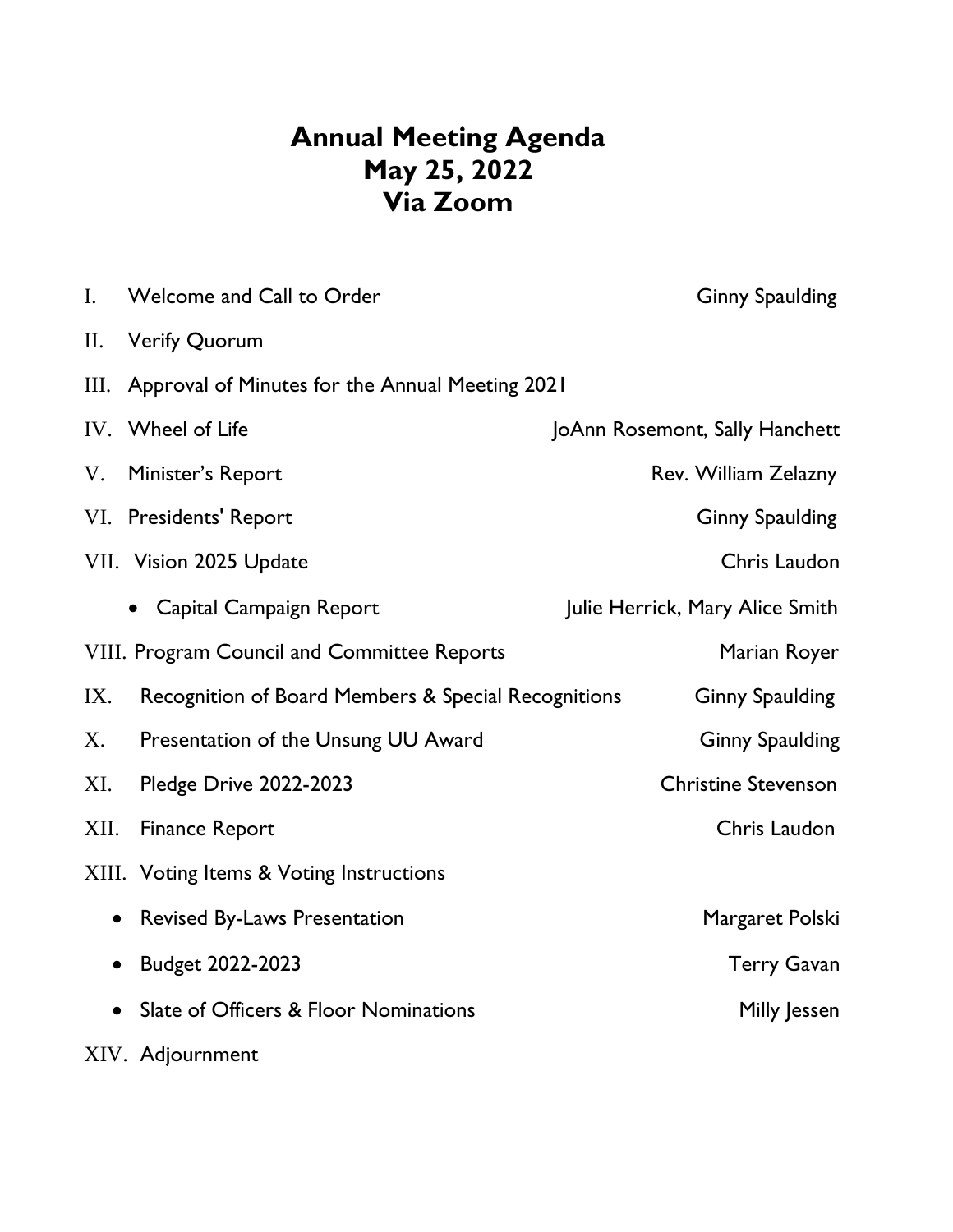## **Minutes of the 2021 CMC Annual Meeting**

Via Zoom May 26, 2021 *Prepared by JoAnn Rosemont, Board Secretary*

The Channing Memorial Church 2021 Annual Meeting was called to order at 7:05 pm by President of the Board, Ginny Spaulding with the lighting of the Chalice. Opening words were given by Reverend Bill Zelazny.

**Quorum:** A quorum (24 people) was verified. 37 people were in attendance at the start of the meeting.

**Approval of Minutes:** Betsy Leerssen moved to approve the minutes. Tom Howard seconded the motion. Motion passed.

**Wheel of Life**: Births and deaths in the Channing community in the last year were read by Sally Hanchett. There were no marriages this year.

**Minister's Report:** (Written report in the Annual Report) Reverend Bill began his report by referring the congregation to his written report. He said this has been a difficult year, but the church adapted and has had a very successful year. He praised the work of the Tech Team, especially John Burnham and Candy Martin for the Sunday morning Zoom and YouTube broadcasts they set up. He noted the successes of the Capital Campaign, the quality of The Learning Center Programs, and the community service work done by members. He asked for special recognition of the staff- Michele Dubuc, Janet Grant, Pat Padillia and Joanne Ritchie for all that they did to keep the church open and responsive to the congregation.

New challenges were the focus of the remainder of his report. He said we must work to keep the church a vital, active and progressive congregation on Aquidneck Island. To do that we need new members and friends. He asked the congregation to pitch in and think of ways to grow the church.

Rev. Bill concluded his report by saying he loves being minister of Channing and looks forward to working with the congregation for many years.

**The President's Report:** (Written Report in the Annual Review) Ginny spoke of the impact of Covid-19 on our church community and praised the church membership for pulling together to take care of each other and continue to be active in supporting the needs of the greater Aquidneck Island community. She chose not to name names, emphasizing that a great many members of the congregation worked hard this year to keep the church an active presence in the lives of the congregation and the community. To illustrate this, she pointed to some major accomplishments including

- *The funding and completion of Phase I of the Capital Campaign. The roof has been replaced and the funds have been pledged to pay for it.*
- *The work of the standing committees, and communication with our membership remained strong.*
	- *A successful Pledge Drive. After pledging generously to the Capital Campaign, members stepped forward again to pledge-the money needed to operate the church in the next fiscal year.*

In looking to the future and the reopening of the church in the Fall, Ginny stressed the importance of finding ways to grow the church. She suggested we might need a "marketing arm" to let people know about our congregation, and she suggested we hire a ministry intern to assist Reverend Bill.

**Vision 2025 Update:** *(The Vision 2025 Steering Committee members are Terry Gavan, Julie Herrick, Susan Kieronski, Chris Laudon, Candy Martin, Mary Alice Smith, and Ginny Spaulding.)* 

Mary Alice Smith announced that the Capital Campaign raised ·\$514,000 through the donations of 90 members and friends of the church. This will fully cover the cost of the newly installed roof (Phase I} with some funds left over to apply to Phase II. No grant money was needed for this first phase.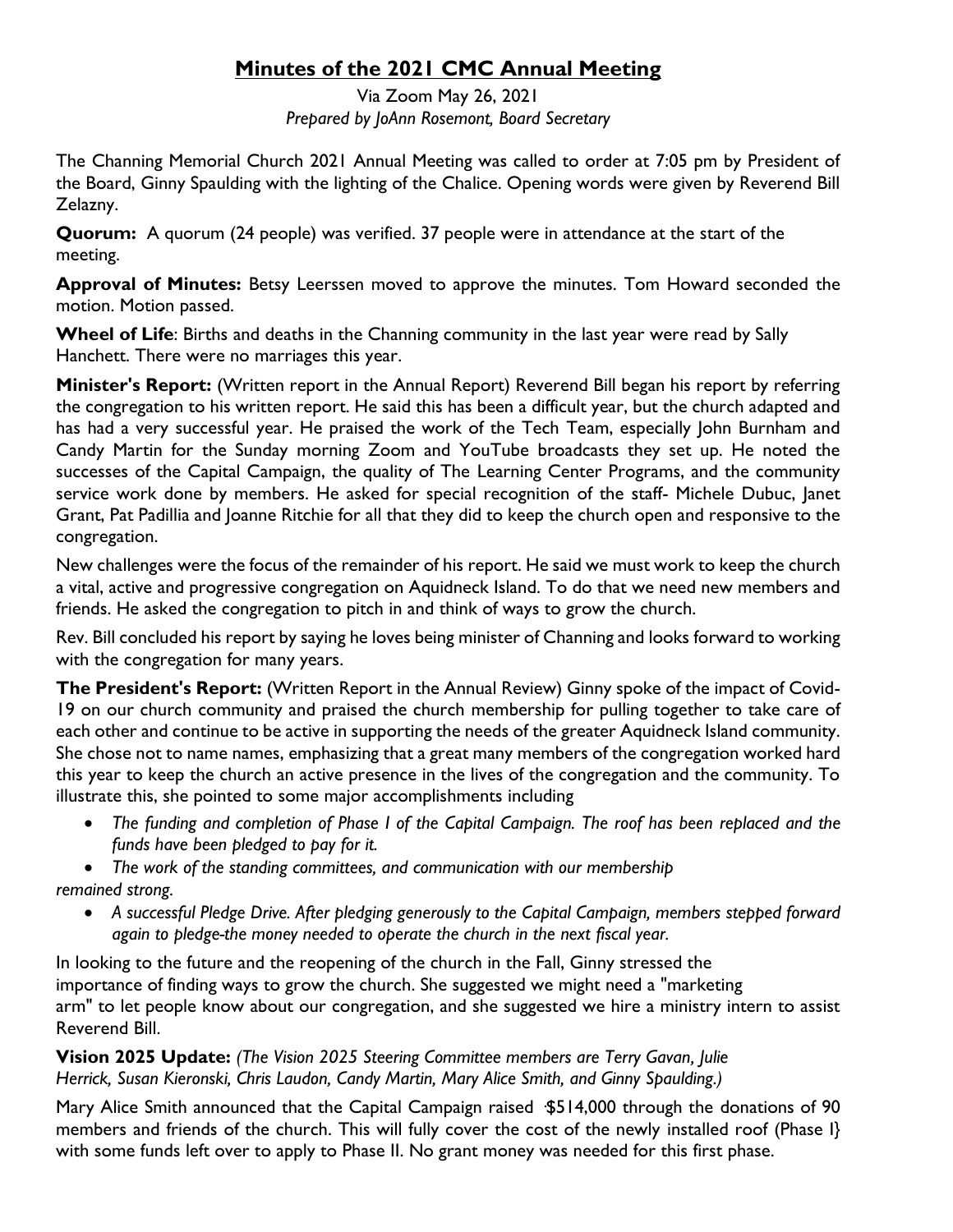A short video, put together by Susan Kieronski, showed pictures of the new roof as well as pictures of the newly constructed cupola which was designed by Chris Laudon and Candy Martin.

Chris Laudon presented information about the planning for Vision 2025 Phase II, which will focus on upgrading utilities and improving safety and accessibility on church property. Fundraising for this phase will include looking for grant money, which Mary Alice is working on. The committee is gathering information on needs and estimated expenses. This phase will be done in stages as funds become available. The committee has prioritized projects as follows:

- *1. The source for drinking water for the Parish Hall and Channing House needs to be . upgraded. Pipes are very old and water is presently supplied through a pipe that runs through an adjoining property.*
- *2. The condition of the sewer system needs to be eva1uated, and possibly upgraded.*
- *3. The electric power lines need to be rerouted from Pelham Street, a pole removed between the church and Channing House and all wires buried underground.*
- *4. Landscaping - redesign of exterior spaces.*

# **Recognition of Board Members and Special Recognitions**: Ginny Spaulding took a moment to

recognize the following volunteers for doing an outstanding job this year.

• John Burnham, for many hours setting up the technology to broadcast services, and more hours Working with the tech team.

- Candy Martin1 for 'being everywhere" working with John and tech team, Vision 2025 Committee, working with the contractors.
	- Chris Laudon working on Vision 2025, working behind the scenes to improve our financial situation by refinance our loan, and creating a separate loan fund that we can draw on if needed.
	- Susan Kieronski, for working on Vision 2025, leading TLC, providing videos.
	- Mary Alice Smith, for working behind the scenes with foundations to develop funding as we move to Phase II of the Vision 2025 plan.
	- The Chimers, for playing every Sunday throughout the Covid shutdown.
	- Chris Stevenson, for an excellent job leading the Annual Pledge Drive.
	- Cal Pierce, for a delightful Super Hero performance working on the Pledge Drive.
	- Joan Dermody, Joy Benson, Sally Hanchett, and Nan Heroux, for providing community

#### meals.

- Ruth Jernigan, for working to increase membership and maintaining contact with members.
	- Judy Porter, for her work with Rogers High School and black history month.
	- Barbara Richter, for her weekly delivery of flowers to the sanctuary.
	- Milly Jessen, for coordinating Chalice Circle.
	- Maryellen Doherty, for leading weekly Joys and Concern meetings.
	- Chris Stevenson and Betsy Leerssen, for solo voice performances for Sunday services.
	- Abby Adams, for excellent property management.
	- Sally Hanchett and JoAnn Rosemont for Caregiving.
	- The Channing staff including Joanne Ritchie, who worked to maintain contact with the children.
	- Board members Margaret Polski, Vice President; Julie Herrick, Treasurer; JoAnn Rosemont, Secretary; Marian Royer, Program Chair; Susan Kieronski, TLC Chair; Chris Laudon, Finance; Jim Freess, Candy Martin, Tom Howard, Eleanor Doumato, Past President. Plaques were presented to them.
	- Special thanks to Michele Dubuc, without whom Channing could not operate. Presented with a special plaque.

Ginny announced that three members will be leaving the Board - Julie Herrick, Tom Howard, and Eleanor Doumato. Eleanor was given a special plaque for her many years of service.

**Presentation of the Unsung UU Award**: Ginny announced that there would be two recipients of the Unsung Hero award this year. These two people have given a combined 70 years of service to the Channing community, Pam Goff and Betsy Dees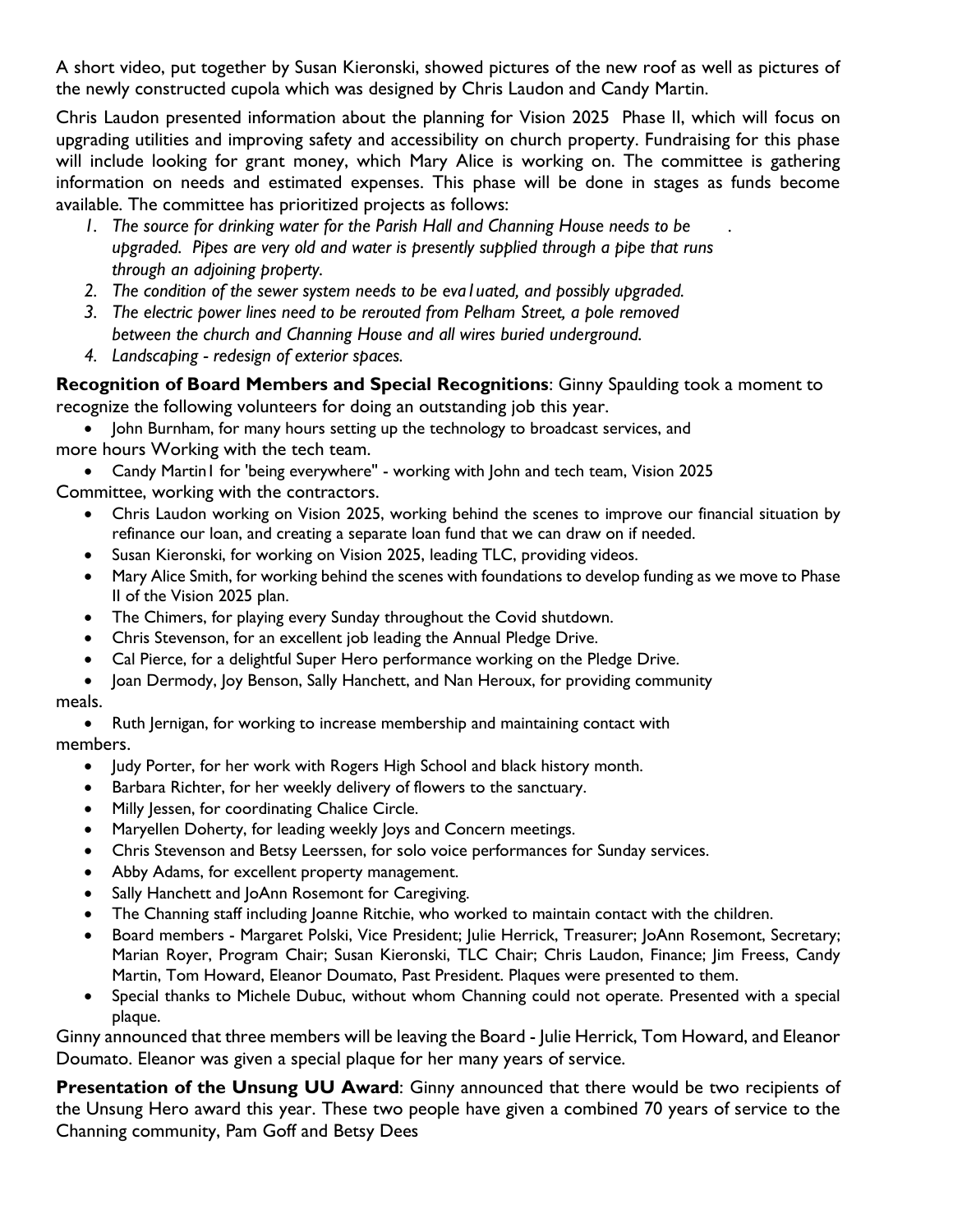**Pledge Drive 2021-2022:** Chris Stevenson announced a very successful pledge drive this year. At this point, 76 members (54% of our membership and friends' list) have donated \$149,301. While it is short of our goal, it is a very good showing for this pandemic year. Chris thanked the stewardship committee members - Ginny Spaulding, Margaret Polski, Bill Hawkins, Rev. Bill Zelazny, and Cal Pierce. She also thanked Mary Alice Smith, Chris Laudon, Ruth Jernigan, and Julie Herrick their help.

**Finance Report:** {Written report in Annual Report) Chris Laudon reported that because of the PPP money we received-and the refinancing of our mortgage we will be able to balance the books for 2020- 21 and hopefully for 2021-22.

#### **Voting Items and Voting Instructions:**

- 1. Approval of the budget for 2021-202,2
- 2. Approval of the slate of officers for 2021-2022.

Voting will be done by email. Ballots will be sent out tomorrow, May 27 and must be returned by Friday, May 28.

**The Budget 2021-2022:** {Written report is in the Annual Report} Julie Herrick said that we had projected a deficit of \$18,000 for 2020-2021. But we-have ended the year with a surplus of about \$20,000. Next year there is a projected deficit of \$17,000, but that is expected to be covered by PPP money.

The major restricted fund this year is the Capital Campaign Fund. After paying all the bills for the roof reconstruction, the Finance Committee is expecting to have a \$50,000 surplus to apply to Phase II expenses.

Julie thanked Bill Hawkins., Chris Laudon, Terry Gavan Joan Dermody and Ann Marie Herndon for all their help. Julie said in closing that it has been her goal to avoid using the \$100,000 line of credit, and she hopes that it will be possible to continue in that manner.

**Slate of Officers and Floor Nominations:** (Slate of Officers listed in the Annual Report} Mary Benson, Chair, thanked the members of the nominating committee -Jim Freess, Milly Jessen, Cal Pierce (and Julie Herrick as advisor) for their work. The nominating committee put forth names for vacant positions on the Board of Trustees, Standing Committee Chairs, and Autonomous Committee positions. The only position not filled is Family Ministry Liaison. Joanne Ritchie is acting chair. There was a call for nominations from the floor. No new nominations were put forth.

**Comments from the floor.** Chris Laudon applauded Zoom for making it possible for us to meet regularly this Year. Margaret Polski thanked Ginny for a splendid job in her first year as president.

> Closing words by Rev. Bill Adjourned: 8:28 Minutes submitted by JoAnn Rosemont

## **Wheel of Life 2021-22**

## **Births**

Sheila McEntee, twin granddaughters Subr and Sahar Kristine and Thor Thorson, grandson Henry Terry and Craig Gaspard, grandson Henry and grandson Patrick Thomas Martin Chris Laudon, granddaughter Natalie

## **Graduations**

Avery Bongiovanni, Anna Yalanis, and Aquinnah Thayer all graduated from Portsmouth High School Catie Gaspard graduated from the Rensselaer Polytechnic Institute Kyle Takata was accepted to the Berklee School of Music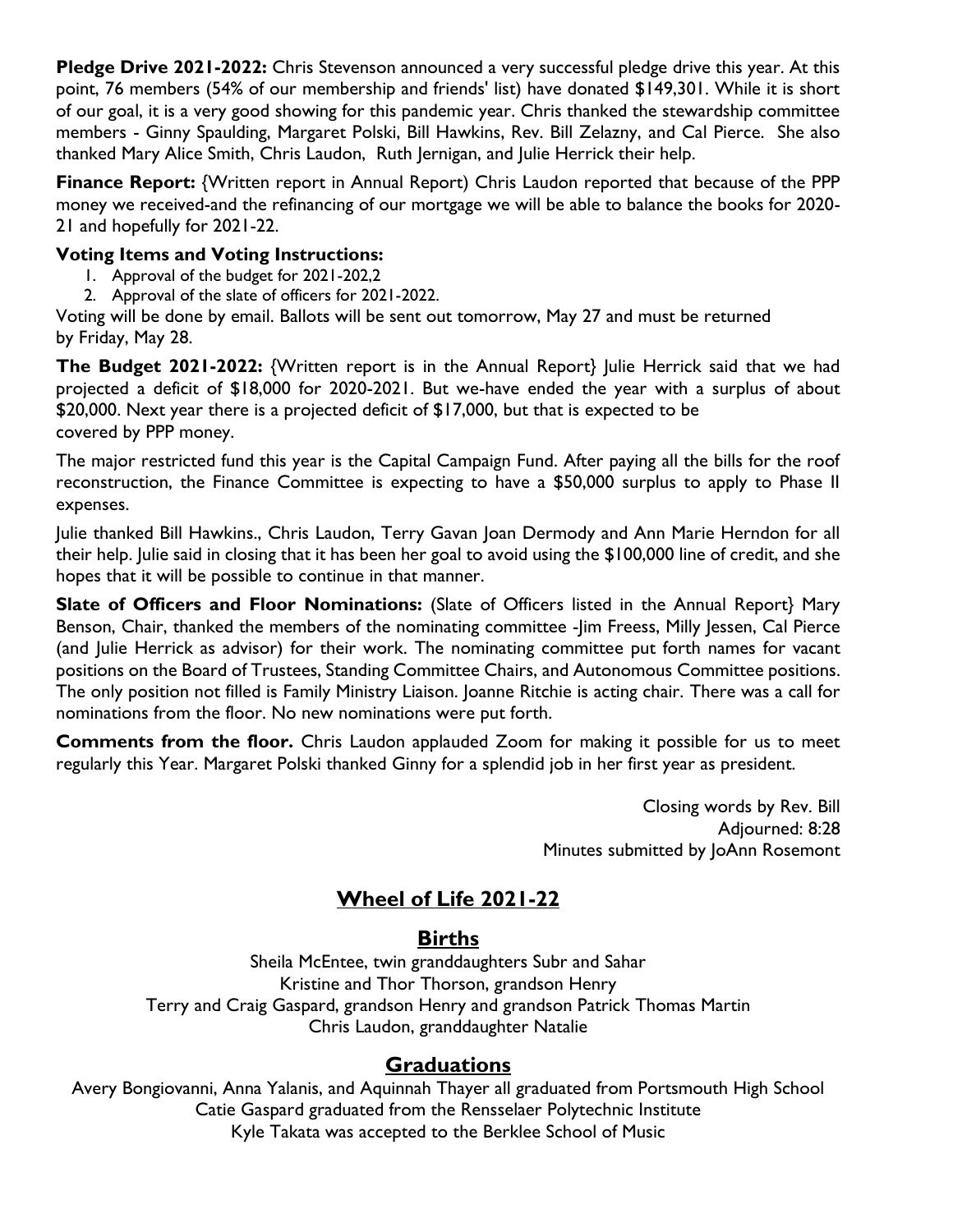## **Deaths**

Tom Lyons (member in the 1960s-70s) Linda Everitt Alicia Spinner

## **Minister's Report**

#### *Rev. William Zelazny*

Channing Memorial Church continues to adapt to the changing conditions brought about by the Covid pandemic. It has remained a well-functioning organization with the leadership, staff, committees, and members accomplishing many good things this year, which I am highlighting in this annual report.

#### **State of the Church**

- ❖ Our official membership count supplied to the UUA is 170 signed members and approximately 70 non-members and friends who are involved in the congregation and/or contribute financially. We estimate approximately 58% of members and friends are regularly involved in church activities. Between 35 and 60 individuals attend in-person services and between 10 and 50 viewing via YouTube. Approximately ten children participate in our children's program, though Sunday attendance varies. Racially, we continue to be almost 100% white. We had no high school age youth participating in youth activities during the year.
- ❖ We presented Sunday worship services in dual platform format in-person in the sanctuary and live streamed on our YouTube channel, and available for viewing later. The number of individuals watching via YouTube varies from week to week. We have one regular and two alternate tech staff to manage the technical aspects of broadcasting our services, though a few more volunteer assistants would be good. A heartfelt thank you to Michele Dubuc, Candy Martin, John Burnham and Tom Howard for their dedication to our tech operations during the year. We continue to study how to improve technical support for our services.
- ❖ TLC programming, small groups and other social groups have continued through the year mostly via Zoom, though recently some meetings have been held in person. This year we had more people engage in small group ministry that in prior years.
- ❖ The church operated within state and local government pandemic requirement for large gatherings during the past year. Our gathering requirements were modified by the Reopening Task Force during the year as the state and CDC adjusted the health and safety requirements.
- ❖ The Membership Committee has been working to keep new individuals connected with the church. This year, in addition to phone calls and personal contact, the Committee sent out both electronic and physical "thinking about you" postcards and cards.
- ❖ The chimers continued their Sunday performances, occasionally adjusting their performance times to accommodate service activities. A big think you to our dedicated Chimers.
- ❖ Our various community service programs have continued. The Community Meal Program provided packaged hot meals for the first several months of the year and then transitioned back to in-person service early in 2022. We continue to gather non-perishable food by a monthly collection for Newport food pantries including conducted a special protein food drive. As noted the Baum Fund made donations/grants to several Newport organizations and programs to include support for the newly formed LBGTQ youth group at the MLK center, Conexion Latina, Sankofa, a community support program for POC, tuition grants to needy students and scholarships to two Rogers High School students as part of annual Marcus Wheatland Awards Program. The Share the Plate program continued to provide small grants to Aquidneck Island and Rhode Island social service agencies, given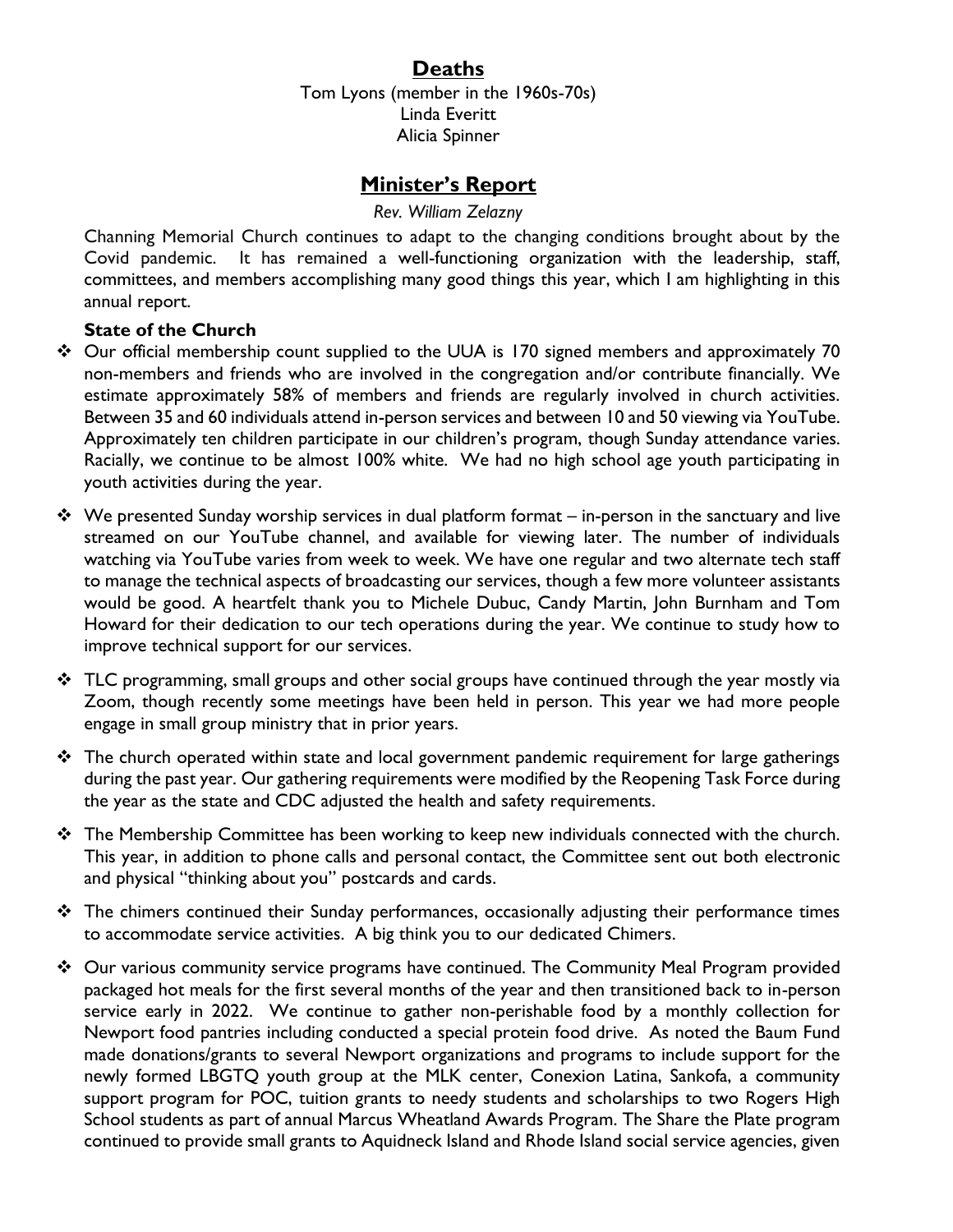away approximately \$7000 in the past year. The Born This Way Prom returned after a two-year Covid-caused hiatus with over 150 youth attending.

The Social Action Committee meets monthly to plan how we can be involved with social justice and community service. This year they coordinate a UU the Vote (a get out the vote post card campaign) and a legislative information/letter writing project along with participation on some social witness events.

- ❖ Our children's faith development program (Chalice Children), under the direction of JoAnne Ritchie, continues to operate with approximately 10 children registered with 3 to 5 children attending on most Sundays.
- ❖ Promotion of Channing Church services and programs using Facebook, Instagram, Newport Patch, and Newport this Week has been expanded. We continue to investigate how to best publicize the church and its programs using various media.
- ❖ The donate button" on our website page was modified to enable payment for TLC events.
- $\div$  The Worship Committee collaborated with the minister to plan services, identify guest presenters and arrange for Worship Associates. The Committee invites Ideas for service topics and speakers.
- ❖ The roof installation project funded by Part 1 of the capital campaign was completed and planning is underway to replace some utility lines and construct a garden type walkway from the front sidewalk to the parish hall which will be funded for the most part by Part 2 of the capital campaign.
- ❖ Dozens of individuals donated may hours of their time to attend operations meetings, oversee projects, sometimes donating their own money to ensure our ministries and programs continue.

#### **Minister Activities:**

This year the congregation formally installed me as the settled minister in a ceremony that had been delayed two years by Covid. I continue to work from my home office using Zoom for meetings, though I am at the church for Sunday worship and some meetings. This is what I have done during the year:

- ❖ **Operations**. Engaged in a wide range of operational and administrative tasks to include: attending the monthly Board meeting and the meetings of various committees and task forces including: Worship Committee, The Learning Center Committee, Social Action Committee, the Capital Campaign Team, and By-laws Task Force; Worked with the Reopening Task Force, staff and President to plan and execute post-Covid return to worship and church activities; Prepared reports and "white papers" regarding church operations and ministry matters; Met regularly via Zoom, phone and email with the Administrator, Board President, Family Ministry Coordinator and various committees chairs; Attended Born This Way Prom planning meetings. Worked with staff and the Board to initiate new programs
- ❖ **Worship.** Prepared services and preached two to three Sundays a month between September and June and assisted with many of the other service as the Worship Leader; Planned the summer service program; Identified and secured guest presenters; Prepared service material for most of the guest presenter's services; Served as Convener of the Worship Committee; Planned, prepared, and lead the Christmas Eve Service in collaboration with the Music Director; Conducted two funerals and two weddings.
- ❖ **Leadership support**: Worked with the church leadership to provide requested information and to provide advice and assistance on operations and programs and policy development; Participated in the Board's annual planning meeting.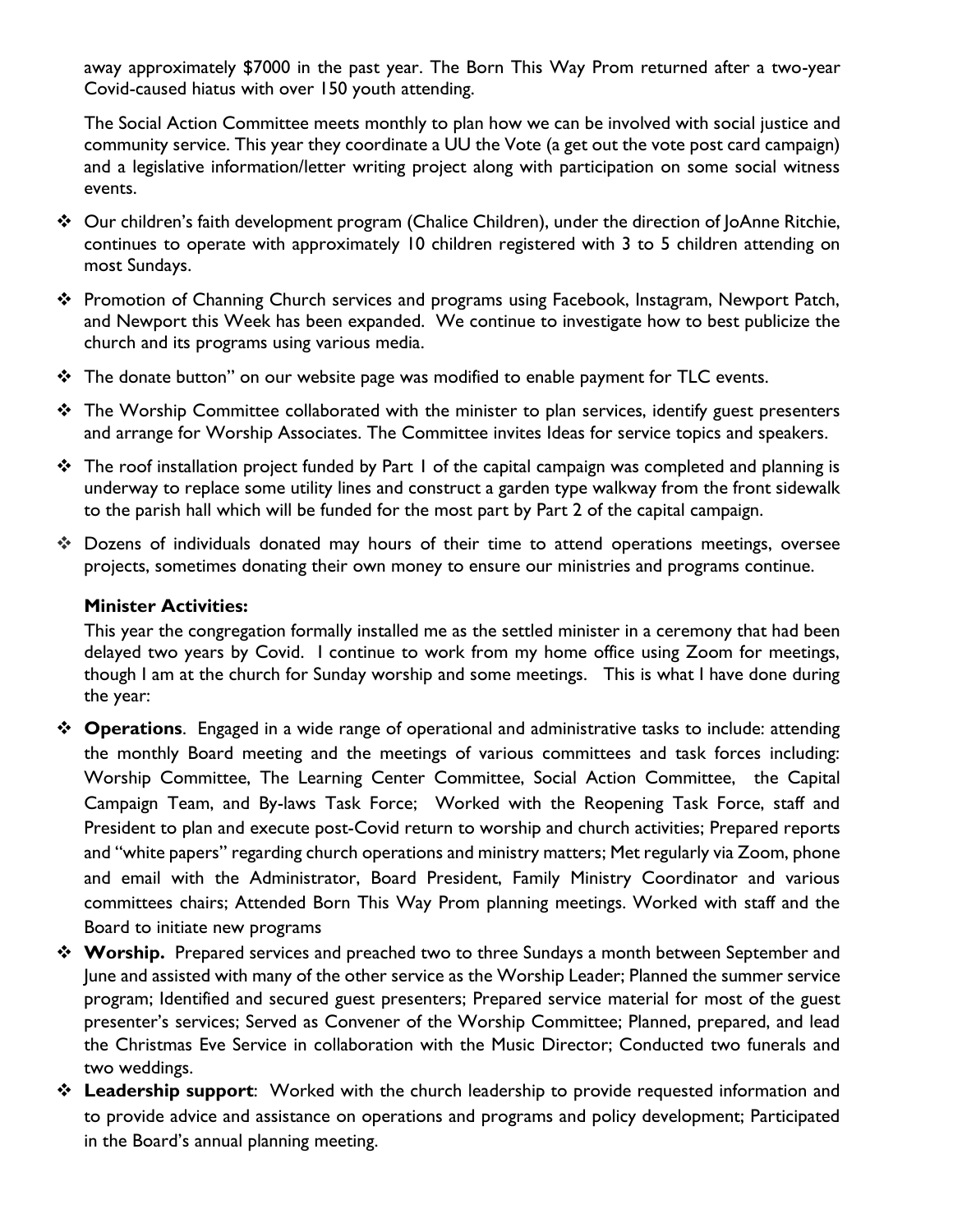❖ **Congregation and Community Contact**: Participated in congregation social activities via Zoom to include TLC programs and committee meetings; Made pastoral phone visits to congregation members; Participate in the Ukrainian fund raiser dinner; Served on the Rogers High School Black History awards committee and participated in the annual Black History Month awards assembly; Attended post-service fellowship; Represented CMC at Aquidneck Island Clergy Association meetings and the Newport Partnership for Families monthly meetings; Served as contact with other agencies regarding various programs and projects.

#### **Plans for the Future**

- ❖ I will be working with the Board to organize a series of congregation conversation to discuss our future endeavors which I am calling "Where are We Going Conversations"
- ❖ I plan to work with various church committees to do research and develop plans to expand our outreach and marketing efforts.
- ❖ Work with the Worship Committee to develop innovative services to meet the needs of Gen-X and Gen-Y populations on Aquidneck Island

## **In Closing**

It has been a great pleasure to work with our president, Ginny Spaulding, and all the members of the Board of Trustees, the staff – Michele Dubuc, Janet Grant, JoAnne Ritchie and Pat Padillia, the Tech Team and all the committee and task force chairs and members during this past church year. I look forward to a new church year.

I continue to feel so very fortunate to be part of this congregation. Thank you for the privilege and honor of allowing me to your minister.

## **Annual Report from the President**

#### *Ginny Spaulding*

Greetings to all! Once again, it is that time of year that we all gather to celebrate our accomplishments, express plans for our future, and vote on our leadership for the coming year. And indeed, it has been a busy and very active, productive year. And once again, it has been a tumultuous year in the health, world, and climate realms. Some things have changed for the "better" and some for the "worse" but what has remained constant has been the outpouring of care, concern, and action from our small, aging, but ever so committed membership.

People and happenings that come quickly to my mind as I think of all we do, and for whom we owe special thanks for their dedicated and constant service to our community include the following:

Chris Laudon and Candy Martin and the property team for their constant stewardship of our Church buildings and grounds and overseeing the completion of the sanctuary roof, phase one of Vision 2025 project, and the initiation of all that needs coordinated for the completion of phase two, utilities and grounds renovations.

Mary Alice Smith and Julie Herrick for heading up a successful fund-raising campaign for Vision 2025 phase one and two projects including sanctuary roof and Church utilities and grounds restoration projects.

Mary Alice Smith for writing and procuring the VanBuren and other grants for our restoration projects. Michele Dubuc, Candy Martin, and the tech team for taking us through COVID virtual reality and into the in-person reality for our services and music.

Susan Kieronski and TLC team for the organization and presentation of several very informative TLC programs.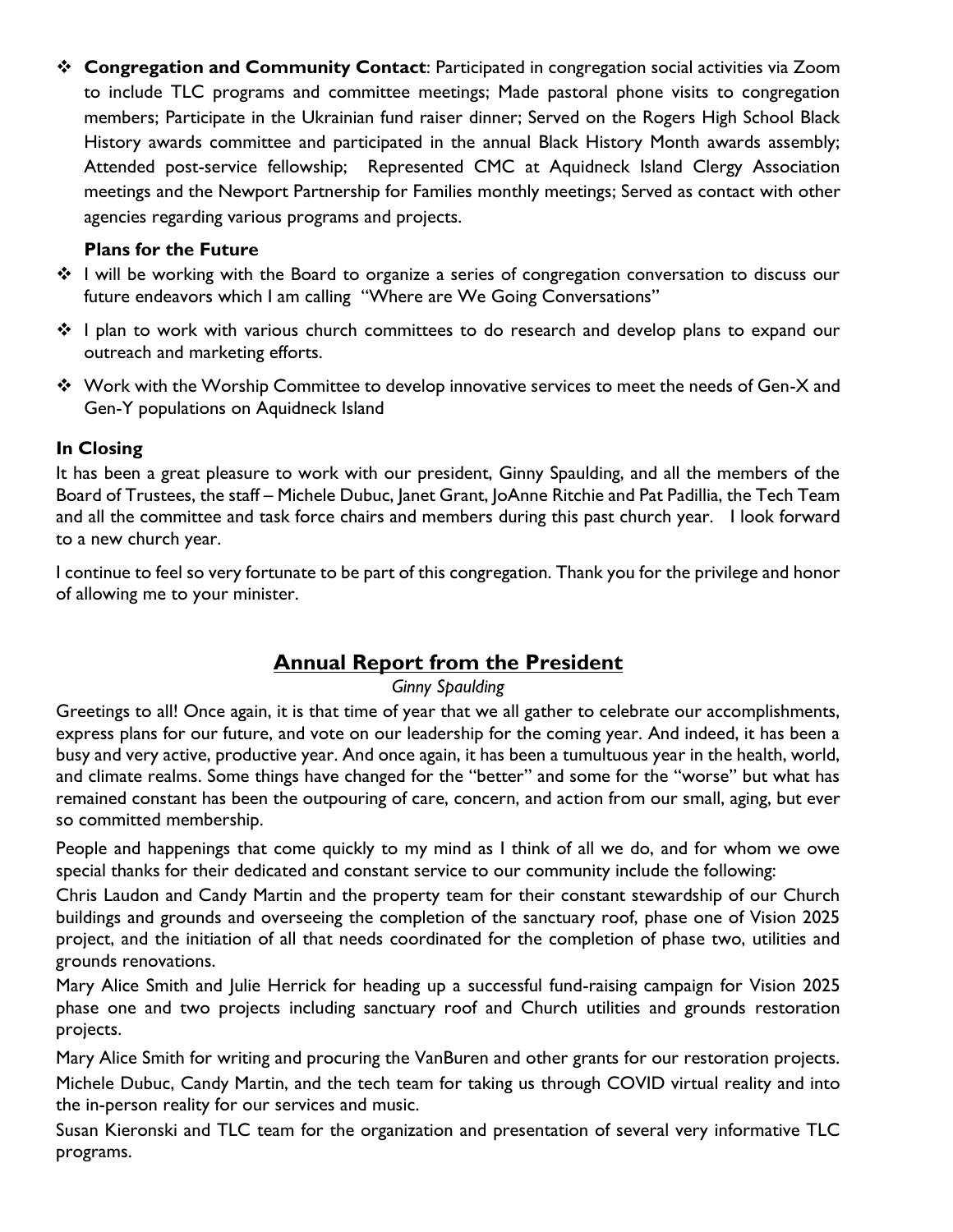Charles Robert's for organizing and presenting an informative program and worship service on RI slave history and the Slave Medallion project.

Brian Williams, with Russ Milham and the Channing Interweave group for the reinstitution of the in person and most happy Born This Way Prom event.

Joan Dermody, Joy Benson, and volunteers for getting the community meals out through COVID and beginning again, live community meals.

Sally Hanchett and the Margit Baum Committee for finding worthy causes and coordinating disbursement of Baum funds to support the needy of the Newport Community.

Betsy Leerssen for coordination and providing delicious cuisine for our potluck fundraiser for the World Central Kitchen to feed the refugees from the Ukraine.

Beth Milham for coordinating the green congregation's Earth Day Service bringing an uplifting message from Save the Bay on what can be accomplished to support our waters and environment when we work together.

JoAnn Rosemont and the caregiving volunteers for their constancy in providing care and support to our Church community members in need.

Milly Jessen for steadfastly organizing another successful year of small group programming and through these "Chalice Circle" meetings our UU principles are enacted and explored.

Chris Stevenson with major support from Julie Herrick and the pledge team for a successful pledge drive to support Church committees and operations.

Of course, there are always ongoing efforts of the worship committee headed up by Judi Porter with Rev. Bill Zelazny, the Chimers, and the music program, headed up by Janet Grant to help provide uplifting services every Sunday. This is a huge task involving coordination of many moving parts. Just in case it seems so automatic that all this goes on in an almost unnoticed fashion, the constant work of Michele Dubuque needs special acknowledgement as she produces the monthly Catalyst, schedules just about everything and keeps our calendar straight, heads up the tech team, and keeps just about everything we need to run our Church organized and on track. So, these people, along with many other volunteers, and activities make us what we are, a concerned, active, connected, and supportive community who cares deeply about the important issues of our community and our times. I again feel privileged to be in a leadership position in this great Church Community!!

And again, what of our future? It ought to be clear to anyone looking at the above list of dedicated people, as well as other dedicated church members not listed, that we are for the most part an aging congregation and have only so many people and so much energy to go around. So, what will we be doing 10 years from now? As I see it, we need to have some frank and serious planning meetings to discuss just what we need to do to secure our assets, of which we have some substantial amounts, and envision our Church and UU community in Newport after we are gone. What will be here? What do we see? What would we like to see? We do this for our families. Do we not owe it to our Church, which we have spent our hard-earned resources to support, to have as much care in planning for their future? The questions are centered on how to make ourselves meaningly attractive to people of all ages so that others may experience all that we see and feel to be valuable. This mission cannot stop with us. Can we not look beyond what we like and value to see what those of other generations also like and value? All are great questions that need some frank conversation … yes?

Psychologist Erik Erickson listed the tasks of the developmental stages as follows: Trust vs. Mistrust (birth to 2); Autonomy vs Shame and Doubt (2 to 4); Initiative vs Guilt (4 to 6); Industry vs Inferiority (6 to 13); Identity vs. Confusion (13 to 19); Intimacy vs. Isolation (19 to 35); Generativity vs. Stagnation (35 to 55); Integrity vs. Despair (55 to?). As I see it, do we not owe it to this Church, whose community has supported most of you through all those earlier stages in life, to continue to process where we are and where we can go? Do we not owe it to those who have not yet become part of our Church family to give them every opportunity to see who we are and what we do? Let us not allow mistrust, shame and doubt, guilt, inferiority, isolation, stagnation and despair be our legacy. Let us allow trust, autonomy,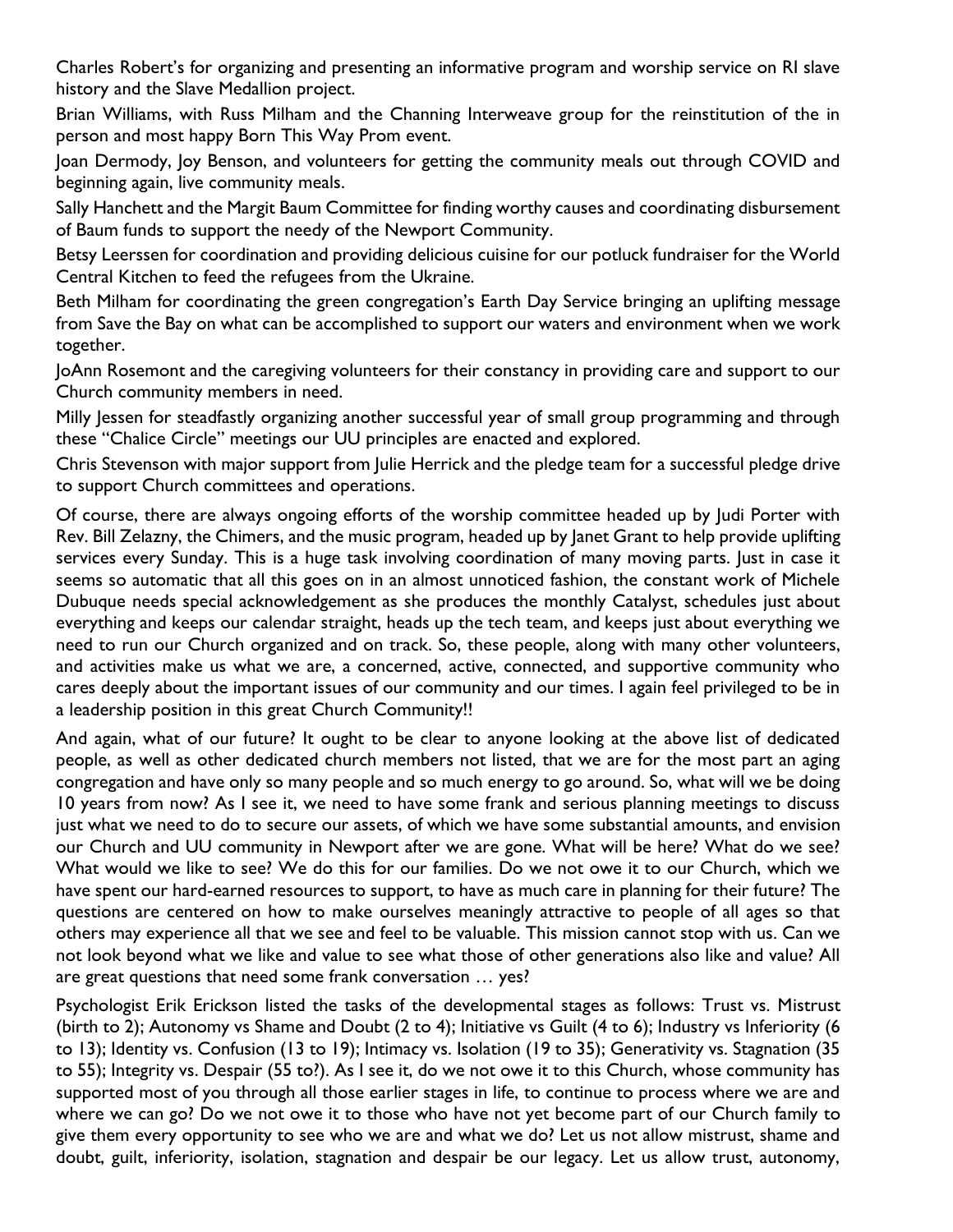initiative, industry, identity, intimacy, generativity, and integrity be the forces that govern our future as a Church and community. Let us continue to do well what we do well as demonstrated by this past year and get the word out! Let us come together as long as we are able, to plan and make a living future happen for the betterment of our Church, our Community and our Planet.

May God, however you wish to see that eternal power, be with us!

May you be healthy, may you be happy, may you be free from pain, and may you live with as much ease as is possible for you!

> With gratitude in service, Ginny

## **Administrator's Report**

Another year of big changes, both for Channing and myself! This has been the first year that Channing has been my exclusive employer, and it has been a blessing. In September we resumed in person worship services, while also livestreaming on our You Tube Channel. Being together in the Sanctuary together after so long has been wonderful, and it is exciting to see new faces each week. We continue to adapt to the changes in ways that individuals and families choose to worship and learn, both in person and virtual.

Outside of the usual hustle and bustle of an Office Administrator's Day here are some of the last year's achievements:

- Worked the tech table most Sundays in the Sanctuary and Christmas Eve, allowing me the time to develop my camera and tech person skills. I enjoy the creative aspect of this work, and I get to see everyone during Fellowship.
- Did a deep dive into You Tube Studio, learning the different ways to stream, post and edit videos on our channel. This has been helpful in assisting TLC post their Zoom talks and was critical when working with outside equipment for Charles Roberts' Black History Month event.
- Organized permits and worked with Rev. Bill to have our first outdoor worship service in Touro park last August
- Increased work with the Treasurer to help clarify the church's account payables, and with the Financial Secretary and Bookkeeper to clarify accounts receivables.
- Brought several carloads of donations to the MLK food donation center.
- Increased weekly posting of worship services, TLC and other events to include Newport Patch and the Newport This Week online calendar, as well as Facebook and Instagram
- Acted as the onsite facilities person for the 2 Common Fence Music concerts in November.
- Meeting with couples/families more frequently to discuss weddings. There are three on the books for the coming year, all in October 2022.

A gigantic change for me personally has been moving to Portsmouth after living in Newport for almost 30 years. My morning commute has gone from a 5 minute walk to a 20+ minute drive. I am struggling to get used to the distance and not being able to walk everywhere.

I enjoy working with all of you so much, and love being a part of the Channing community! I look forward to this coming year, which will be my  $15<sup>th</sup>$  year (WOW!) as your Office Administrator.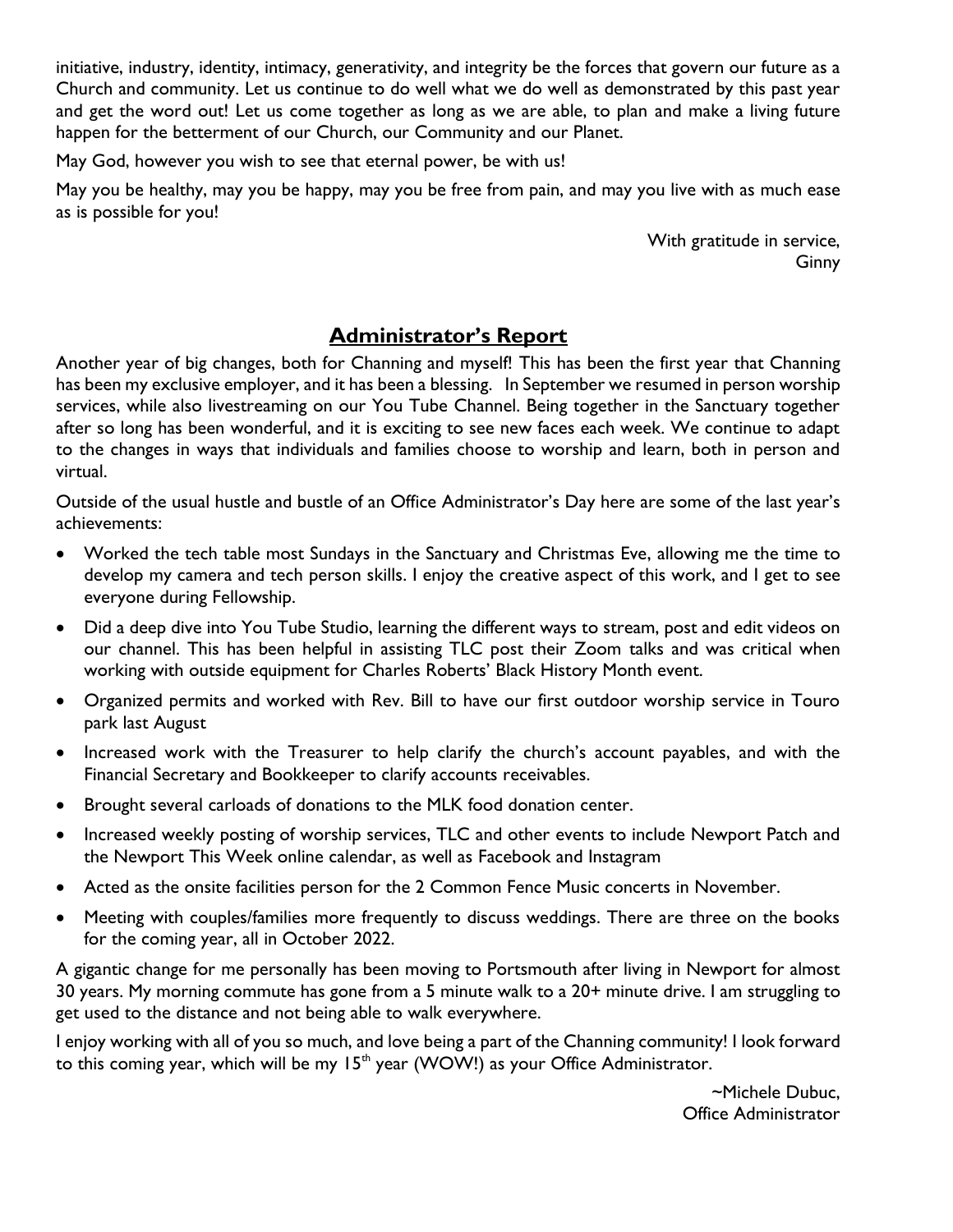## **Channing Caregiving Congregation**

The mission of the Channing Caregiving program is to provide support to members and friends of the church, both those experiencing difficulties as well as those celebrating happy milestones in their lives. We do this by offering gifts of prepared meals, plants, cards and notes, phone calls, and occasional home visits (though that has been difficult during the past two years because of Covid). Our volunteers also run errands for those who are housebound and provide transportation to medical appointments.

Members of the Caregiving committee are co-chairs Sally Hanchett and JoAnn Rosemont; Catalyst writer Linda Beall; monthly coordinators; and volunteers who are available to assist the coordinators with tasks as needed.

Our monthly coordinators, working in groups of two, are a dedicated bunch – many have served in this capacity for years. This year the following people volunteered to serve as coordinators: Mike Armenia, Rachel Balaban, Tom Beall, Joy Benson, Mary Benson, Diane Bonds, John Burnham, Betsy Dees, Kate Dempsey, Fatima Devine, Pam Goff, Sally Hanchett, Beth Jepson, Ruth Jernigan, Betsy Leerssen, Beth Milham, Judie Porter, JoAnn Rosemont, Barbara Russell-Willett, Anna Smith, and Judy Tisdall. We were short six volunteers to cover our monthly roster, so some people worked extra months to fill in. Finding enough volunteers continues to be a challenge, so if you are reading this and would like to help, we would welcome your energy and enthusiasm!

Linda Beall has been writing the monthly Catalyst article for more than 10 years and does a wonderful job of keeping us focused on communicating with the church community.

The program continues to be well-funded by donations from the congregation. This year's appeal in February brought in \$\$1,365.

Respectfully submitted by Sally Hanchett, JoAnn Rosemont, and Linda Beall

## **Chalice Circles**

The two semesters this year had very different vibes. The first semester had more interest than we could handle. There were three groups each of them filled to capacity. We had 27 members. The second semester saw diminished interest and the total number of participants dropped to 20. Most of the attrition was based on ill health. The two afternoon groups have an older population, many of whom are struggling with health issues. The evening group remained intact.

For the past two years we have been using a series of books written by a UU minister. The books were written before Covid and are clumsy when used in a Zoom setting. There were also complaints about the content of the books. We will not be using them next year.

> Respectfully submitted by Milly Jessen for Chalice Circles with thanks to Lisa Colburn

## **Family Ministry**

Our Family Ministry Program has been active this year, but very limited. Fortunately, the Chalice Children have been meeting on a somewhat regular basis. Unfortunately, this year we did not run the childcare during the service, due to the continuance of COVID. We also have not had any family programming for the same reason.

Now on to the positive! The Chalice Children have been meeting with Amy Wittekind and me this year fairly regularly since January. Before then, I based our meetings upon the COVID school statistics, The few times we did meet before Christmas, we concentrated on the 7 Principles. Since then, we have been working on a Native Americans unit. We will finish the year by tying CARING FOR THE EARTH

EACH DAY with the cultural practices of Native Americans.

This year we have 9 students from 4 families, ranging from age 4 to 10. The attendance has been erratic. Our new family with two little girls is a Navy family who will be leaving in June, Evangelina and Dorothy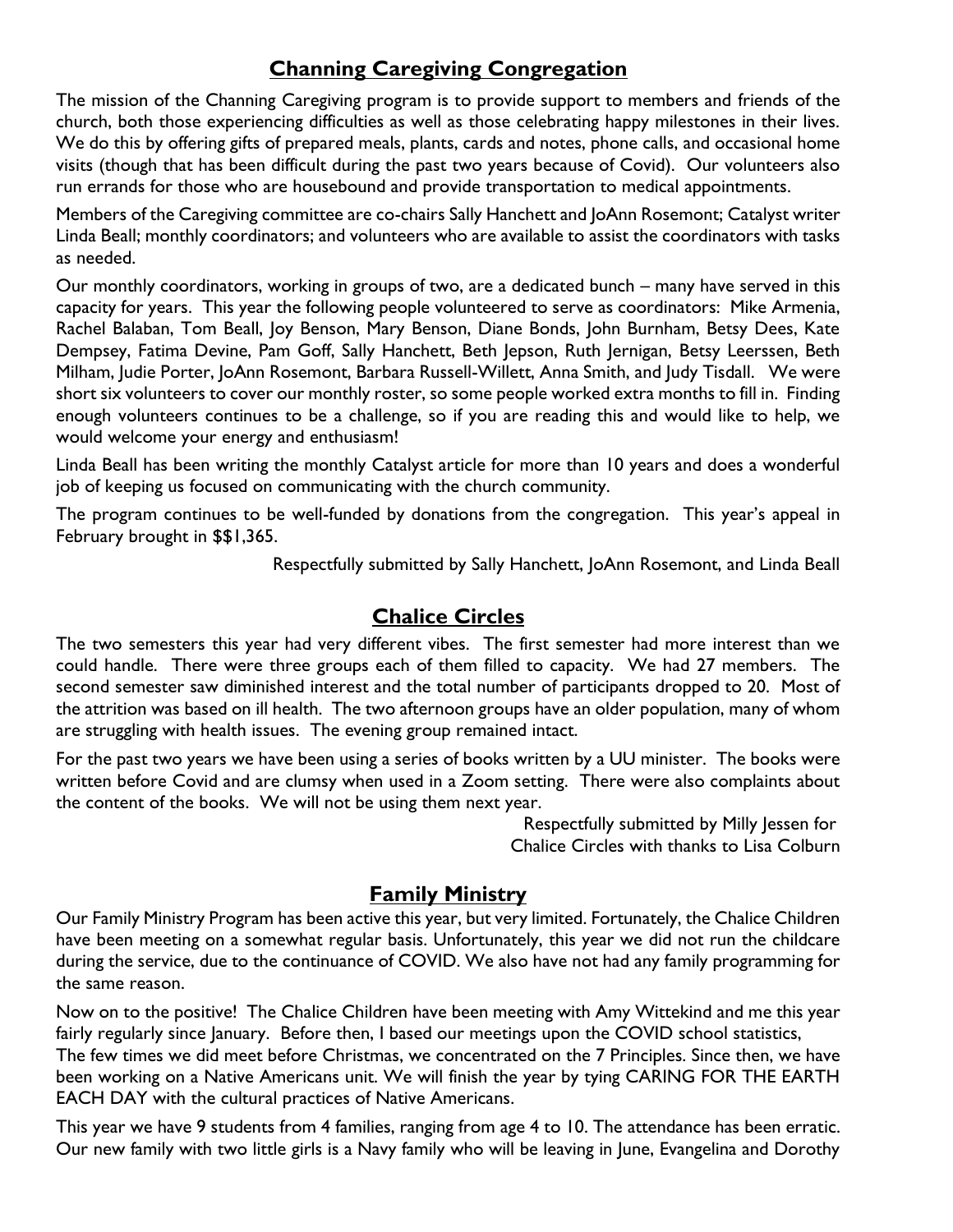have been an awesome addition to our class! Some days there are 2 Chalice Children, other days 7. We look forward to adding students next year, and hopefully adding an intermediate level class!!

I have decided not to return next year, so I can spend time traveling and running the ELKS. However, Bill and I will be chatting about some involvement. I would thank everyone for being so supportive and caring for our program and our kiddos.

> Respectfully submitted, JoAnne Ritchie Director of Family Ministry

## **The Learning Center at Channing Church**

*Submitted by Susan Kieronski*

## *SUMMARY OF 2020-21 ACTIVITIES*

*Chair: Susan Kieronski. Members: Joy Benson, Eleanor Doumato, Jim Freess, Tom Howard, Bob Kieronski, Tim Phelps, JoAnn Rosemont*

The TLC group has again produced a roster of online events this church year, continuing to respond to the challenges of the pandemic environment. It seems that people have adapted to gathering in this way, even appreciating being able to "meet" without traveling out on a wintry evening. We continue to brainstorm about more ambitious programs like walks and field trips, and in-person gatherings, for the future.

Attendance numbers at our programs have averaged out at about 26 people per program, with a high of 55 attending Peter A. Wilson's talk on the Russian Invasion of Ukraine. Several of the programs have also been attended by Tim Phelps' friends/colleagues and fellow church members from the DC area, and in two cases, River Road members have presented, or added to a presentation – a nice connection. Three of our recent programs have originated through Tim's DC area connections.

We appreciate that a "Tile" for TLC donation has been created on the Channing website for our use. We do offer stipends to outside speakers, so we invite our TLC audience to donate \$5 apiece for programs "attended", to help TLC continue to be self-supporting. That said, we are grateful for the generous Channing folks who offer their programs as a gift to the community. We welcome members and friends to continue to tell us what they're interested in, and to inspire us with program ideas!

## **Programs Offered Through TLC During 2021-2022 Church Year**

## **Programs generally involved a half-hour Zoom presentation, followed by 20 minutes of Q&A. Most are available on Channing You tube.**

**"Climate Crisis: An Interplanetary Perspective"** 

## **With Channing Member Jeff Thomas**

## **Wednesday, May 19, 7:00 PM**

Jeff discussed examples of unsuccessful planetary environments and stressed the importance of our efforts to deal with human-induced climate change here on Earth.

## **"Spiritual First Aid for COVID Times" With Rev. Jeannette Bessinger**

## **Wednesday, October 20, 7 PM**

This program focused on ways to build our body/mind/spirit resilience, in order to manage the increasing stressors of this uniquely challenging time.

## **"A Look at the Khasi Hills Unitarians in India" With Channing Member Tom Howard Wednesday, October 27, 7:00PM**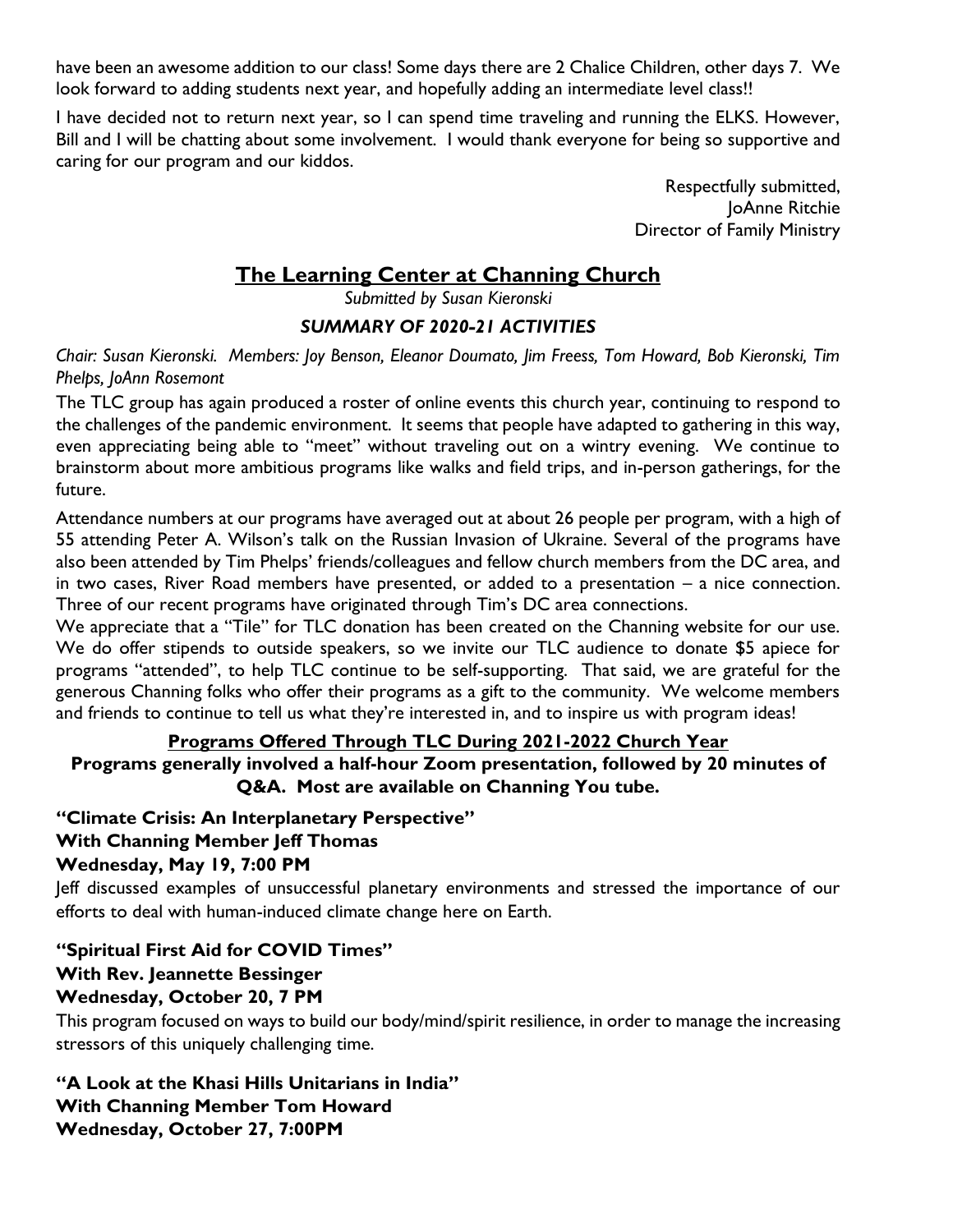Tom presented the Khasi Hills Unitarians, the third largest group of Unitarians in the world, through images of the people and their land, sharing insights into their history, culture, and worship. Members of the River Road UU Congregation joined us, and shared their experiences among the Indian community.

## **A 2-Part Seminar on "The Beloved Community"**

## **with Rev. Jeannette Bessinger**

## **Wed., Nov. 10, 7 PM; Wed., Nov. 17, 7:15 PM**

Jeanette explored the proposed UU 8th Principle and the meaning of Beloved Community, as articulated by the Rev. Dr. Martin Luther King Jr., with an eye toward reinvigorating and growing our congregation. Together we pondered ways in which Beloved Community might help us address the national "crises of separation" we're facing.

## **"A Quick Romp Through the Hebrew Scriptures (Old Testament)" With Rev. Bill Zelazny**

## **Wednesday, December 8, 2021, 7:00PM**

Ever wonder about all the "Begats", the two creation stories, the prophets, the erotic poetry of the Song of Songs? Where did the two names for God, Yahweh and Elohim, come from? These, and many other topics, were discussed by Rev. Bill Zelazny at this Old Testament survey class.

#### **"Return to the Reich: A Holocaust Refugee's Secret Mission to Defeat the Nazis" With Eric Lichtblau 7 PM, Wed. Feb. 9, 2022**

Eric Lichtblau, Pulitzer Prize-winning author and journalist, gave a talk for TLC on his 2019 book about an extraordinary refugee from Nazi Germany, Freddy Mayer, who returned to Europe, working for the CIA, in an eye-opening, unforgettable narrative of World War II heroism.

## **"The Battle of Rhode Island"**

## **With Rhode Island Historian Christian McBurney Wednesday, March 23, 2022, 7 PM**

Christian's talk, based on his recent book, featured the August, 1778, conflagration on Aquidneck Island. Those who fought included the 1st Rhode Island Regiment, composed largely of enslaved people promised freedom for their service.

#### **"The Russian Invasion of Ukraine" With Peter A. Wilson Wed., April 6, 2022, 7 PM**

Peter A. Wilson is a longtime senior defense analyst at the Rand Corporation, a nonprofit global policy "think tank" focusing on security issues. He examined the reasons the Russian invasion got bogged down in the first month, the possible use of weapons of mass destruction, and possible outcomes for Ukraine.

## **Thank you, all, for your enthusiastic participation in TLC's Zoom programs. We look forward to seeing you in person in the coming months!**

## **Margit Baum Committee**

The Margit Baum Fund was created in 2003, from a bequest of the Margit Baum estate. The fund is specified for the assistance, care and relief of the poor and needy persons who reside in the city of Newport. To date we have provided fifteen grants to eight organizations totaling about \$12,000. The fund was able to provide assistance to the following organizations this year: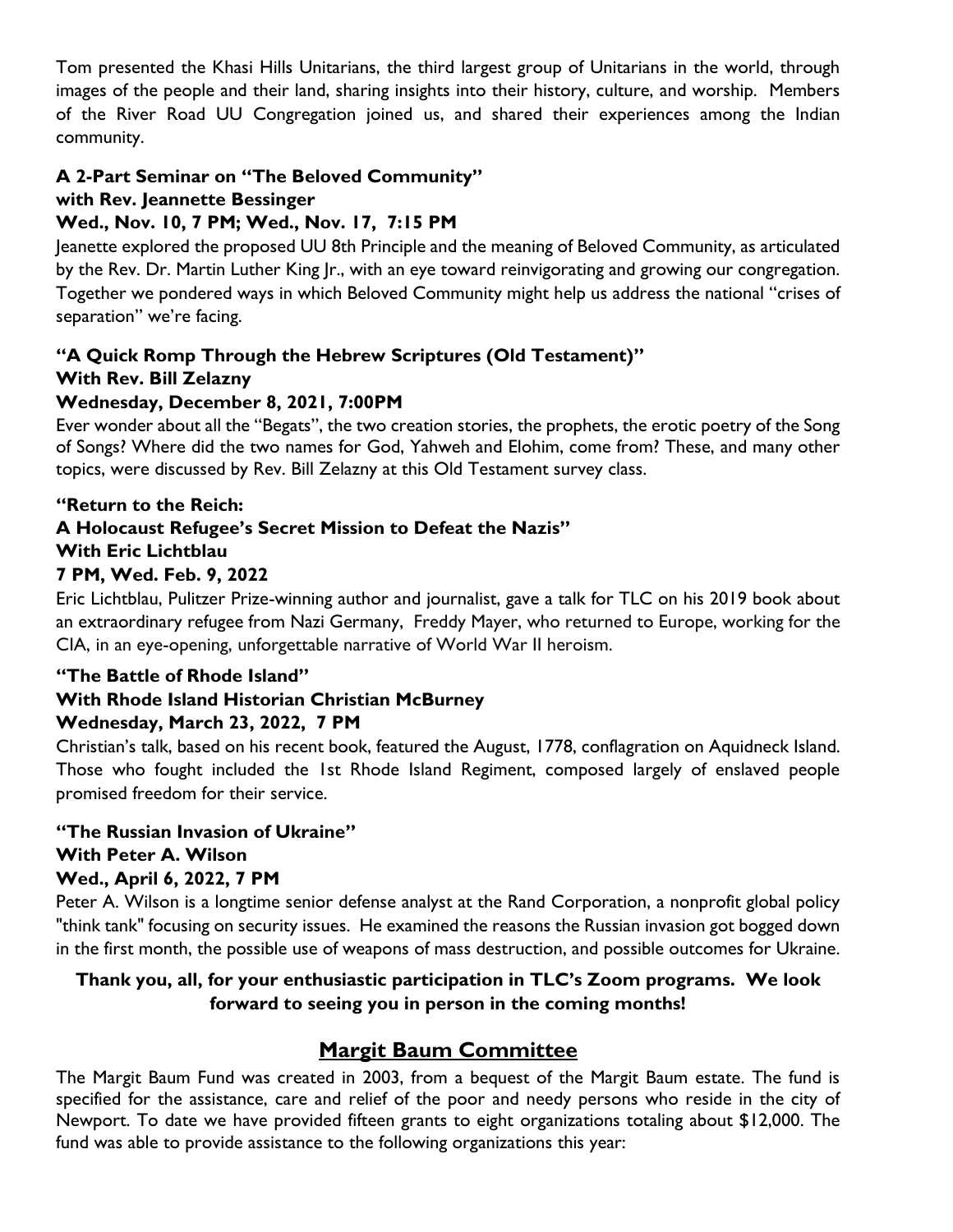We continue to fund a monthly breakfast for the residents of the McKinney Shelter. The cost is typically \$60/month.

We fund two scholarships at the Black History month assembly at Rogers High School. The cost is shared with Community Baptist Church, each congregation contributing 750.00.

We provided a 500.00 grant to the Housing Hotline at Christmas to help them ensure everyone has a place to stay at Christmas. We provided an additional 2,000 grant to them this spring, as they sought to support a large number of families who lost their housing in a local motel when funding through NCCMH ran out.

Connexion Latino opened a new support center for the Hispanic community and we provided them a grant of 500.00 for supplies and furniture for their new site on Broadway. We funded 420.00 to the community chorus which meets at the Martin Luther King Center. The funds helped them to purchase music and supplies so they can continue to provide choral music education to children at no cost.

We funded two other new programs at the Martin Luther King Center. They have a new support group for LGBTQ youth called LEAD and we provided a grant of 750.00 for snacks and activity supplies. The Center also started a new cooking group for the Hispanic community called Sabores Latinos and we funded 1,000.00 to that program for food costs.

We funded 300.00 for the purchase of hats and gloves to be distributed at the Seamans Church Institute at their annual Thanksgiving meal and coat give away.

We purchased 300.00 worth of underwear that was distributed to guests at our community meal. We also funded 302.05 for the purchase of toiletries and warm clothing to supplement the annual gift bags distributed to our community meal guests.

We purchased 500.00 in gift cards for Walmart and Stop and Shop that were distributed to McKinney Shelter residents.

We are in the process of selecting our grant recipient(s) which assists local students in pursuing their college education. The grant total is 3,000 annually. We also funded a 1,000 scholarship to a previous recipient who is doing very well as a student at Johnson and Wales University.

We appreciate the congregations support for our annual protein drive. This year the food collected was donated to Connexion Latina.

Thank you to our dedicated committee members Joy Benson, Josephine Freedman, Judith Porter, Susan Booth, Lissa Fernandez and Maryellen Doherty

~Submitted by Committee Chair, Sally Hanchett

## **Membership Committee**

The Membership Committee used the ZOOM period before in person worship services to work on the revision of bylaws, Channing brochures, Welcome packages for visitors, new instructions for ushers and/or greeters, and ideas for connections with members and friends.

Since in person services resumed (and livestreamed on You Tube) visitors are continuing to attend Sunday services and other events at Channing. During the period June 2021 through December 2021 twenty four visitors completed a Welcome card or called the church office to be added to list. From January 2022 through May 8, 2022 sixteen visitors completed Welcome cards. The Welcome Cards are available for visitors to leave their contact information to receive news regarding events and to learn about Channing Church. Follow up via email from the Church Office and further connection from Membership Committee and other members/friends has resulted in many visitors continuing to be involved in events and Sunday services. A new way of connecting has been use of e-notes and e-cards through an online service made available for the Membership Committee.

A planned April in-person class for learning about Unitarian Universalism and Channing Church was cancelled. A future session will be planned. Even though we did not have any official new member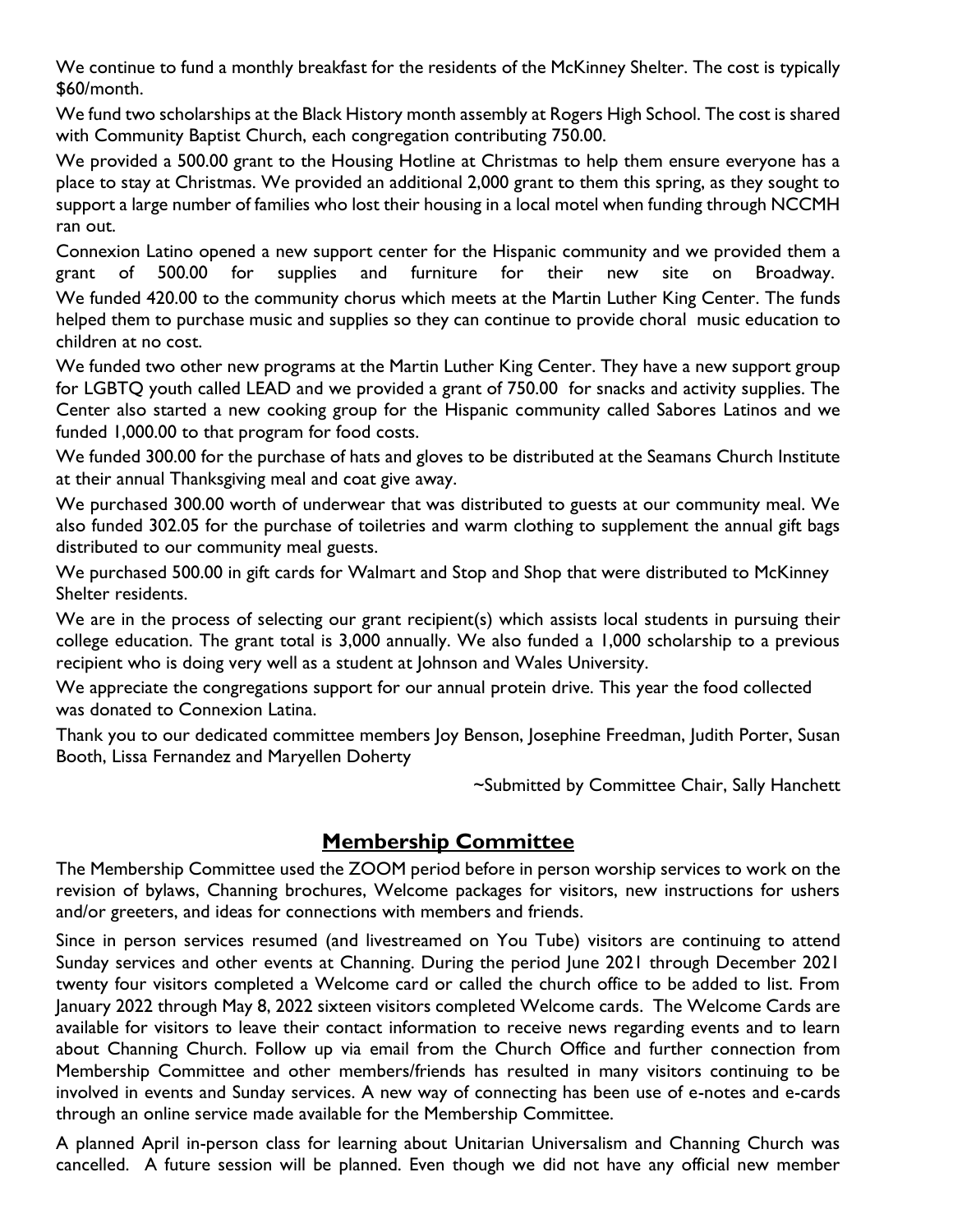signatures we have welcomed several new friends who are active in many aspects of the Channing Community. Forty visitors were present during the church year searching for connection, perhaps this is our challenge for the future.

> Submitted by Membership Chair-Ruth Jernigan with much appreciation to: Milly Jessen, Cal Pierce, Joy Benson, Marian Royer, Mary Benson

## **Music Program/Choir**

The Music program got off to a great start with the Hog River Dixieland Band leading the congregation into the church at our ingathering service in September. There was such an enthusiastic response we decided to try to have guest musicians performing special music once each month. We asked for sponsors and immediately got another positive response. Since then, a jazz trio played for the Thanksgiving service, a brass ensemble played for Christmas Eve, the jazz trio came back to play for the Easter service, and we will have a classical guitarist perform for the June 5 service. Thanks to Rev. Bill and the Channing Board of trustees, the holiday appeal letter asked for donations for this special music program, and we have enough money to hire musicians monthly for all next year!

Although the choir did not "officially" sing at church until last week's Choir Sunday, members of the choir provided music for the services including solos, duets, trios, and quartets. Many thanks to choir members Betsy Leerssen, Ginny Spaulding, Chris Stevenson, Margaret Baker, Tom Pederson, George Kates, John Grant, and Jeff Thomas. Other singers included Norm Moore, Jim Egan, Jeffrey Gravdahl, Christina Gravdahl, Cheryl Rebecchi, and A.O. Gutierrez. For each of these solos, duets, etc., Janet selected the music, recorded the music and sent it to the singers for them to rehearse at home, and then practiced with them prior to the service.

John Previdini played some of his compositions at a service he led, and Janet presented a quartet singing one of his compositions. Lois Vaughan played for services 3 times substituting for Janet.

Congregational singing started again on March 13. Up until then a soloist or ensemble sang one or two pieces each week – mostly familiar hymns to contribute to the good feelings about being back in church as a congregation.

Janet provided music at 33 of 36 services, including preludes, postludes, interludes, piano solos, duets, and ensembles, including duets with the trumpeter for Thanksgiving and Christmas Eve, and playing hymns on the organ as an ensemble with the jazz trio for Easter.

Channing Chimers Christine Ariel, Linda Beall, Jim Freess, Janna Pederson, and for half the year Cynthia Skelton continued their tradition of Sunday morning performances and alternated weekly playing every Sunday before the services. With 17 bells now the chimers' repertoire has increased greatly. Christine Ariel and Linda Beall played on Christmas morning while listeners sat in their cars and listened to a beautiful holiday concert. We miss Cynthia who moved to Florida in January.

> Respectfully submitted, Janet Grant, Music Director

## **Property Committee**

It's been a busy year of Property stewardship. Exciting things happening on site with Visioning 2025. Though there have been some areas where we touched, the daily and ongoing maintenance of the property and upkeep of our rental units was it's usual on- going team effort. We use a combination of staff, contractors, committee members, and when lucky, volunteers. I'd like to give a particular shout out to Candy Martin, Pat Padilla, Russ Milham, Al Benson, and Chris Laudon for everything they do and make happen.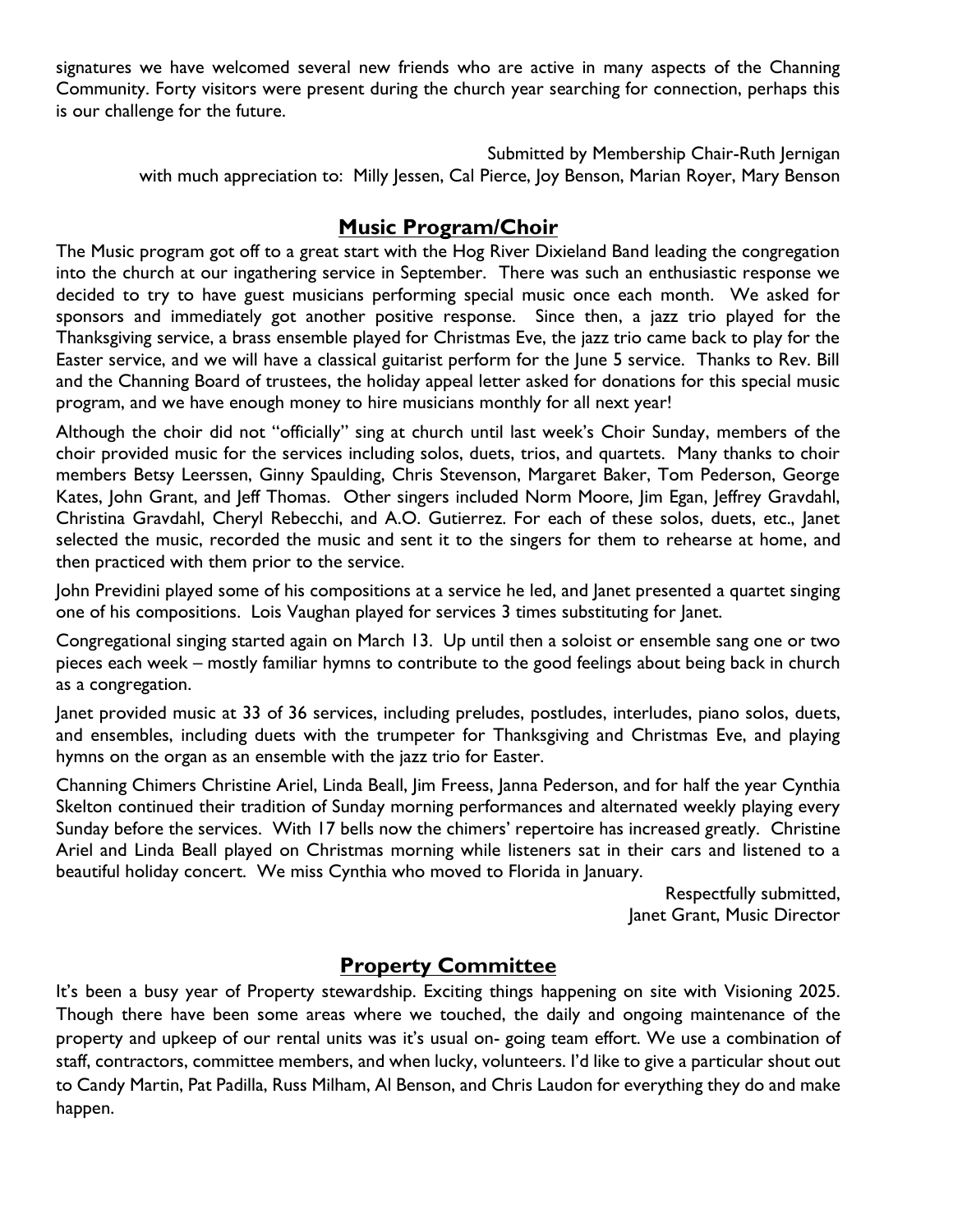As of last September we have a new tenant in the Parish Hall Apt. This spring, we currently do not have someone occupying the office rental in the front of Channing House. All our other tenants continue to be happy to call Channing their home.

We did fun things, like have a drone fly-over and addressed safety issues, rebuilding the back stairs of Channing house, and everything in between. A fairly comprehensive break down follows:

## **Channing House**

- Back steps and landing rebuilt and reattached to building
- Service to tenant washer/dryer units
- Service on 3 boilers
- Dishwasher repair and plumbing issues resolved in Unit 2B
- New hot water heater installed for Unit 3
- Kitchen cabinets rebuilt in Unit 2A
- New bathroom vanity installed in Unit 2A
- Repair of leak in rental office ceiling

## **Parish Hall Apt**

- Finding, organizing cleaning and prep for new tenant
- Purchase and installation of new clothes dryer
- 2 new thermostats installed and repair of various light switches

## **Parish Hall**

- East side exterior walls and tenant patio area, rot repair and painting of siding, trim, and handicap ramp

- New exterior door to PH apartment entry

- Working with our West side neighbor, Mrs. Giroux, we had the PH side of the trees trimmed back

to reduce squirrel access.

- Pest control service on-going, in addition to quarterly schedule.
- New air purifier purchased and placed in PH
- AC unit in PH, removed in fall

## **Sanctuary**

- Reopening deep cleaning and preparation of outside area/tents up
- Repairs to several of the bells
- Drone check of roofs
- Repair service on church boiler/furnace
- Undercroft water problem, fans and ventilation to dry out
- Gas meter replacement by Nat'l Grid

## **Additional Activity**

- Stabilization of Playground enclosure
- South side neighbor had new fence installed all along our property border
- Constant communication with snowstorm tracking and treatment

## **Projects in-the-works**

- New shower enclosure in Unit 2A including reconstruction of underfloor
- Painting low windows on CH and Sanctuary
- Painting Sanctuary handicap ramp
- Tree trimming to East side Japanese maple
- Continuing painting of CH and front porch work

~Submitted by Abby Adams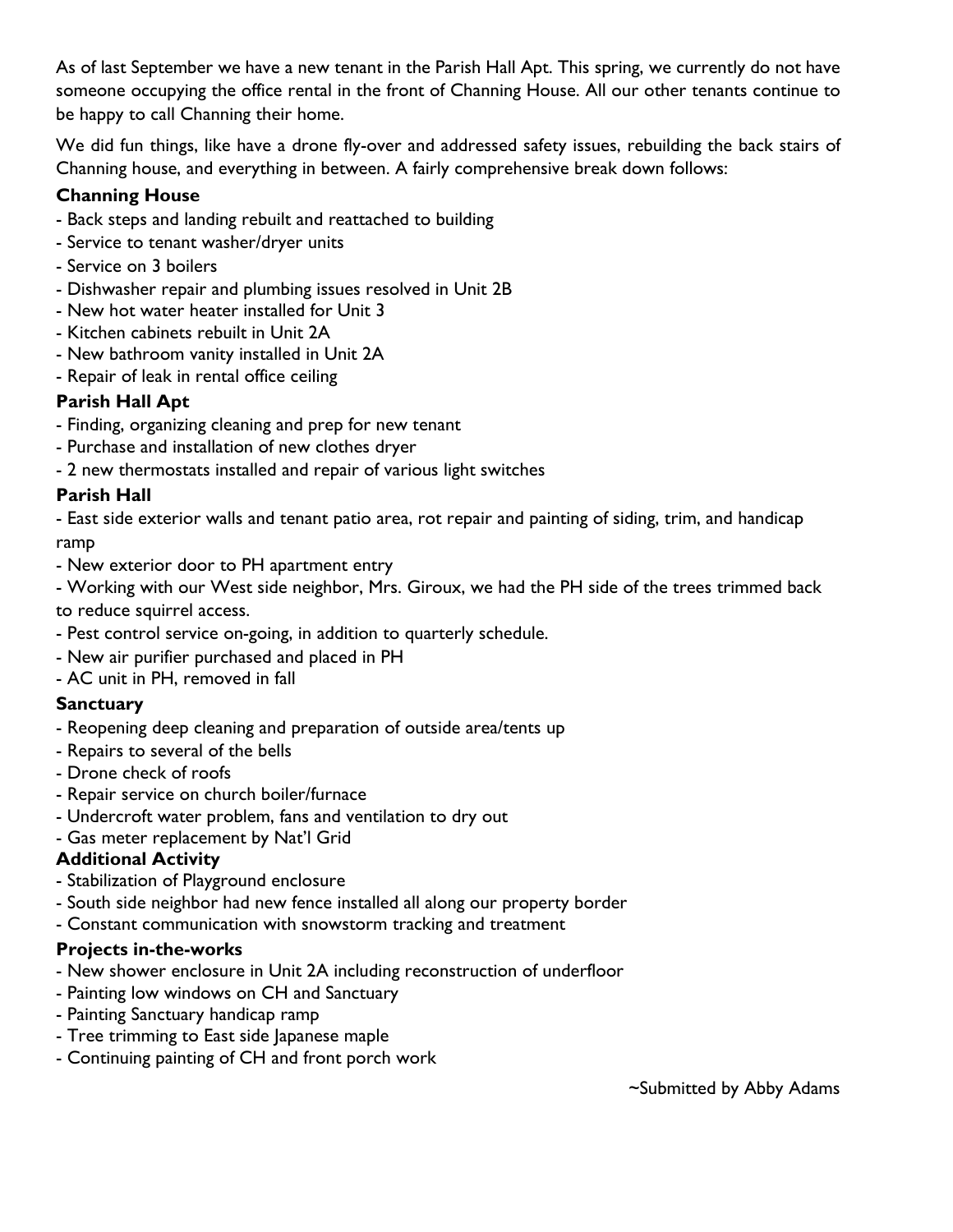## **Social Action Committee**

Committee members: Nan Heroux, Sally Hanchett; Betsy Dees, Beth Milham, Sheila McEntee, Sherrill Warch, Judi Tisdall, and Craig Gaspard , Rev. Bill Zelazny (Ex-Officio)

**UULMRI** – **The UU Legislative Ministry of RI** is still on pandemic hiatus, but the Legislative Committee of First UU Church, Providence is continuing that work, and has invited other RI churches to join in. The committee is meeting monthly by Zoom during the legislative season. Kate McGovern, chair, has maintained a bill tracker for legislation deemed important to UUs. The topics included women's reproductive health, immigrant support, health and health policy, including mental health, prison reform, housing and homelessness, promotion of peace, voting rights, environment and environmental justice, including transportation, gun safety, transgender protection, education and workers' rights. In support of the committee, Channing conducted two RI General Assembly postcard writing workshops during fellowship in April.

**Getting out the vote** -- More than 20 Channing members and friends are writing postcards to get out the vote in swing states for the 2022 primaries and elections, beginning in May and continuing through the summer.

**Share the Plate (STP)** – The Social Action Committee nominates, and the Board approves, nonprofits to receive a financial donation contributed monthly by the congregation in support of the organization's goals. This Church Year the following nonprofits were supported:

| Month             | Organization                                                                                                                    | Purpose                                                                              | <b>Amount Donated</b> |
|-------------------|---------------------------------------------------------------------------------------------------------------------------------|--------------------------------------------------------------------------------------|-----------------------|
| July/August       | Sankofa Community<br>Connection                                                                                                 | Programs for Black<br>Community                                                      | \$884.70              |
| Sept/Oct          | Rogers High School                                                                                                              | The purchase of<br>calculators for students<br>eligible for advanced<br>math classes | \$710.64              |
| November/December | Lucy's Hearth, Turn<br>Around Ministries,<br>Housing Hotline c/o<br>Newport Mental<br>Health and the<br><b>McKinney Shelter</b> | Bus tickets for homeless,                                                            | \$1,109.30            |
| January           | <b>UU Service</b><br>Committee                                                                                                  | Support for global<br>programs                                                       | \$447.00              |
| February/March    | Conexion Latina<br><b>Newport</b>                                                                                               | Support for Latino<br>Community                                                      | \$762.45              |

## **Church Year 2021-2022 Share the Plate Monthly Recipients and Donations**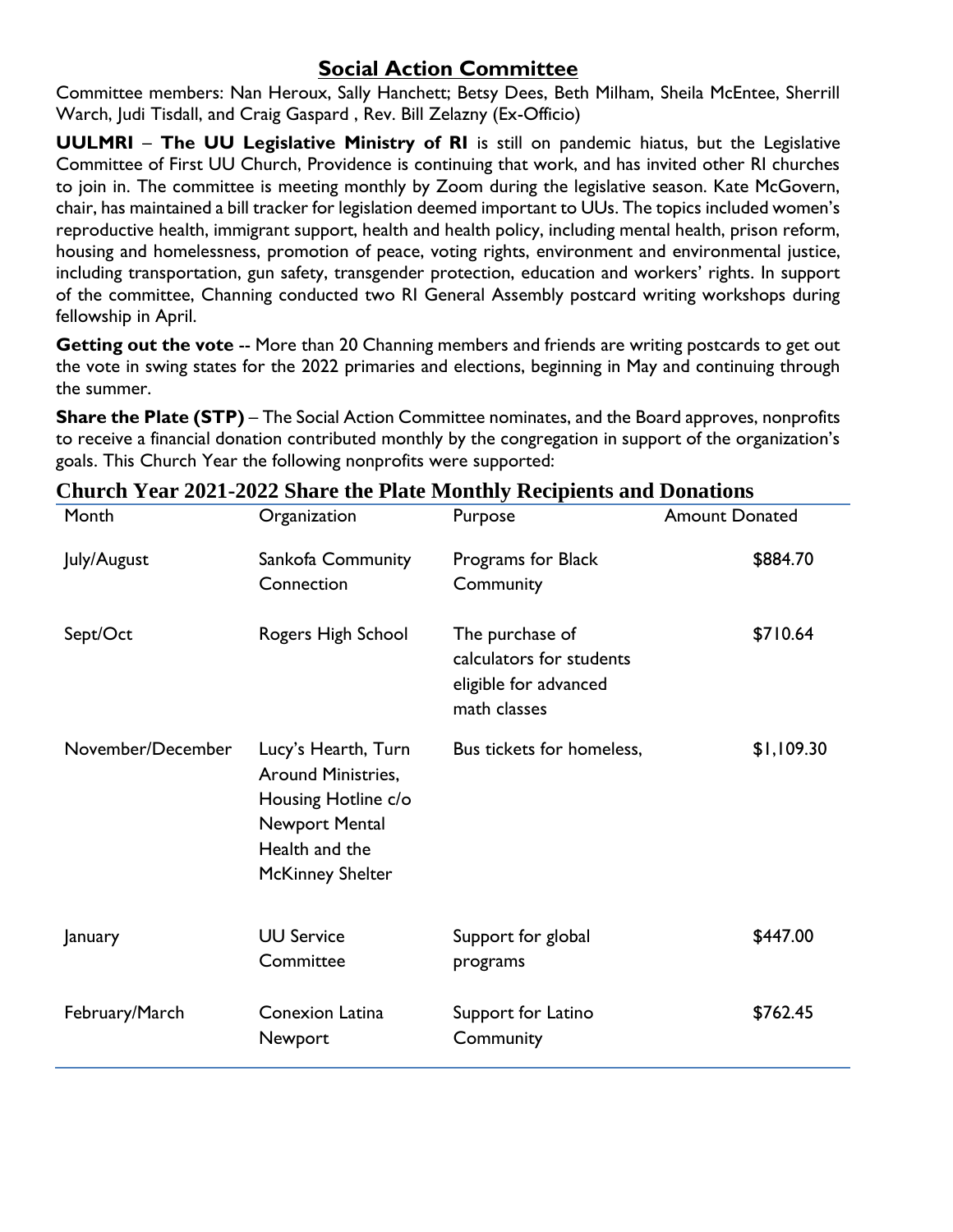| April/May | MLK and Save the Bay | <b>Hydration Stations</b>                | \$513.50 to date |
|-----------|----------------------|------------------------------------------|------------------|
| June      | <b>Bike Newport</b>  | Summer Camp for<br><b>LGBTQ Youth</b>    | \$TBD            |
|           |                      | Total 21-22 STP<br>Donations as of May 9 | \$4,408.90       |

Four regular Channing volunteers, Jo Freedman, Irene Glasser, and Sally Hanchett, with an occasional substitute, work together to provide a **monthly breakfast for the residents at the McKinney Shelter**, coordinated by Betsy Dees. This program costs about 60.00 a month and is funded through the **Margit Baum Committee**. We have also been able to provide the shelter residents with regular donations of toiletries through our Sharing Locker and provide them with donations of single sheets and towels which they can always use.

Channing continues to offer a **monthly community meal**, coordinated by Joy Benson and supported by the fabulous cooking skills of Joan Dermody with a regular team of committed volunteers. Our children also sometimes pitch in and make dessert in their family ministry class.

The **Boomerang book cart** has provided a way for us to recycle our books. Donations from book purchases provide funds for Sharing Locker toiletries. The **Sharing Locker** donation bucket in the parish hall, the Channing House porch and the back of the church continues to collect toiletries, paper goods and cleaning supplies which are distributed to local food pantries. Families cannot purchase these items with food stamps and sometimes struggle to provide them for their family.

The Social Action Committee collaborated with **Conexion Latina Newport,** an organization providing basic necessities and health support to the Latino community in Newport County. SAC has assisted by providing furniture, diapers, oximeters and other supplies. CLN was the February/March STP recipient and was also the recipient of this year's Margit Baum protein collection.

While we have not continued to work directly with **Beautiful Day** this year, we continued to highlight its work through the **Catalyst** and other social media. This organization is a coffee and granola company in Providence that provides job training and placement to refugees. We had sold their granola and bars through our fair-trade sales before the pandemic. We hope church members will seek out their products online or at local farmers markets. We continue to sell **fair trade** coffee provided by **Equal Exchange**. Funds from the sale of these products will allow us to serve fair trade coffee at fellowship. Fair trade coffee is grown in an environmentally sustainable way and works to provide a livable wage to the farmers that produce it

**Green Congregation** – The theme for the Earth Day service, April 24, was stewardship of our water. The featured speaker was Jonathan Stone, Executive Director of Save the Bay. The theme was integrated with the Share the Plate project for April and May, which was to help fund the installation of reusable water bottle filling stations at Save the Bay's new Exploration Center at the former Gateway Center and at the Martin Luther King Community Center, in collaboration with the Greenlove Foundation. The purpose is to help fight the scourge of plastics pollution of our waterways. The gifts donated were to be matched by an anonymous donor. Sally Hanchett also conducted a sale of green products during fellowship, with proceeds to go toward the project.

Craig Gaspard is the author of **"Eco Bits & Tips"** which appears in the monthly Catalyst. From Craig Gaspard on Environment. Craig writes, *" I had tremendous support from SAC, and even the congregation on my Maine Climate Ride for 2021, and look forward to continued support this year and into the future. The*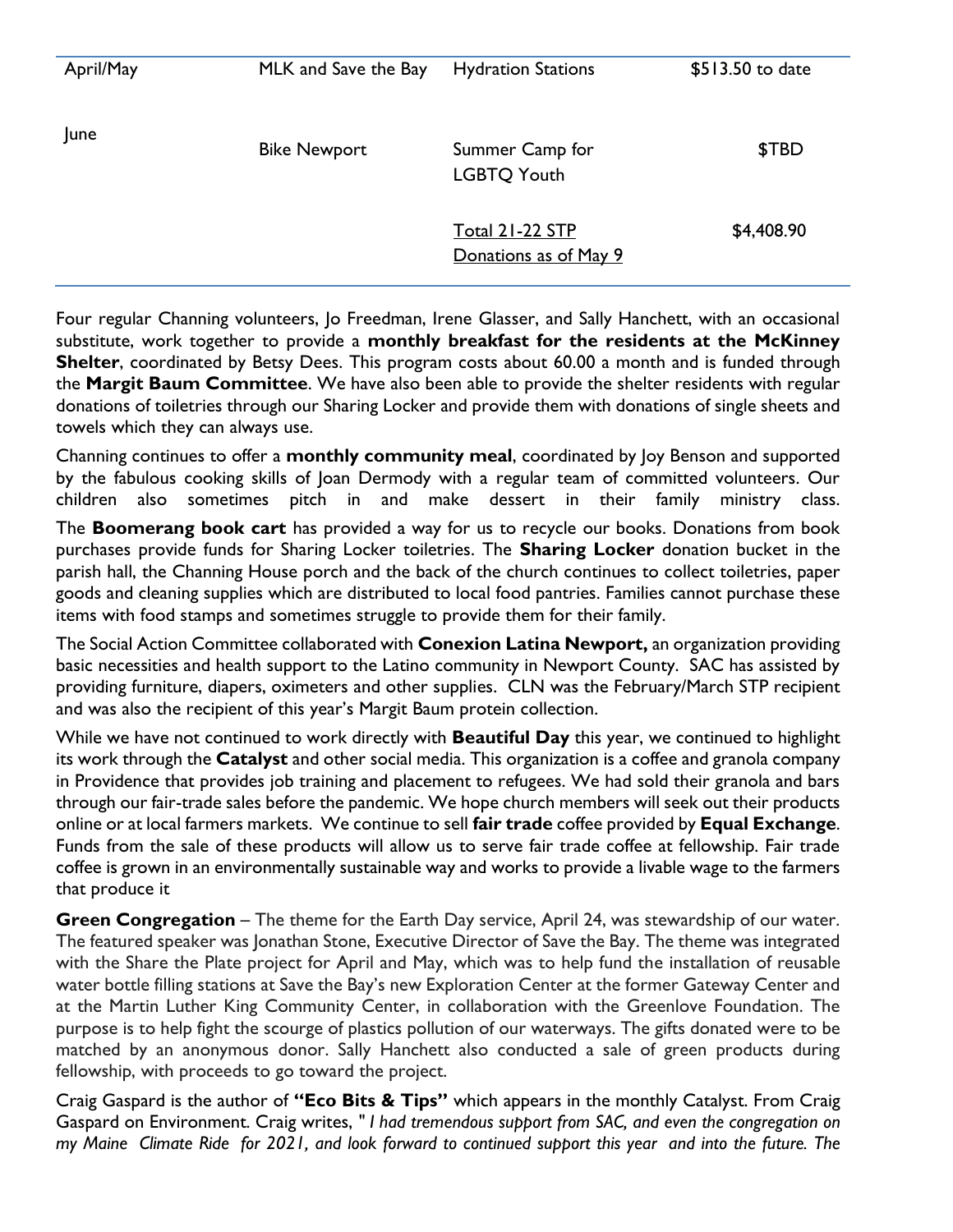*Climate Crisis didn't develop in a year, or even a decade or century. So it won't be solved in a short time horizon either."*

During the holiday season, we resumed our regifting sale, and sale of **fair-trade food and crafts**. Artisans throughout the world support their families through the crafts and products they create. We also offered a variety of **green products** for sale. Our thanks to Sally Hanchett, who is the coordinator of this effort. Sally also coordinates the giving tree program and gift bags for our guests at our monthly community table.

~Nan Heroux, Social Action Committee Chair

## **Worship Committee**

The Worship Committee works in conjunction with Rev. Bill Zelazny to plan and program Sunday service and Christmas Eve.

In September 2021 we adopted a dual format for presenting the services. We returned to in-person services in the sanctuary and livestreamed on our YouTube channel for concurrent and on-demand viewing. We discontinued using Zoom for service delivery because of copy and broadcast rights restrictions. The services are generally a bit shorter than pre-Covid services although they include the major elements of opening words, hymns and/or special music, reading(s) message/sermon, mediation, and a prayer. This year we instituted a congregation conversation time in the service so that congregants can share their opinions and ideas about the service topic. Between approximately 50 and 125 views are tallied on both platforms each week.

Rev. Zelazny presents the message/sermon two (and occasionally three) Sundays a month from September through June, and some summer services in July or August. A congregation member or guest - often a minister - is the presenter for other Sundays, Rev Zelazny also serves as the Worship Leader when a guest minister is preaching. he often develops the non-preaching elements of the service such as the Welcome, Offertory and Readings, or Prayer for the Worship Associate to present.

For the Sundays Rev, Bill is not scheduled to preach the Worship Committee, in conjunction with Rev. Bill, identifies and arranges for a guest presenter and often prepares the non-preaching elements for the Worship Associate.

During the year special elements are incorporated into the service such as a flower communion and extended music provided by guest performers.

Our Music Director, Janet Grant has accommodated Covid restrictions regarding group singing by arranging for a vocalist to provide music and recently led singing by the congregation

Our Technical Team of Michele Dubuc, Candy Martin and John Burnham as a back-up volunteer staff the sound/broadcast booth each Sunday. Over the past year they have all increased their knowledge and expertise in handing the technical requirement of a dual format.

Each Sunday an individual, recruited by the Membership Committee, handles greeting and ushering tasks. The Chimers have faithfully provided chiming services each Sunday and on several special occasions during the year. Barbara Richter and other volunteers provide flower arrangements during the year

The Worship Committee, Music Director and Rev. Bill worked especially hard to plan and present the Christmas Eve service. The service had over 200 views from congregation members and the wider community. Patrick Griswold, Mary Lonergan and Rev. Bill decorated the sanctuary for the Christmas season

This year's committee members are Judie Porter, Margaret Polski, Tom Beall, Tim Phelps, Betsy Leerssen, Janet Grant, and Rev. Bill Zelazny.

~Rev. William Zelazny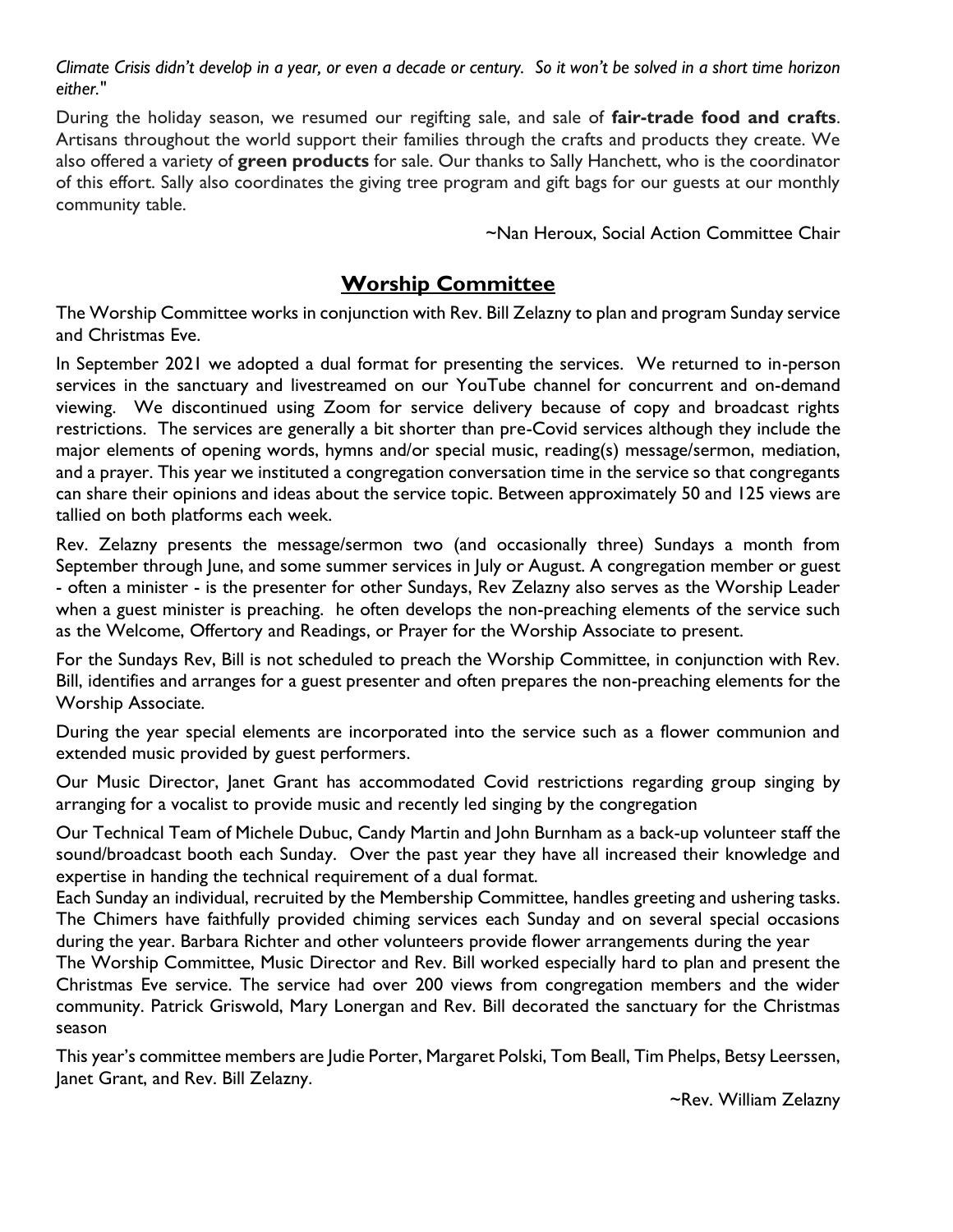## **Stewardship Annual Report**

#### *Submitted by Christine Stevenson on behalf of the Stewardship Team*

Channing's 2022-2023 *"Come, Sing YOUR Song With US"* stewardship pledge drive as of May 09, 2022, received pledges in the amount of \$139,613.00. This is short of our goal of \$160,000.00. 74 members representing 53% of Channing members and friends make up the pledge group.

We send gratitude and thanks to this year's Stewardship Team composed of Ginny Spaulding, Margaret Polski, Rev. Bill Zelazny, Bill Hawkins, and Cal Pierce and Marian Royer. Ruth Jernigan also gave us membership insight. Julie Herrick, our Financial Assistant, was a major contributor, keeping track of our pledge progress. Her dedication and humor have been indispensable! Special thanks and appreciation to Janet Grant for supplying beautiful musical arrangements and to Jeff Thomas, Betsy Leerssen, Ginny Spaulding, and Janna Pederson for their musical contributions to our Stewardship Sunday service. The Tech Team of Candy Martin, and Michele Dubuc did a wonderful job of video production. Thanks again to Michele for supplying membership information used in producing the pledge drive packets and to Bill Hawkins for helping me sort, stuff, and stamp all of them.

While we didn't quite reach our goal, we are optimistic more members and friends will contact us with gifts for the drive. *Thanks again, Everyone, for bringing your talent, energy, and financial support to this task.* By raising these funds Channing Memorial will continue to operate in strength as our cherished spiritual home and be a valuable resource to the greater community.

Our sincere thanks to those members and friends of record as of May 9, 2022, who made financial contributions in support of Channing's minister, staff, programs, and operations through their pledges for the 2022/2023 Church year.

## **Financial Secretary Report**

#### *Submitted by Julie Herrick*

A new method of donating to Channing was introduced at the beginning of the current fiscal year. We now have the ability to donate on-line by going to the Channing website and clicking on the "Donate" button. There are four options for donating by credit card: General Fund, Share the Plate, Sunday Offering and (recently added) the Learning Center. From July 2021 through April 2022 a total of \$3,200 was donated on-line, at a cost in fees to Channing of about \$100. We are grateful that donors have almost uniformly added the suggested 3% of their intended donation to cover the cost of these fees. Donation statements were sent to all donors in November 2021 and February 2022 for tax planning purposes. Another statement will be sent out in May.

Our most sincere thanks to the following members and friends who made financial contributions of record in support of Channing's staff, programs and operations since April 1, 2021 and/or who have pledged for the 2022/2023 Church year:

*Michael Armenia Richard & Mary Lou Baker Christine & Tom Bandoni Bruce Bates Barbara Baum Tom & Linda Beall Joy Benson Mary & Robert Benson Stephanie & Kevin Bongiovanni Steve & Fran Booth Susan Booth David Burnett & Larry Bacon John Burnham & Rachel Balaban* *Peter & Anita Butler Judith Byrnes Christopher & Katherine Carbone Nancy Caswell Lisa Colburn & Drew Carey Thomas & Janet Cook David Cooper & Cynthia Skelton Arle Deeb Betsy Dees Donna Kate Dempsey Joan Dermody George & Fatima Devine Nancy DiMarzio*

*Maryellen Doherty Richard Donnell Eleanor Doumato Jim Egan Linda Everitt David and Lissa Fernandez Josephine Freedman Jim Freess & Sondra Gold Katie Freess Craig & Terry Gaspard Terry Gavan & Diane Bonds Ann Gillespie Irene Glasser*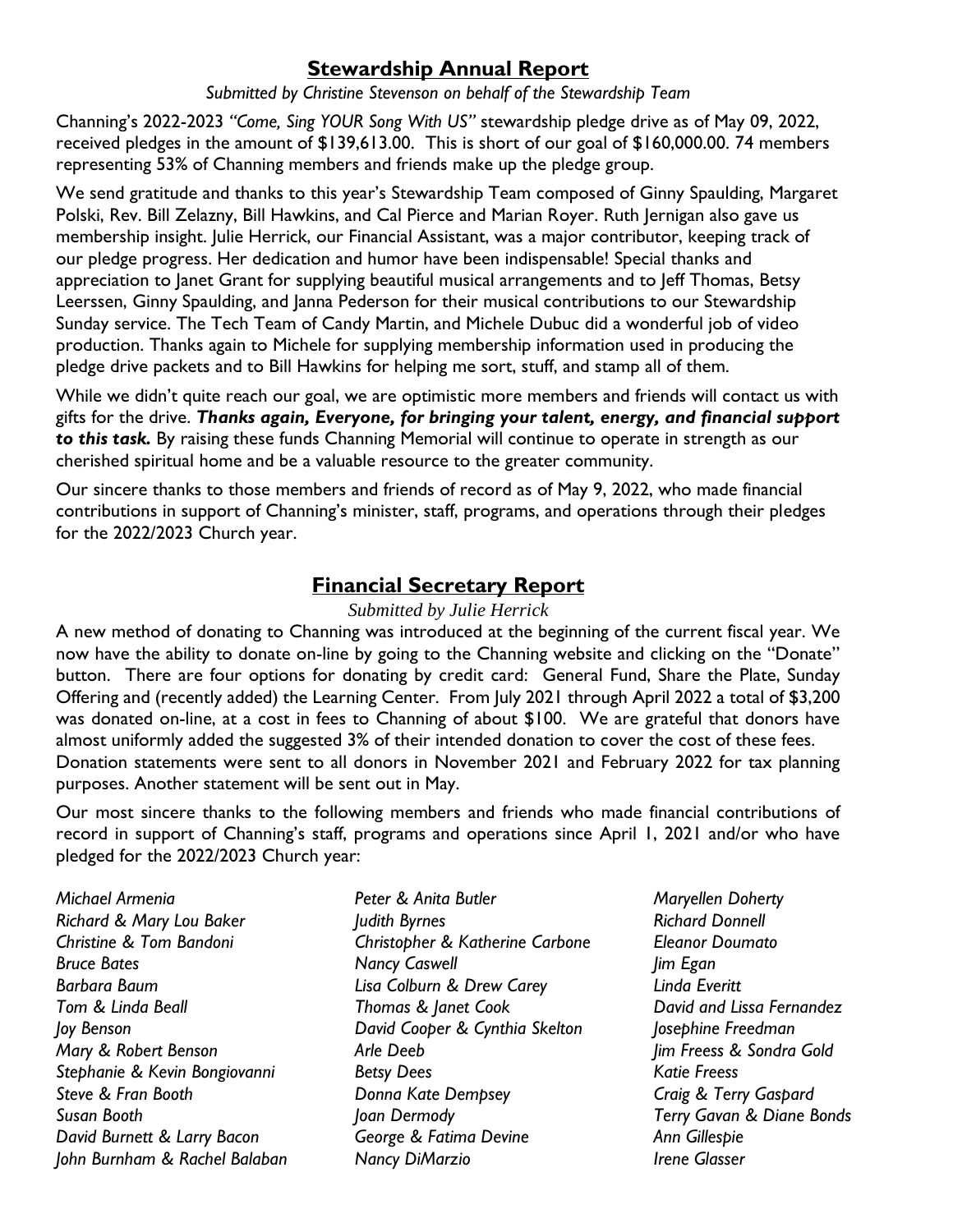*Tom & Pam Goff Janet Grant Beverly Green Karen Griffin Duncan Haynes Russell Hack Sally Hanchett William Hawkins Ron & Nan Heroux Julie Herrick Thomas Howard Beth Jepson Sam & Ruth Jernigan Milly Jessen Denise Johnson Victoria Johnson Alison Kates George & Nickie Kates Robert & Susan Kieronski Richard Kingsley & Holly Turton Chris Laudon Betsy Leerssen Linda Karon Charitable Fund Coles & Marcia Mallory Betty Maloof Bill & Bett Marshall*

*Candy Martin Cynthia Maynerd & Jack Brereton Sheila McEntee Constance Metcalf Russ & Beth Milham Norman Moore Marilyn Murphy Newport Kiwanis Club Barbara Nowicki Miki Ohlsen Bernice Oxley Patrick & Piper Padillia David Pedrick Don Peebles Nancy & Bill Peresta Timothy Phelps Calvin Pierce Margaret Polski Judith Porter Louise Potter Pam Rainey Barbara Richter JoAnne Ritchie Margaret Baker Roberts Jan Rogers Jo Ann Rosemont*

*Marian Royer Bill & Elizabeth Saunders Anna Smith Mary Alice Smith Priscilla Smyth Henry Sorett Virginia Spaulding Christine Stevenson Kathy Takata Jeff Thomas Sarah Walker Thomson Robert & Kristine Thorson Judith Tisdall Susan VanDerhoof & Robert Janiesch Sherrill Warch Judy Webb Halcyon Westall Benjamin Willett Thomas Willett & Barbara Russell-Willett June Wing Chris Yalanis Rev. Bill Zelazny*

## **Vision 2025 Project Report**

*Submitted by Candy Martin on behalf of the Vision 2025 Steering Committee* Over the last year we have accomplished a lot although most of it was behind the scenes work to prepare for Phase 2 of the project.

In late spring and early summer last year we celebrated the completion of the Phase 1 roof project. New slate, good for another 100 years we hope! The scaffolding came down, we stored spare slate in the sanctuary basement and generally cleaned up the site.

Then it was on to Phase 2, affectionately known as the Utility Project. The goal is to improve the utilities for our three-building campus. We realized that the original Phase 2 plan was too complex and expensive so we modified it to fit what we thought we could manage. We now plan to move the electric underground (get rid of the ugly power pole obstruction) upgrade the sewer lines from Channing House and the Parish Hall and finally bring the water service to the Parish Hall in from Pelham Street as opposed to where it currently comes in from Prospect Hill Street cutting across our rear neighbor's yard. All the digging required for the utilities gave us the opportunity to landscape the corridor between the Sanctuary and Channing house running back to the Parish Hall. To accomplish all of this we are currently working with the engineers from the original project and a newly hired landscape architect to do a comprehensive design that covers the underground and above ground engineering plans that can then be put out to contractors for bid.

We have had multiple meetings with the engineers and landscaping designer to incorporate some of the excellent suggestions of the congregation that we gathered at three meetings facilitated by Barbara Russell Willett and Chris Laudon. We are currently putting the final touches on the design and plans.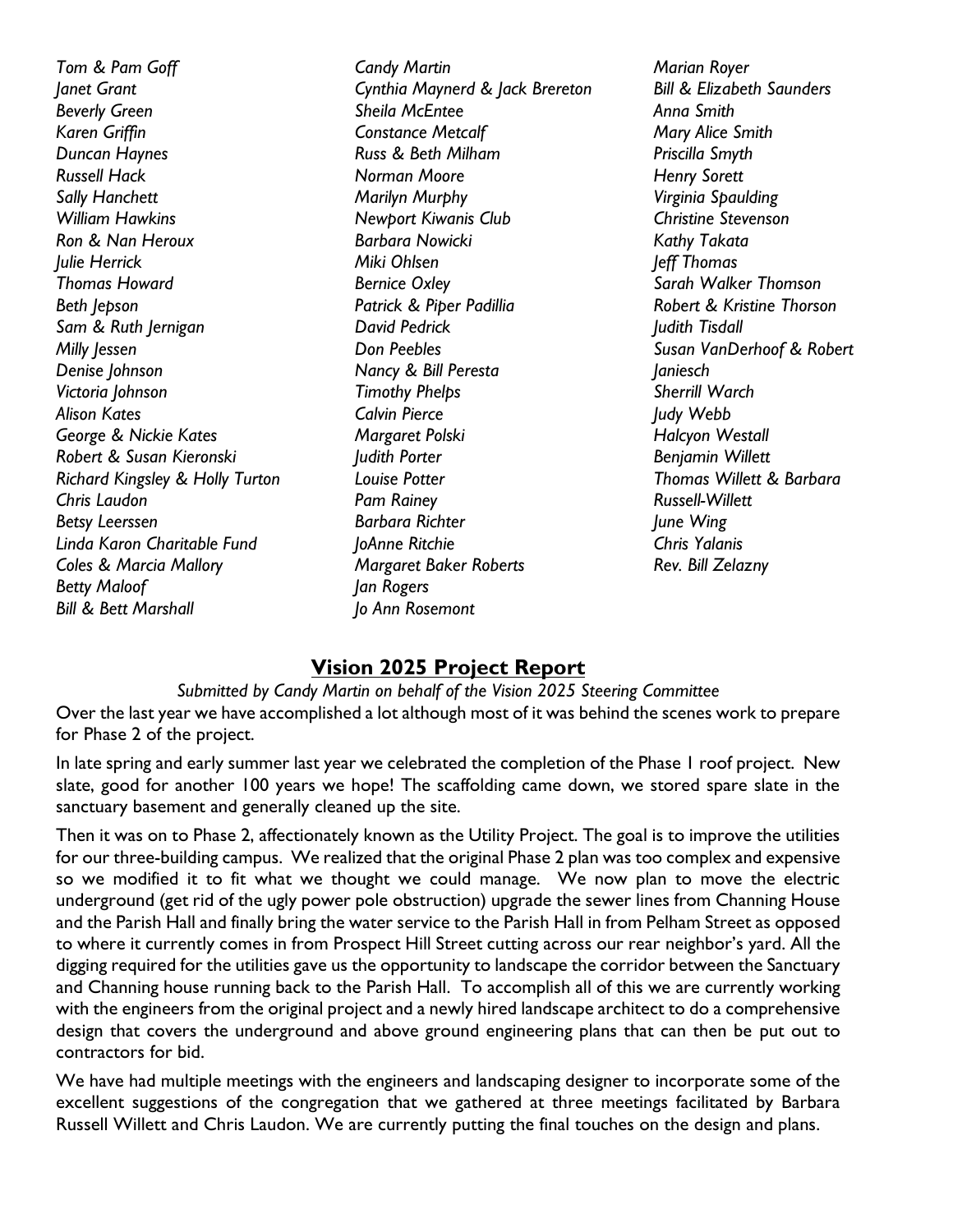All of this (as we all know too well) requires money. During the fall we were able to secure a \$150k grant from the van Beuren Charitable Foundation (thanks Mary Alice Smith) but it was contingent on us raising \$50k to qualify for their grant. The congregation came through again and we both raised the money to secure the grant as well as much of the additional money that we estimate we need. We will get more accurate numbers when we put the project out for bid but the engineering company is confident that we are on the right track.

We expect the bid documents to be ready shortly and that we can request bids from contractors in the June time frame.

For those of you who love detail some of the specific tasks we have accomplished are as follows:

- *Hire company for drone flyover of Sanctuary Roof to be sure it was in good shape after completion*
- *Multiple meetings with Woodward and Curran to modify requirements and engineering drawings*
- *Fundraising effort, letters to congregation, application and follow-up with van Beuren Charitable Foundation*
- *Secure landscaping designer and approve contract and cost*
- *Explore various projects that might qualify for other grants (Gnazzo company, pointing exterior stone)*
- *Find (3 tries) company to locate, video tape and evaluate current sewer system and get recommendation as to how to remediate.*
- *Develop conceptual design/sketch to give to potential landscape designers to explain scope of work.*
- *Get additional topographical survey to better evaluate grade change between driveway and Sanctuary.*

## **Vision 2025 Slated for Success Capital Campaign**

*Submitted by Julie Herrick, Mary Alice Smith and Ginny Spaulding on behalf of the Vision 2025 Steering Committee*

We undertook the Vision 2025 capital campaign last fall (2020) in the midst of the pandemic, and look where we are now! We have a handsome new slate roof with a restored cupola and an artistically fabricated copper finial topping it off. Once again proving that Channing is small, but mighty! We have an incredibly dedicated congregation, determined to see that our majestic Sanctuary is well-maintained, preserving the legacy of William Ellery Channing and our UU faith for future generations. No more leaky roof! So many of you pitched in, In all 90 family and individual donors have contributed so far to our Capital Campaign. We could not have done it without the diligence of Chris Laudon and Candy Martin who served as our project managers. Hats off to these two for the countless hours they've spent onsite and in negotiations with our contractors! We are breathing a sigh of relief and have great pride in what we've accomplished. We are currently in the process of raising funds for Phase 2. We have made a good start so far by securing the van Beuren Charitable Foundation grant and two generous anonymous donations to help us meet the match requirement. We have also received substantial contributions from our ever-reliable members and friends so that we may begin to address the safety, accessibility and aesthetics of our site and to make needed upgrades to our utilities.

Our sincere thanks to those members and friends who made financial contributions and/or have made pledges in support of Channing's Capital Campaign. They include:

*Abigail Adams Connie and John Adkins Anonymous Anonymous Michael and Joanne Armenia Richard and Mary Lou Baker Tom and Christine Bandoni Charles Beckers Bellagamba / Fucile Family Joy Benson*

*Al and Mary Benson Diane S. Bonds (in memory of Evelyn S. Stockmar) Kevin and Stephanie Bongiovanni Steve and Fran Booth Susan Booth (in memory of Edwin Booth) Dave Burnett and Larry Bacon John Burnham and Rachel Balaban Peter and Anita Butler Christopher and Katherine Carbone Bradley Carter*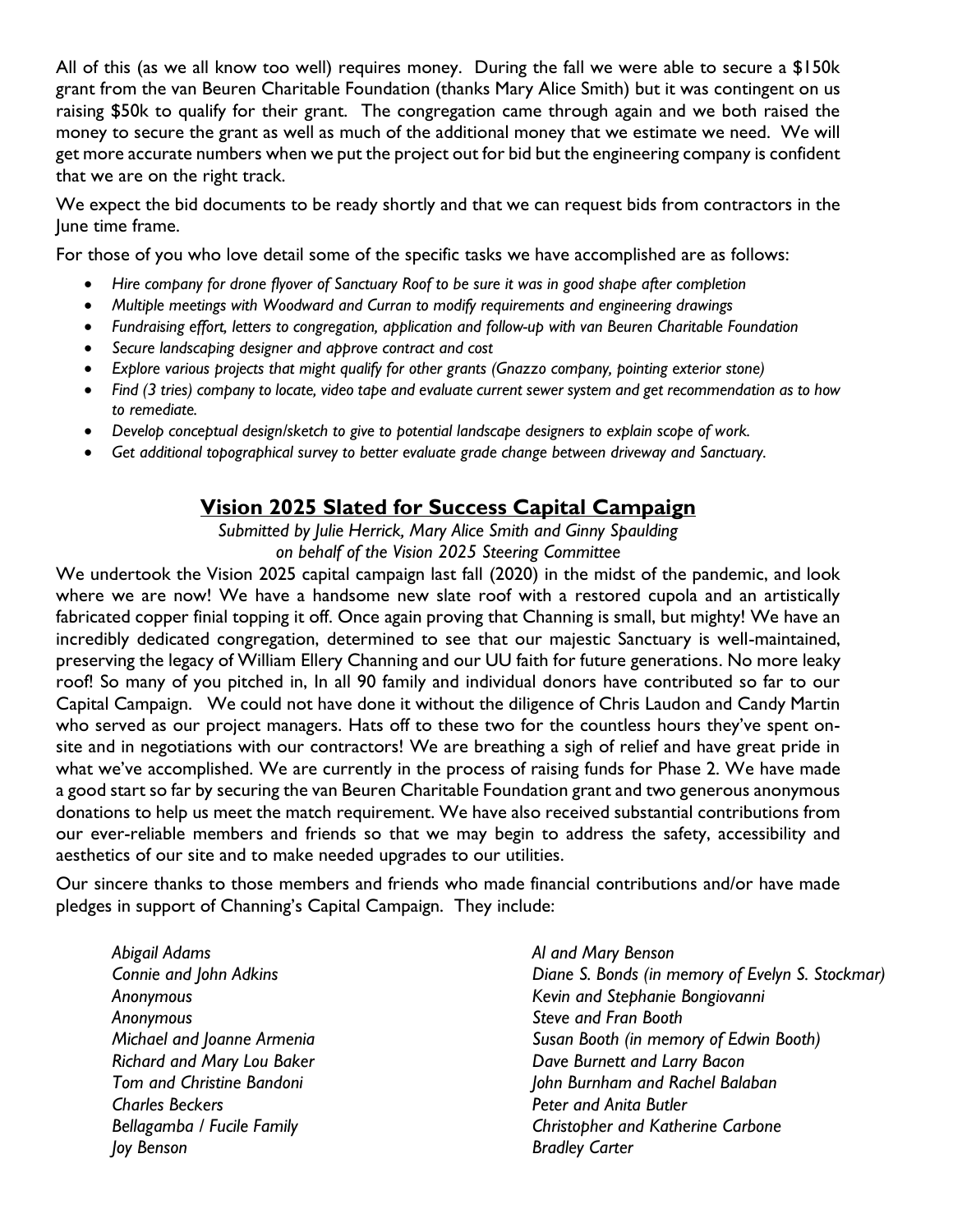*Nancy Nelson Caswell Kim Chandler Lisa Colburn and Drew Carey David Cooper and Cynthia Skelton Elizabeth Dees Kate Dempsey Joan L. Dermody Nancy DiMarzio and Robert Allott Richard H. Donnell Eleanor Doumato James Egan Linda Everitt David and Lissa Fernandez Josephine Freedman Sondra Gold and James Freess Terry and Craig Gaspard (in memory of Marvel Gaspard) Terrence Gavan Ann Gillespie Irene Glasser Tom and Pam Goff (in memory of Terry Horsley) John and Janet Grant Green / Stearns Family Karen Griffin Holly Grosvenor and Jim Asbel Sally Hanchett and Jed Malise Janet S. Handford (in honor of Betsy Leerssen) William A. Hawkins Ron and Nan Heroux Julie Herrick (in memory of David Adams) Thomas Howard (in memory of Rev. Arthur Graham) Margaret E. Jepson (in memory of Jack C. Jepson III) Kevin and Allison Jernigan (in honor of Sam and Ruth Jernigan) Samuel and Ruth Jernigan Milly Jessen Denise and Robert Johnson Nickie and George Kates Robert and Susan Kieronski Christine Laudon Betsy S. Leerssen (in memory of Neil C. Leerssen) Gerald and Doreen LePage*

*Linda Karon Charitable Fund Marcia and Coles Mallory William and Elizabeth Marshall Candace Martin McEntee - Hazel Family Sarah and Jan Mermin Russ and Beth Milham Norman Moore Marilyn and Jack Murphy (in memory of Dolly and Chip Chaplin) Barbara Nowicki David Pedrick Miki Ohlsen Patrick and Piper Padillia David Pedrick Bill and Nancy Peresta (in memory of our parents - Will and Ruth; Bob and Alice) Tim Phelps Calvin J. Pierce, DMD, PhD (in memory of Mr. and Ms. Lewis J. Pierce, Jr. and Mary E. Pierce) Margaret M. Polski Judith Porter Barbara Richter (in memory of many friendships) JoAnne Ritchie Jan Rogers JoAnn Barr Rosemont (in memory of Henry Rosemont, Jr.) Marian Royer Anna and Jake Smith Mary Alice Smith (in memory of Mr. and Mrs. W. H. Beall) Virginia M. Spaulding Jeff Thomas Robert and Kristine Thorsen Judi Tisdall Susan VanDerhoof and Robert Janiesch Sherrill Warch Judith Webb Thomas Willett and Barbara Russell-Willett (in memory of Janet Brown and Joan Westman) June Wing Christopher and Laura Yalanis William P. Zelazny*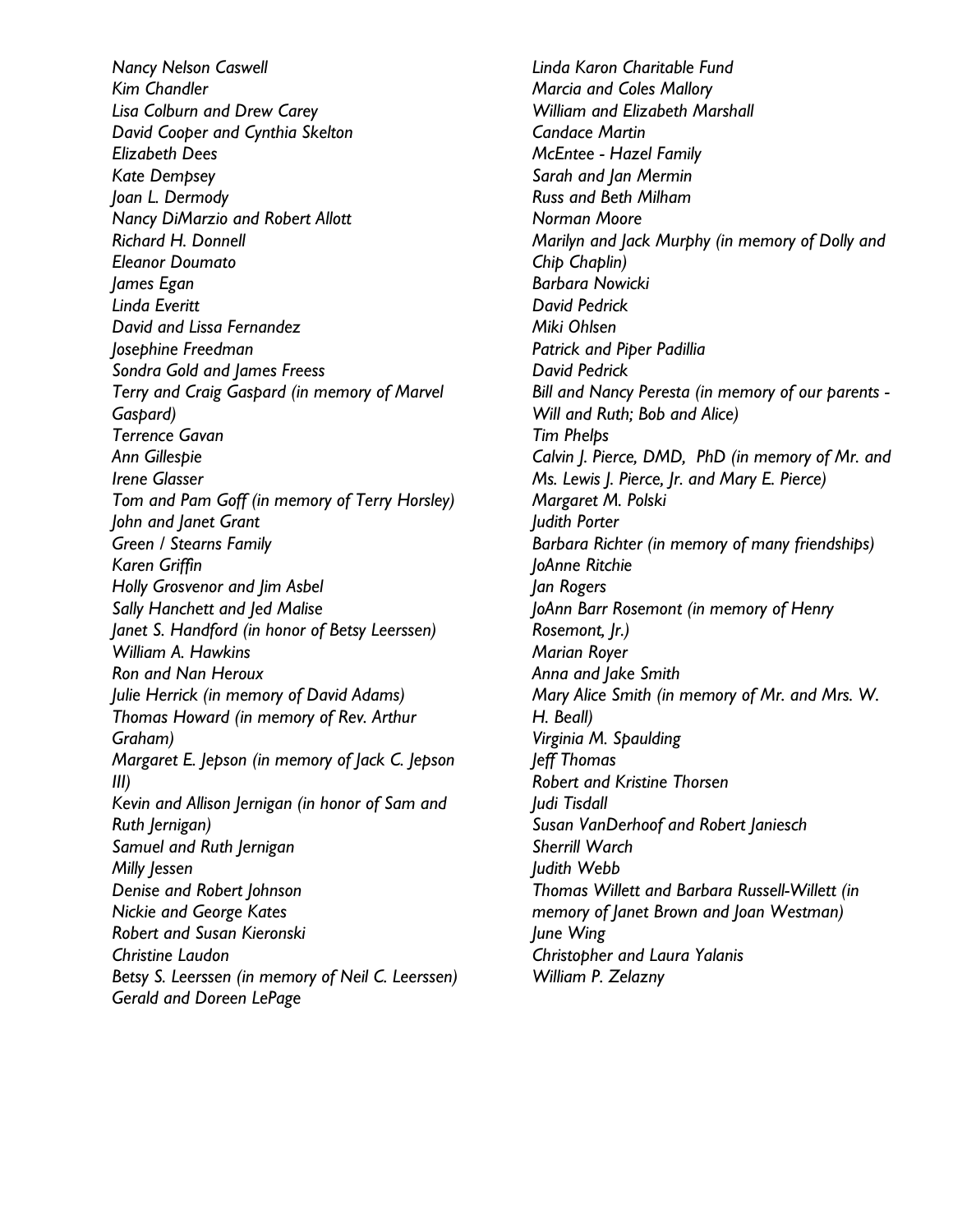# **Endowment Committee** *CMC ENDOWMENT FUND, UUCEF # 610997*

*MARGIT BAUM FUND, UUCEF # 610998 Submitted by Christopher Yalanis, Chair*

The Channing Endowment Fund is a fund designated by the board to function like a true endowment. Per normal, we support the Board and Church activities by utilizing monies from the account via regular withdrawals.

The Margit Baum Fund was created from a sizeable bequest left to Channing Church in 2001 by Margit Baum with the restriction that the funds be used to assist the poor and needy of the City of Newport. Withdrawals from this fund are solely used to this end.

Both funds have been negatively impacted by volatile stock and bond (fixed income) markets thus far in 2022, eroding balances. After 13+ years of strong market performance, worldwide markets are experiencing the concurrent effects of rising interest rate hikes, the Fed's Quantitative Tightening program, continuing Supply disruptions caused by Covid, and the Fog of War in Eastern Europe.

Currently, as has been for many years, annual withdrawals from both funds are based on a long time horizon (the rolling average value of the 13 preceding quarters) to smooth out impacts of market volatility on distributions. The UUA's Common Endowment Fund (UUCEF) manages Channing's investments with no input from our Endowment Committee. The UUCEF provides a professionally managed, well-diversified investment portfolio, which integrates UU values and reflects UU principles.

Your Endowment Committee is now addressing the Fiduciary issues associated with the use of the funds. We are involved with a possible re-writing of sections of the By-Laws designed to ensure the long term integrity of the fund balances.

#### **Balances as of 5/11/2022:**

- *Endowment: \$203,195.52*
- *Baum Fund: \$274,335.70*

## **Finance Committee**

The Finance Committee membership this year has consisted of Julie Herrick, Bill Hawkins, Terry Gavan, Russ Milham, Mary Alice Smith, and Sara Walker Thomson. Bob Janiesch, Norm Moore, and Chris Yalanis continue to offer expert support and advise when asked. The Treasurer also works with Anne Marie Herndon, our bookkeeper.

During this year Terry Gavan has taken on the task as Treasurer and Julie Herrick has moved into the Financial Secretary job. Both have worked hard to achieve a smooth transition and keep our finances in order. Bill Hawkins has remained in his role as assistant to the Treasurer, and his years of knowledge of the payroll and property related expenses are a valuable addition to this committee's work. Russ is our financial archivist, sharing his memory of working on this committee for many years. Sara has important and valuable professional advice that has been very helpful as we make decisions about process.

The financial situation for Channing has functioned as expected this fiscal year and we succeeded at working within our budget. The budget passed last spring included a deficit and we expect to end this year with a smaller deficit than projected. Our rental income is steady, church collections and contributions are consistent, and our pledgers have honored their generous pledges. Thank you all for your ongoing support during this year as we have been adjusting to the demands of the continuing pandemic.

The Capital Campaign has been generously supported by the congregation, and we are now working on the planning for stage two. In the next church year you will see the physical results in the site as we install utility systems to code and redesign our landscaping for better use by the community.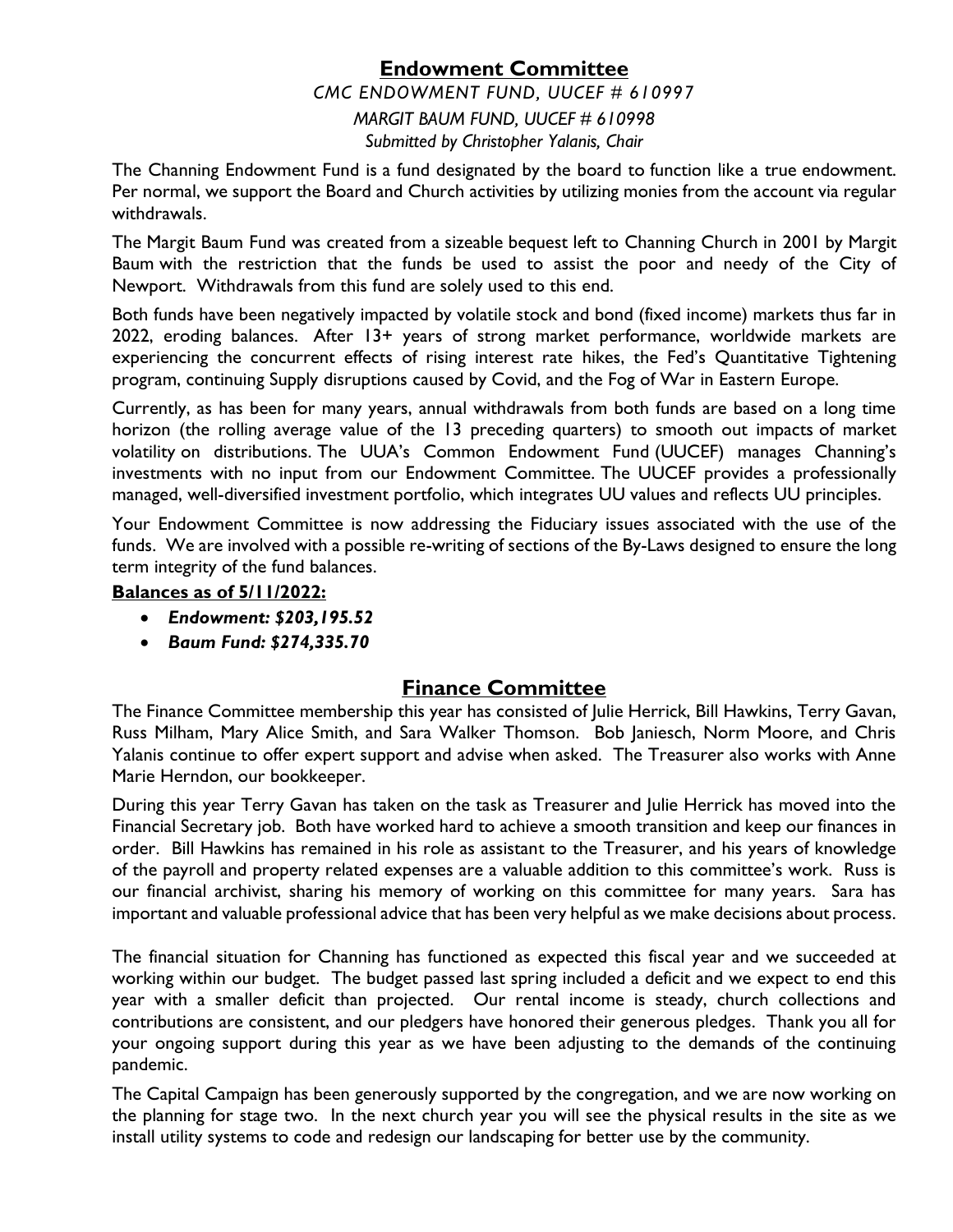Thank you to all the members of this congregation who are key to our functioning through their volunteer work. That makes the goals of our church more achievable and affordable to benefit us all. Thank you.

> Respectfully submitted, Christine Laudon, Chair Finance Committee

#### **Treasurer's Report Fiscal Year 2022 (as of 05/15/2022) FISCAL YEAR 22 OPERATIONS - Financial Highlights**

#### **GROSS INCOME**

**FY 22 =\$249,211** - Actual (10 mths) , (\$24,921/mth) **FY 22 Budget = \$253,651,** (\$21,137/mth) **23 Proposed budget = \$254,300 (\$21,191/mth)**

#### **Pledge Income**

(incl. prepaid pledges) FY 22 = \$137,474 Actual (about \$14,000/mth) (See Note1). FY 22 Budget = \$142,250 (\$11,854/mth) FY 23 Proposed budget =  $$133,500$  (11,000/mth)

#### **Rental Income**

Continues to provide consistent income. Gross income runs at a regular \$7200/month (\$86,400/yr) for the five units. Expenses primarily consist of \$2,788/mth for the mortgage, plus repairs and maintenance. They are fully occupied, although there is an upcoming vacancy this summer.

\_\_\_\_\_\_\_\_\_\_\_\_\_\_\_\_\_\_\_\_\_\_\_\_\_\_\_\_\_\_\_\_\_\_\_\_\_\_\_\_\_\_\_\_\_\_\_\_\_\_\_\_\_\_\_\_\_\_\_\_\_\_\_\_\_\_\_\_\_\_\_\_\_\_\_\_

#### **EXPENSES**

**FY 22 operating expenses are projected under budget** – After 10 months, total expenses are in line to end the year about 4 to 5% under budget…with property leading the way (12% lower). All principal categories are favorable to budget.

## **NET INCOME**

Bottom line – FY 22 net income from operations at close **to breakeven** -– With each month showing a small gain or loss.

#### **LIQUIDITY**

1. **NOTE** – analysis of the Baum Charitable Fund is not presented in this report.

\_\_\_\_\_\_\_\_\_\_\_\_\_\_\_\_\_\_\_\_\_\_\_\_\_\_\_\_\_\_\_\_\_\_\_\_\_\_\_\_\_\_\_\_\_\_\_\_\_\_\_\_\_\_\_\_\_\_\_\_\_

- 2. The accompanying Balance Sheet analyzes the financial resources of Channing.
- 3. The Assets and liabilities show that the Channing is financially secure.
- 4. In this connection, Channing cash and investments total about \$620,000. However, much of this is restricted for specific uses. Channing's Restricted Funds total about \$376,000.
- 5. Approximately \$210,000 relate to the Vision 2025 capital campaign which is described elsewhere.
- 6. The restricted amounts also include \$58,000 of contingency funds which are restricted and available for use by the Channing Board of Trustees.

**\_\_\_\_\_\_\_\_\_\_\_\_\_\_\_\_\_\_\_\_\_\_\_\_\_\_\_\_\_\_\_\_\_\_\_\_\_\_\_\_\_\_\_\_\_\_\_\_\_\_\_\_\_\_\_\_\_\_\_\_\_\_\_\_\_\_\_\_\_\_\_\_\_\_\_\_**

Finally, Channing has a \$100,000 line of credit available, if needed.

Respectively Submitted, Terrence Gavan, Treasurer

*Note 1- See accompanying financial statements for details.* 

*Note 2 – Pledge income for FY 22 includes prepaid pledges of nearly \$32,000 which were received in the prior fiscal year, but related to FY 22.*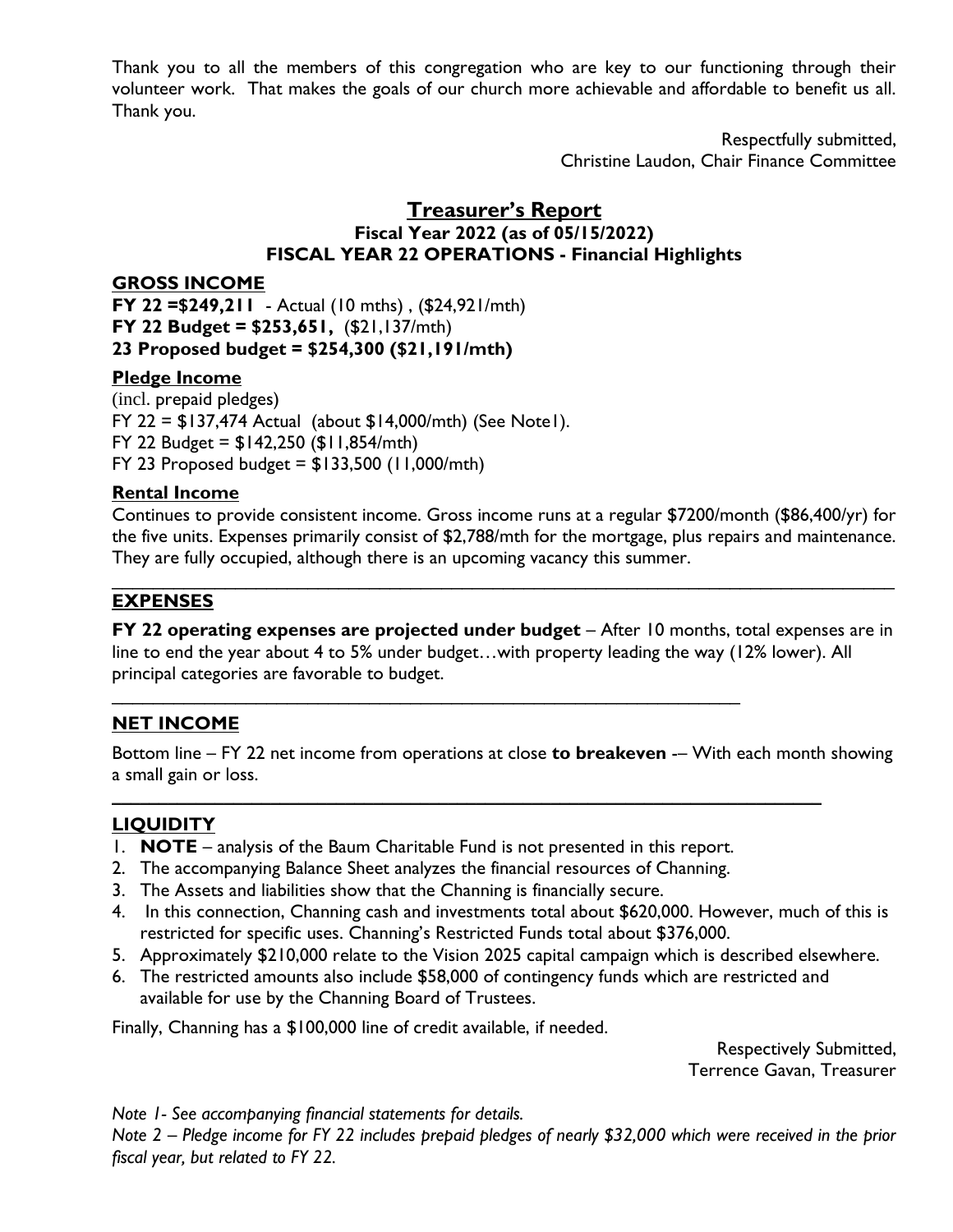## **CHANNING MEMORIAL CHURCH - Income Statements**

 **FY 22 budget vs actual & proposed budget for FY 23** 

|                                              | <b>ACTUAL</b>   | <b>BUDGET</b>         | <b>PROPOSED</b><br><b>BUDGET</b> |
|----------------------------------------------|-----------------|-----------------------|----------------------------------|
| <b>INCOME</b><br>Pledge Income Rcvd in 22/23 | 10 MTHS - FY 22 | <b>12 MTHS - FY22</b> | <b>FY23</b>                      |
| LY pledges recd in CY                        |                 | 7,250                 | 7,500                            |
| CY pledges recvd in CY                       | 88,508          | 135,000               | 126,000                          |
| LY 21 pledges rcvd in FY 22                  | 17,343          |                       |                                  |
| CY pledges received in PY (prepaid)          | 31,623          |                       |                                  |
| Total pledges received in CY                 | 137,474         | 142,250               | 133,500                          |
| <b>Funds from Endowment</b>                  | 9,856           | 8,200                 | 10,000                           |
| <b>Sunday Collection</b>                     | 6,443           | 7,000                 | 7,000                            |
| <b>Unspecified Donations</b>                 | 4,217           | 5,000                 | 4,000                            |
| Fundraising (Net of Expenses)                | 663             | 2,000                 | 10,000                           |
| <b>Interest and Dividends</b>                |                 | 51                    |                                  |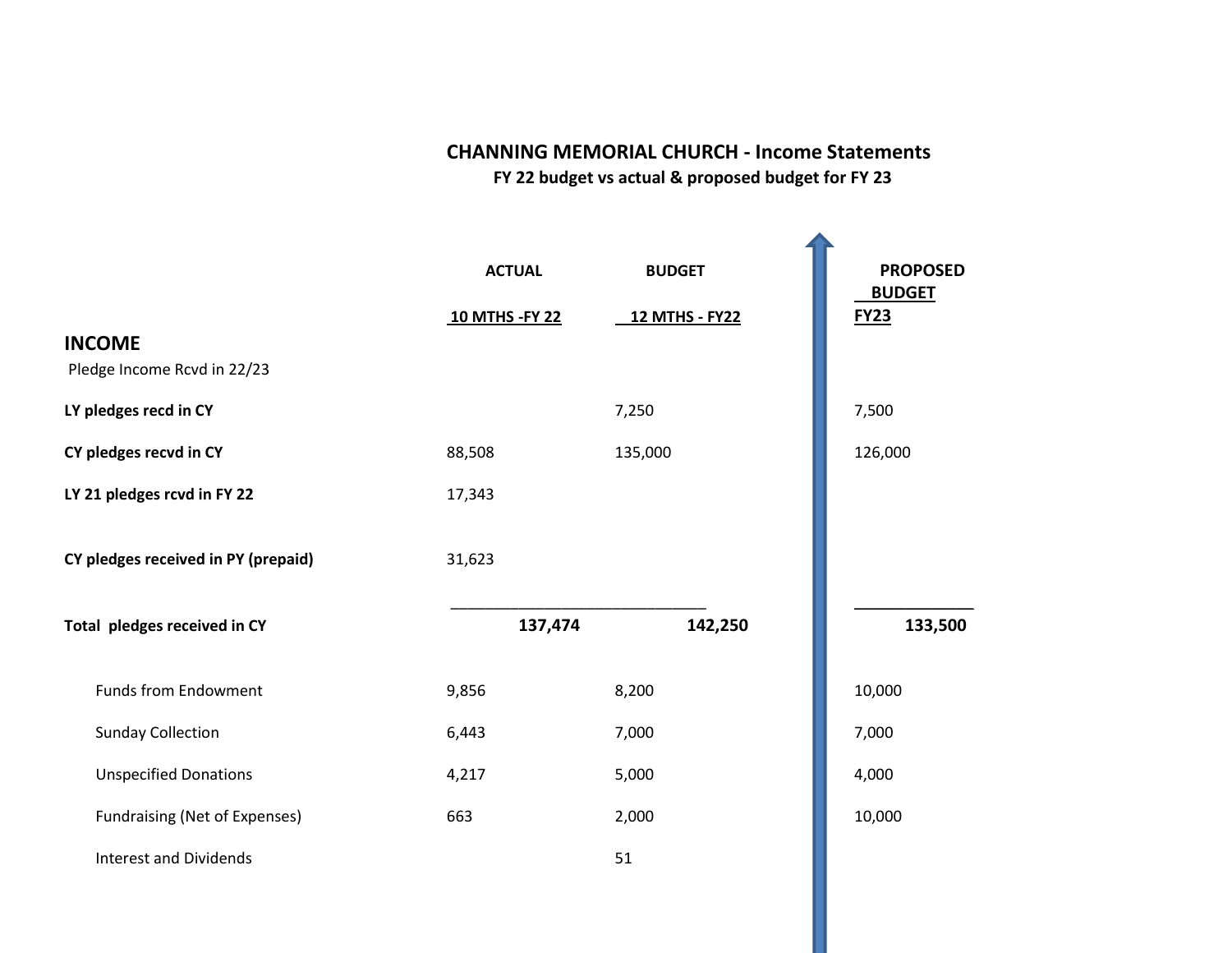| Weddings, net of expenses                                                    | 1,991   | 6,200             | 6,850             |
|------------------------------------------------------------------------------|---------|-------------------|-------------------|
| <b>Facility Fees</b>                                                         | 500     | 250               | 250               |
| <b>Rental Property Income</b>                                                |         |                   |                   |
| Channing House 2A                                                            | 16,250  | 19,800            | 19,800            |
| Channing House 2B                                                            | 11,250  | 13,500            | 13,500            |
| Channing House 3                                                             | 18,000  | 21,600            | 21,600            |
| CH 1st Floor Office                                                          | 8,500   | 10,200            | 10,200            |
| Parish House Apt                                                             | 17,400  | 21,600            | 21,600            |
| Vacancy Allowance<br><b>Total Rental Property Income</b>                     | 71,400  | (4,000)<br>82,700 | (4,000)<br>82,700 |
| <b>Operating Income</b>                                                      | 238,581 | 253,651           | 254,300           |
| <b>Suspense Account</b>                                                      | 10,630  |                   |                   |
| <b>TOTAL INCOME</b>                                                          | 249,211 | 253,651           | 254,300           |
| <b>EXPENSES</b><br><b>PROGRAM EXPENSES</b><br><b>Administrative Expenses</b> |         |                   |                   |
| Telephone & Internet                                                         | 1,660   | 1,550             | 1,550             |
| <b>Church Office Supplies</b>                                                | 1,508   | 1,100             | 1,100             |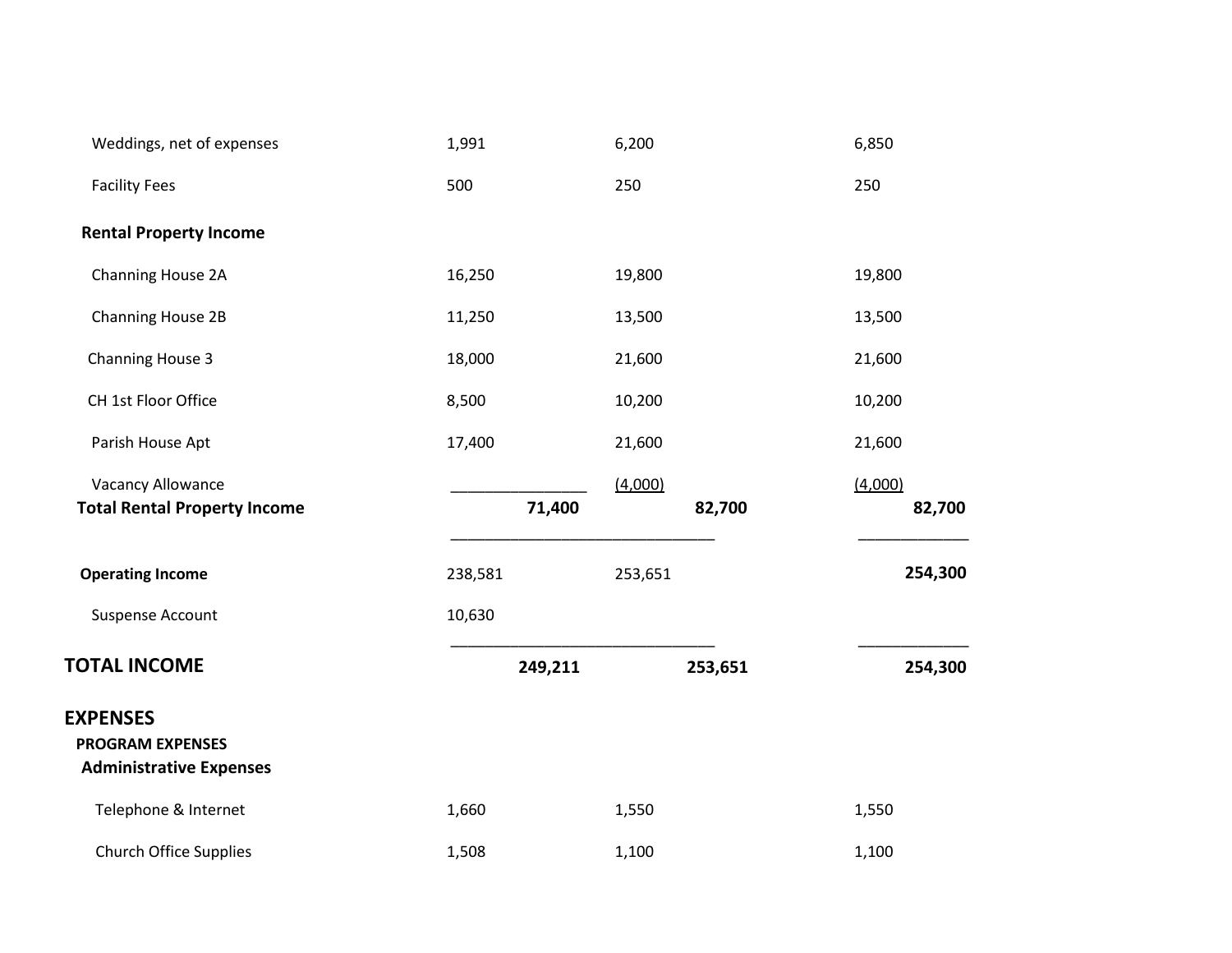| <b>Bookkeeping Programs</b>          | 1,180  | 1,200        | 1,200    |
|--------------------------------------|--------|--------------|----------|
| Copier                               | 1,315  | 1,600        | 1,600    |
| Bookkeeper                           | 2,480  | 4,000        | 5,000    |
| Minister & President Admin Expenses  | 272    | 400          | 400      |
| <b>Administrator Salary</b>          | 20,833 | 21,600       | 27,083   |
| <b>Fees and Licenses</b>             | 75     | $\mathbb{D}$ | $\equiv$ |
| <b>Total Administrative Expenses</b> | 29,324 | 31,450       | 37,933   |
| <b>Minister's Accounts</b>           |        |              |          |
| Minister's Salary                    | 30,000 | 36,000       | 36,000   |
| Minister's Housing Allowance         | 15,080 | 20,000       | 20,000   |
| Minister's Pension (TIAA CREF)       | 3,500  | 7,000        | 7,000    |
| Minister's Professional Expenses     | 1,308  | 4,000        | 4,000    |
| <b>Total Minister's Accounts</b>     | 49,888 | 67,000       | 67,000   |
| <b>Family Ministry</b>               |        |              |          |
| FM Coordinator                       | 10,780 | 12,000       | 6,000    |
| FM Program Expenses                  | 130    | 500          | 500      |
| <b>Total Family Ministry</b>         | 10,910 | 12,500       | 6,500    |
| <b>Childcare</b>                     |        | 1,000        | 1,000    |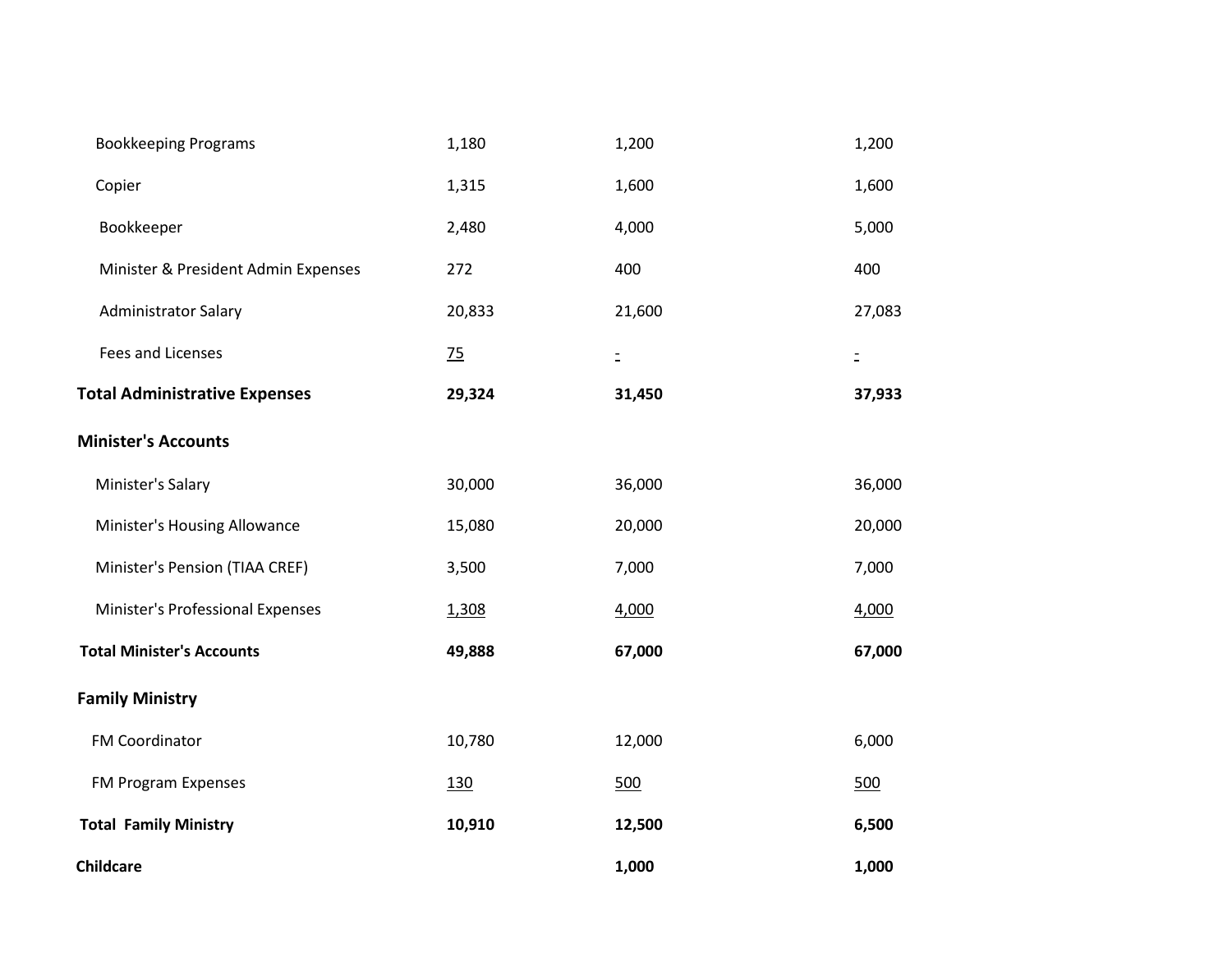#### **Music**

| <b>Music Director's Salary</b>             | 16,000 | 19,000 | 19,000 |
|--------------------------------------------|--------|--------|--------|
| Summer, Christmas & Substitutes            | 2,450  | 3,225  | 3,225  |
| Piano/Organ Maintenance                    | 120    | 120    | 240    |
| Music supplies                             |        | 200    | 200    |
| <b>Total Music</b>                         | 18,570 | 22,545 | 22,665 |
| <b>Communications/Publicity</b>            |        |        |        |
| Publicity & Advertising (print or digital) | 160    | 300    | 300    |
| Web site, domain name, etc                 |        | 100    | 100    |
| Web Site & Computer Maintenance Contract   | 500    | 600    | 600    |
| AV system service & repairs                |        | 500    | 500    |
| <b>Total Communications/Publicity</b>      | 660    | 1,500  | 1,500  |
|                                            |        |        |        |
| Fellowship                                 |        | 400    | 400    |
| Membership                                 |        | 100    | 100    |
| Social action                              |        |        | 250    |
| <b>Stewardship and Planned Giving</b>      | 497    | 400    | 400    |
| Worship - honorariums, etc                 | 3,132  | 3,500  | 3,500  |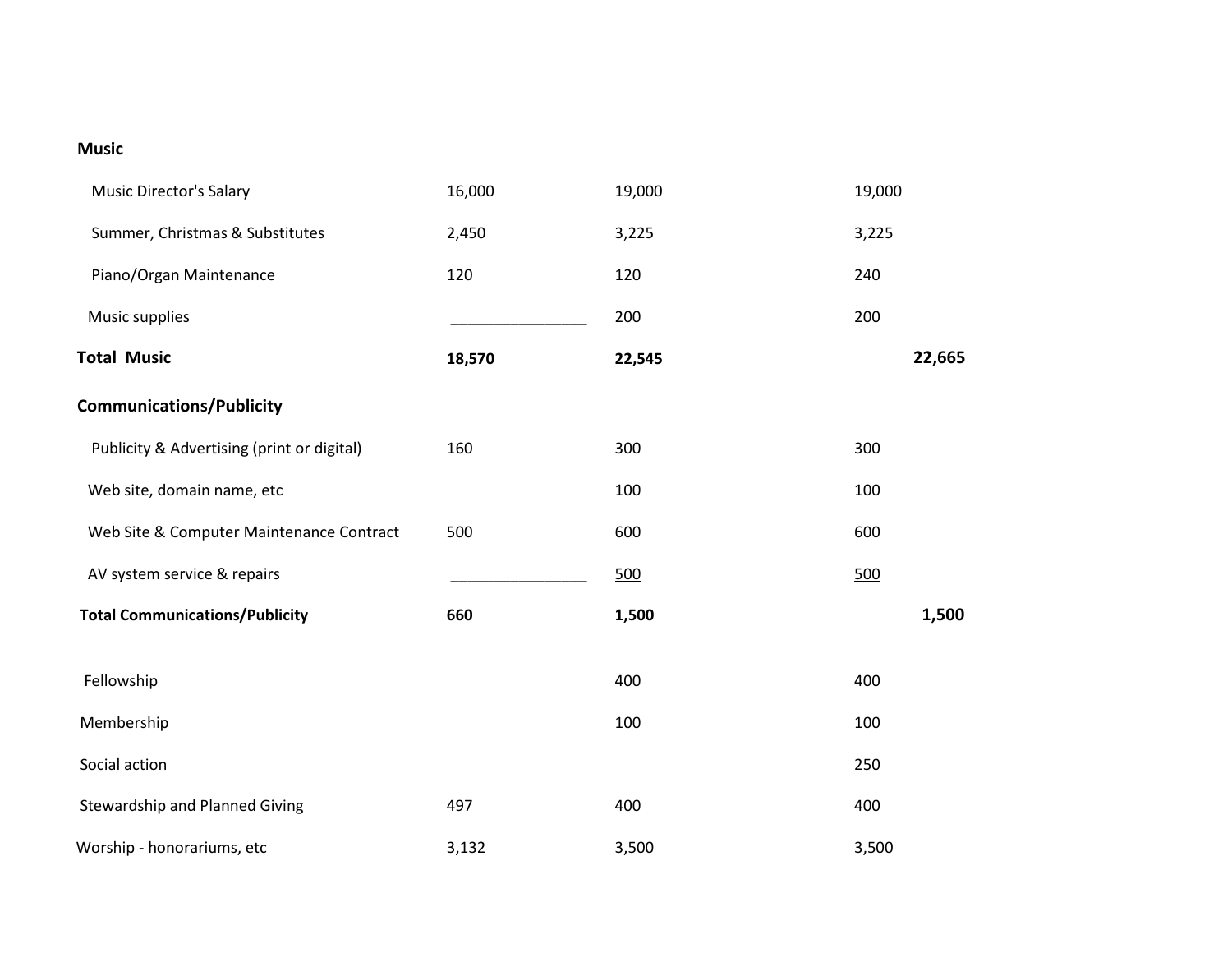| Worship - technical labor for services           |         |         | 2,340   |
|--------------------------------------------------|---------|---------|---------|
| Intern stipend                                   |         |         | 1,250   |
| Denominational                                   | 5,000   | 5,000   | 5,000   |
| <b>Total Program Expenses</b>                    | 117,980 | 145,395 | 149,838 |
| <b>Property Expenses</b>                         |         |         |         |
| <b>Sexton Salary</b><br><b>Property Supplies</b> | 13,750  | 16,500  | 16,500  |
| Property Supplies - Church                       | 1,728   |         |         |
| Property Supplies - Rental                       | 1,208   |         |         |
| <b>Total Property Supplies</b>                   | 2,936   | 3,000   | 3,000   |
| <b>Contracted Maintenance &amp; Repair</b>       |         |         |         |
| Contracted Repair & Maint - Church               | 6,848   |         |         |
| Contracted Repair & Maintenance - Rental         | 8,084   |         |         |
| <b>Total Contracted Maintenance &amp; Repair</b> | 14,932  | 30,000  | 30,000  |
| <b>Fire Alarm / Sprinkler Expenses</b>           |         |         |         |
| Fire Alarm/Sprinkler - Church                    | 2,744   |         |         |
| Fire Alarm/Sprinkler - Rental                    | 763     |         |         |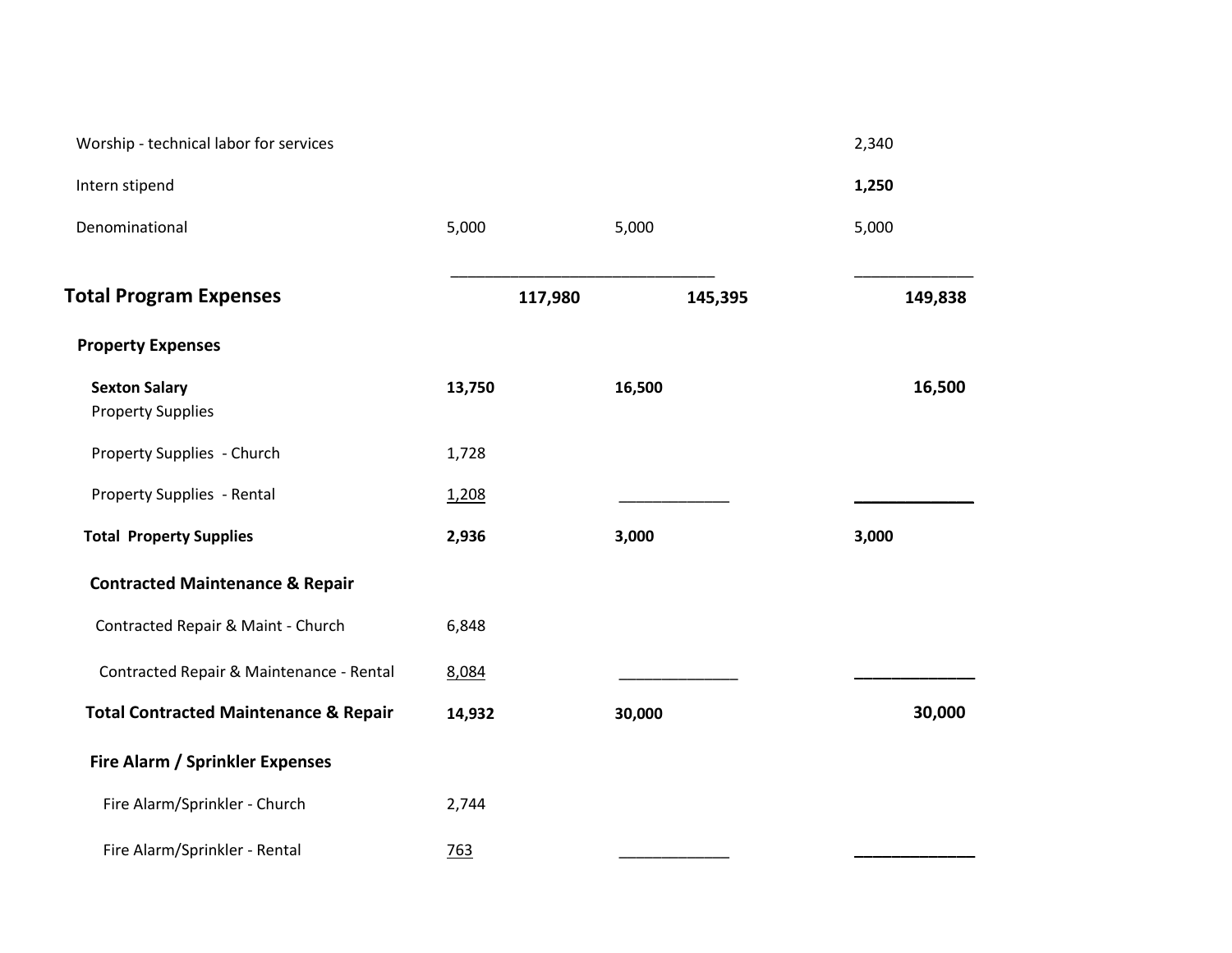| <b>Total Fire Alarm / Sprinkler Expenses</b>                                                 | 3,508          |        | 3,500  |     | 3,750  |
|----------------------------------------------------------------------------------------------|----------------|--------|--------|-----|--------|
| <b>Liability &amp; Property Insurance</b>                                                    |                |        |        |     |        |
| Liability & Prop Insurance - Church (75%)                                                    | 8,879          |        |        |     |        |
| Liability & Prop Insurance - Rental (25%)<br><b>Total Liability &amp; Property Insurance</b> | 2,960          | 11,839 | 12,000 |     | 13,000 |
| <b>Boiler/Furnace Service</b>                                                                |                |        |        |     |        |
| Boiler/Furnace Service - Church                                                              | 269            |        |        |     |        |
| Boiler/Furnace Service - Rental<br><b>Total Boiler/Furnace Service</b>                       | <u>748</u>     | 1,017  |        | 900 | 900    |
| <b>Newport Property Taxes</b>                                                                |                | 2,702  | 2,600  |     | 2,750  |
| Rental property commission expenses                                                          |                |        | 1,800  |     | 1,800  |
| <b>Property Management Service</b>                                                           | 1,500          |        | 1,800  |     | 1,800  |
| <b>Utilities</b>                                                                             |                |        |        |     |        |
| Electric<br>Gas General                                                                      | 2,329          |        |        |     |        |
| Sanctuary & Parish Hall                                                                      | 4,011          |        |        |     |        |
| CH 1st Floor Gas                                                                             | 1,485          |        |        |     |        |
| Vacant PH 2nd Floor Apartment Gas                                                            | $\overline{1}$ |        |        |     |        |
| <b>Total Gas General</b>                                                                     | 5,496          |        |        |     |        |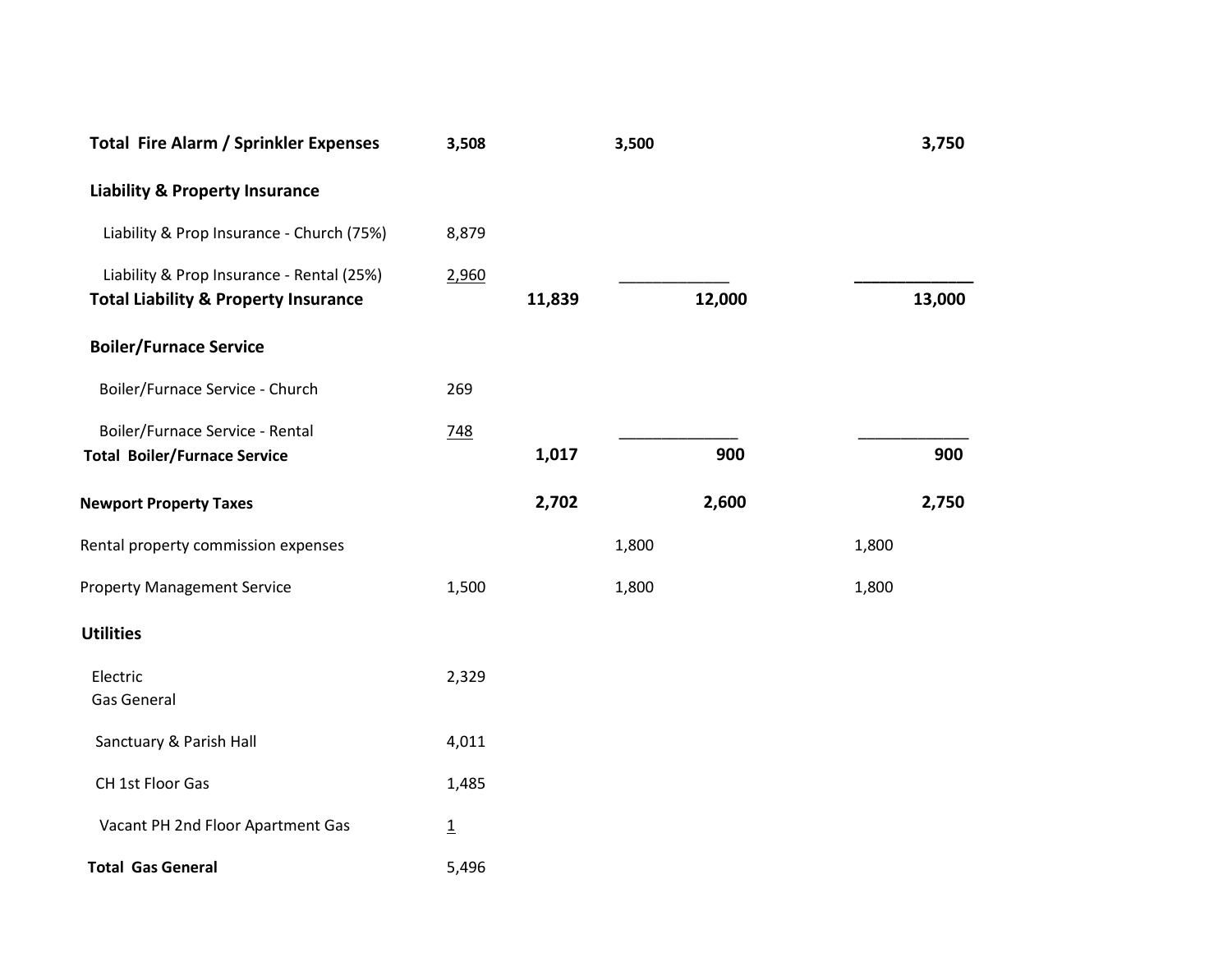| Water                                                      | 1,524  |         |        |         |        |         |
|------------------------------------------------------------|--------|---------|--------|---------|--------|---------|
| <b>Total Utilities</b>                                     |        | 9,350   |        | 12,000  |        | 12,000  |
| <b>Total Property Expenses</b>                             |        | 61,533  |        | 84,100  |        | 85,500  |
| <b>Personnel Expenses</b>                                  |        |         |        |         |        |         |
| Payroll Taxes, Med & Soc                                   | 5,262  |         | 4,050  |         | 4,500  |         |
| Payroll Provider                                           | 1,001  |         | 1,200  |         | 1,200  |         |
| Worker's Comp Insurance<br><b>Total Personnel Expenses</b> | 1,447  | 7,710   | 1,850  | 7,100   | 1,850  | 7,550   |
| <b>Bank Fees</b>                                           | 18     |         | 50     |         | 25     |         |
| Vanco                                                      | 74     |         | 900    |         | 240    |         |
| <b>Bank fees</b>                                           |        |         | 50     |         | 315    |         |
| <b>Total Bank Fees</b>                                     | 91     |         | 1,000  |         |        | 580     |
| <b>Bank Loan Interest &amp; Principal</b>                  |        |         |        |         |        |         |
| Bank Loan Int & Principal - Church (25%)                   | 6,969  |         | 8,363  |         | 8,363  |         |
| Bank Loan Int & Principal - Rental (75%)                   | 20,907 |         | 25,089 |         | 25,089 |         |
| <b>Total Bank Loan Interest &amp; Principal</b>            | 27,876 |         | 33,452 |         | 33,452 |         |
| <b>Total Expenses</b>                                      |        | 215,192 |        | 271,047 |        | 276,920 |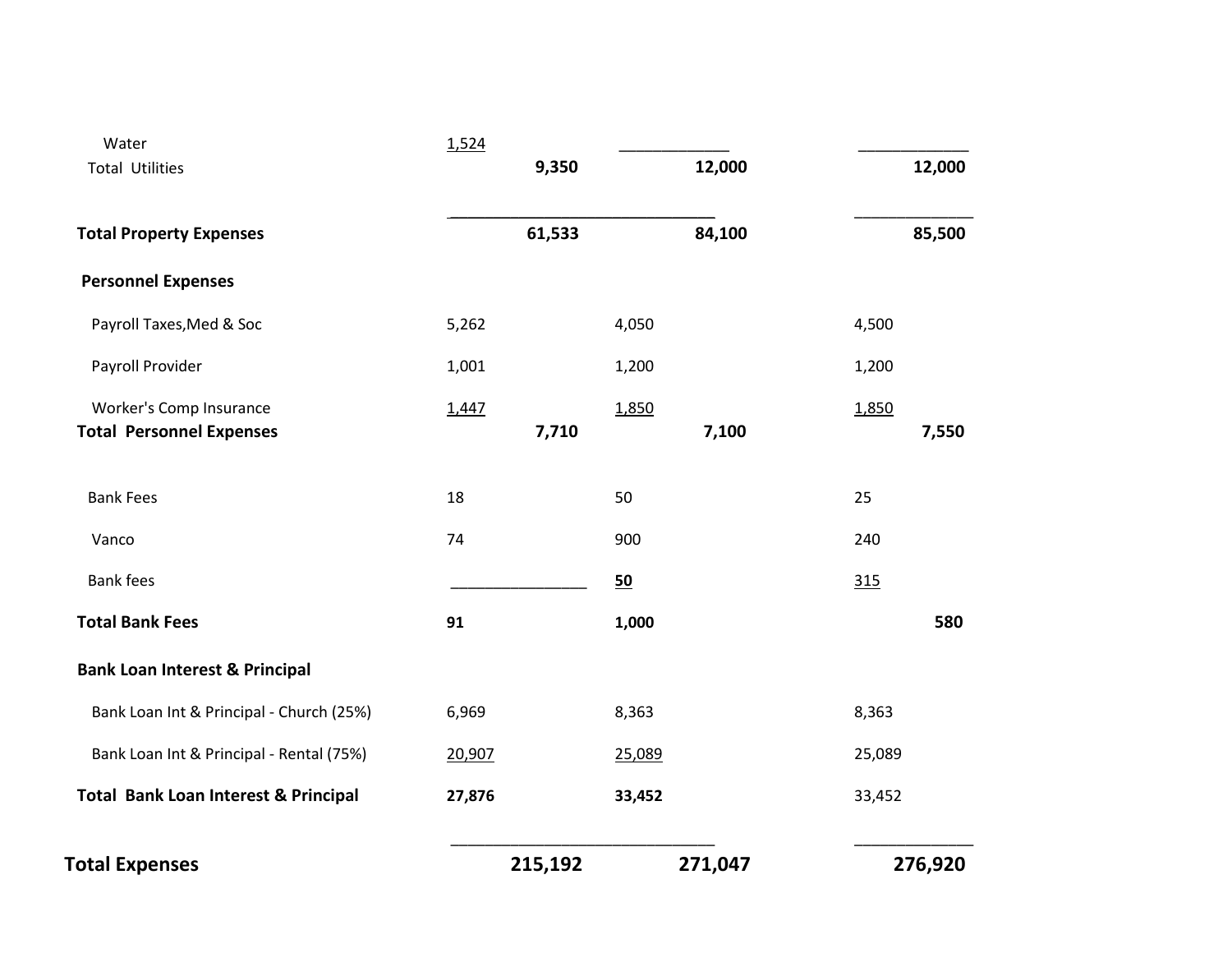| Surplus/(Deficit) | 34,019                                           | (17, 396) | (22, 620) |
|-------------------|--------------------------------------------------|-----------|-----------|
|                   | Proposed use of \$10,000 from church contingency |           |           |
|                   | fund                                             |           | 10,000    |
|                   | if required                                      |           | (12,620)  |
|                   |                                                  |           |           |

# **CHANNING MEMORIAL CHURCH (CMC) Balance Sheet - 04/30/2022**

| <b>ASSETS</b>                       |         | <b>LIABILITIES &amp; EQUITY</b> |           |  |
|-------------------------------------|---------|---------------------------------|-----------|--|
| <b>Church Checking</b>              | 359,623 | Tenant deposits                 | 11,490    |  |
|                                     |         | Mortgage payable                | 354,987   |  |
| Church Saving (incl 200 petty cash) | 4,599   | Baum cash funds                 | 4,664     |  |
|                                     |         | Baum endowment                  | 274,336   |  |
| Wells Fargo Money market            | 52,227  |                                 |           |  |
|                                     |         | <b>TOTAL LIABILITIES</b>        | 645,477   |  |
| <b>Total Channing Cash</b>          | 416,449 |                                 |           |  |
|                                     |         | <b>EQUITY</b>                   |           |  |
| Church Invested Endowment -         | 203,195 | <b>Retained earnings</b>        | 3,795,692 |  |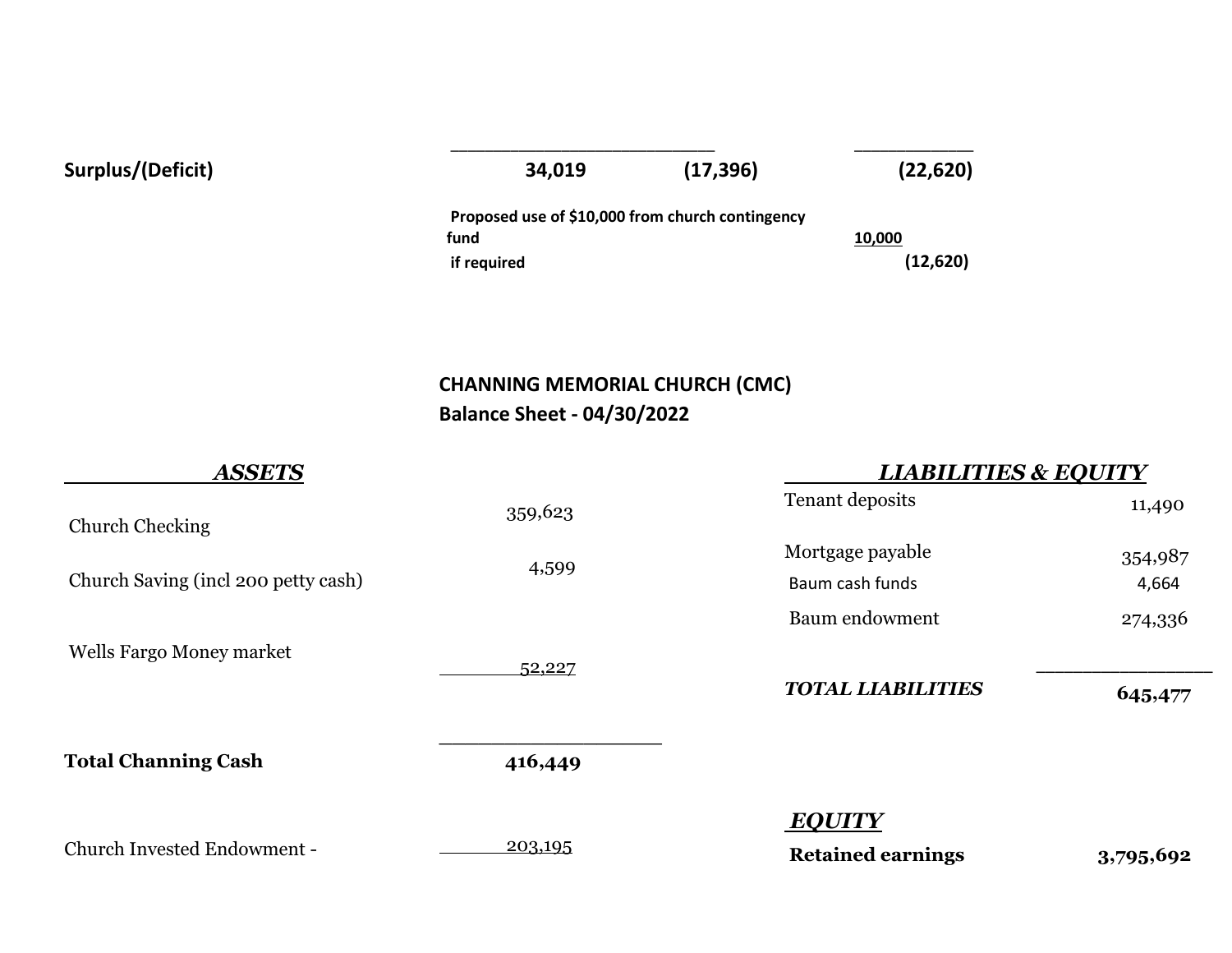|                                           |                                              | Net inc. (current yr)               | 34,019    |
|-------------------------------------------|----------------------------------------------|-------------------------------------|-----------|
| <b>Tot CMC Cash &amp; Investments</b>     | 619,644                                      |                                     |           |
|                                           |                                              | Adj to FMV:                         |           |
| <b>Restricted cash (NOTE 1)</b>           | (376, 134)                                   | Baum & church funds                 | 26,589    |
| Cash & investments, unrestricted          | 243,510                                      | <b>TOTAL EQUITY</b>                 | 3,856,300 |
| Baum cash account                         | 8831                                         | <b>TOT EQUITY&amp; LIABS</b>        | 4,501,777 |
| <b>Baum</b> endowment                     | <u>274,336</u>                               |                                     |           |
| <b>Total Baum cash &amp; investments</b>  | 283,167                                      |                                     |           |
| <b>Total cash and investments</b>         | 526,677<br><b>NOTE 1 - See detail of CMC</b> |                                     |           |
|                                           |                                              | funds below Total Assets.           |           |
| <b>FIXED ASSETS</b>                       |                                              |                                     |           |
| Church & other buildings                  | 3,975,100                                    | <b>NOTE 2 - See detail of Tiny</b>  |           |
|                                           |                                              | <b>Funds below Restricted funds</b> |           |
| <b>TOTAL ASSETS</b>                       | 4,501,777                                    |                                     |           |
| <b>Channing restricted funds (NOTE 1)</b> |                                              |                                     |           |
| <b>Facility Maintenance Fund</b>          | 15,626                                       |                                     |           |
| Facility donations                        | 75,114                                       |                                     |           |

Contingency Fund FY 18/19 28,725

Contingency Fund FY 19/20  $22,703$ Contingency Fund FY 20/21 6,869

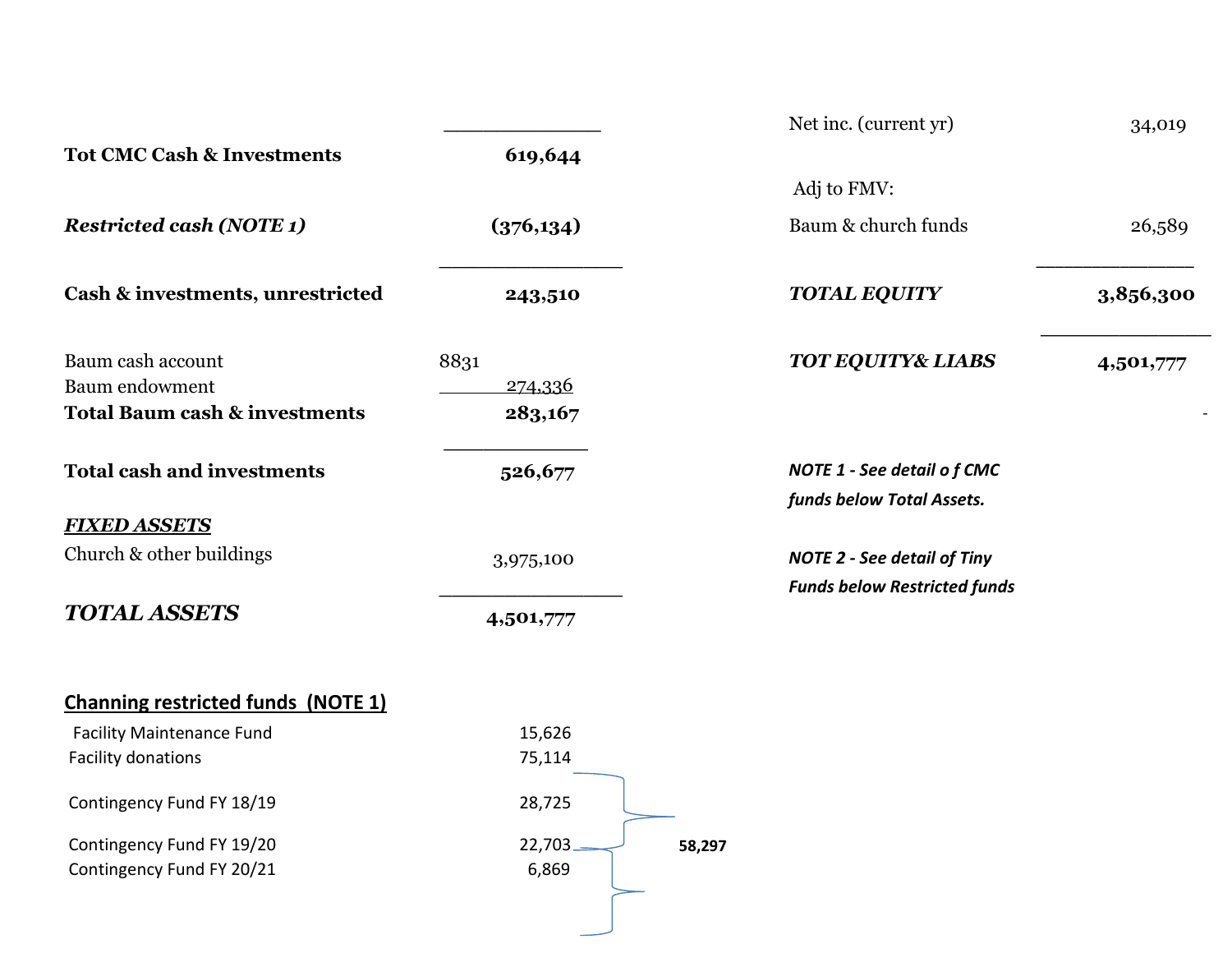| <b>Total Channing restricted cash</b>                                   | 376,134           |          |
|-------------------------------------------------------------------------|-------------------|----------|
| Tiny funds(misc) - (see detail)                                         | 16,872            | (Note 2) |
| V 25 Capital Campaign Phase 2<br>V 25 Capital Campaign Phase 2 VB grant | 54,378<br>150,000 | 210,225  |
| V 25 Capital Campaign Phase 1                                           | 5,847             |          |

| inv Funds |
|-----------|
|-----------|

 $\equiv$ 

| <b>Green Congregation</b>        | 1110 |  |
|----------------------------------|------|--|
| Care giving                      | 1966 |  |
| <b>Choir</b>                     | 392  |  |
| Community meal (E)               | 1802 |  |
| Learning ctr.                    | 768  |  |
| <b>Equal exchange coffee</b>     | 231  |  |
| Interweave (E)                   | 3667 |  |
| Share the plate                  | 2026 |  |
| <b>Ministers discretionary</b>   | 775  |  |
| O'neill spec music E             | 600  |  |
| <b>Music for Sunday services</b> | 3490 |  |
| Video ministry                   | 45   |  |
|                                  |      |  |

**Total tiny restricted funds 16872**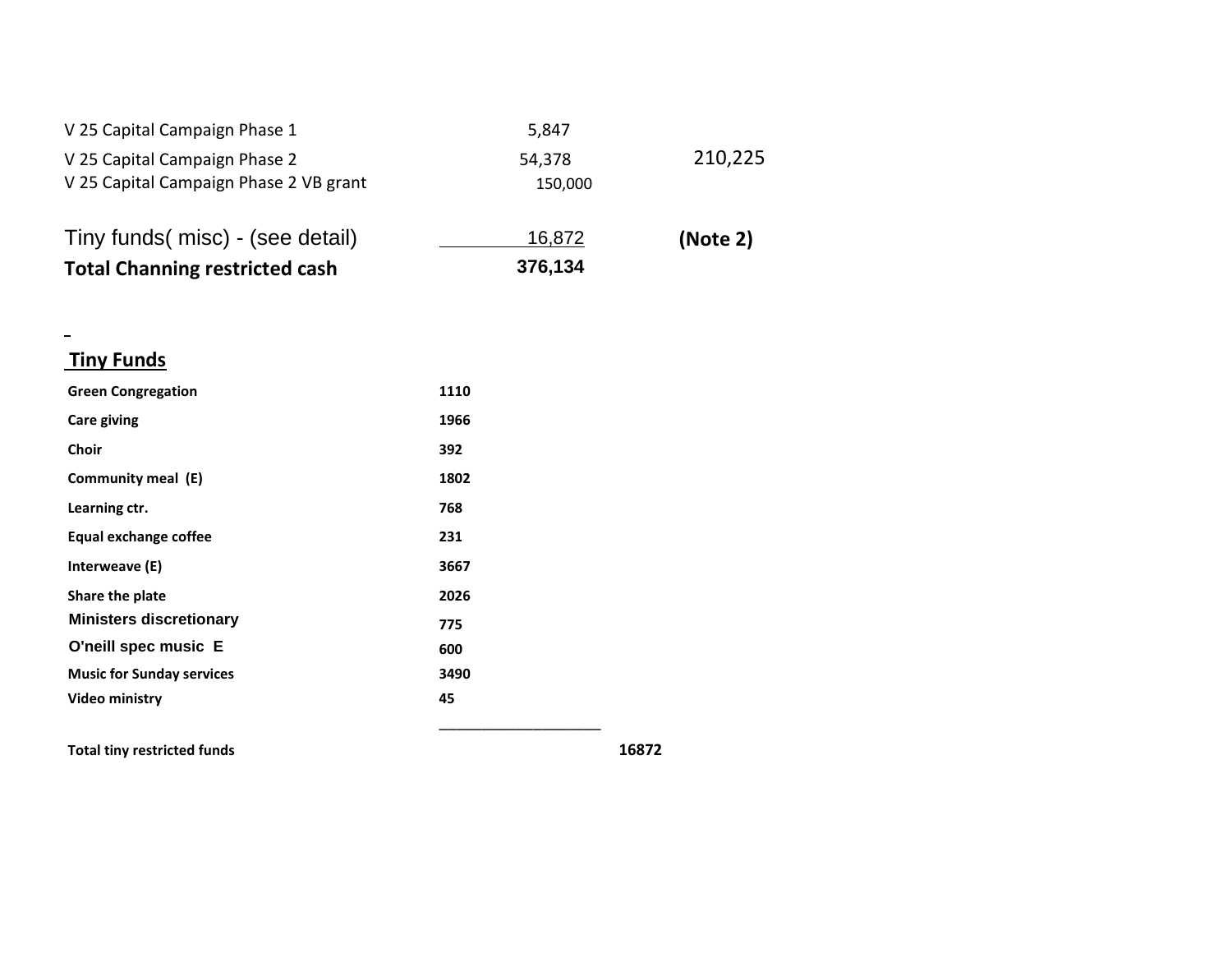## **Nominating Committee**

Pursuant to Channing's by-laws the Nominating Committee presents the following slate of Officers, Committee Chairs and Committee Members for fiscal year 2022-2023.

#### **Board of Trustees**

Program Coordinator **JoAnn Rosemont** (new) Secretary **Norm Moore** (new) Finance Chris Laudon (returning)

#### **Standing Committee Chairs**

Finance (Board position) Chris Laudon (returning) Membership Marian Royer (new) Property **Abby Adams (returning)** Social Action Social Action Sally Hanchett (new)

#### **Autonomous Committee/Positions**

Financial Secretary TBD

President  $\qquad \qquad \qquad \qquad \qquad \qquad \qquad \qquad \text{Ginny Spaulding (1<sup>st</sup> year of 2<sup>nd</sup> term)}$ Vice-President  $M$ argaret Polski (1st year of 2<sup>nd</sup> term) Teasurer Treasurer Terry Gavan (2<sup>nd</sup> year of 1st term) Member at Large, even year  $Sondra$  Gold ( $I<sup>st</sup>$  year of  $I<sup>st</sup>$  term) Member at Large, even year Candy Martin  $(I^{\text{st}})$  year of  $2^{\text{nd}}$  term) Member at Large, odd year Betsy Leerssen  $(2^{nd}$  year of  $1^{st}$  term) Member at Large, odd year Susan Kieronski  $(2^{nd}$  year of  $2^{nd}$  term)

Family Ministry Liaison Vacant (JoAnne Ritchie acting)

Endowment Chris Yalanis (chair returning) Bob Janiesch (returning) Milly Jessen (returning) Margit Baum Fund Sally Hanchett (chair) Jo Freedman Judie Porter Susan Booth Joy Benson Linda Beall Lissa Fernandez Maryellen Doherty Nominating Julie Herrick (returning, chosen by the committee) Lisa Colburn (returning, chosen by board) Tom Howard (new, chosen by committee) Cal Pierce (new, chosen by board)

Also pursuant to Channing's by-laws, the Nominating Committee presents for information the following list of Committee Chairs and Committee Members for 2022-2023. The Nominating Committee has no responsibility to make nominations, only to keep records of the leaders.

#### **Autonomous Committees**

| <b>Committee on Ministry</b> | TBD.                                                  |
|------------------------------|-------------------------------------------------------|
| Personnel                    | Rev. Zelazny, Ex Officio                              |
| <b>Pledge Drive</b>          | Christine Stevenson (under purview of Vice President) |

#### **Program Committees**

Caregiving Caregiving Sally Hanchett and JoAnn Rosemont Childcare **Institute 19 Childcare** Inactive per Marilyn Murphy